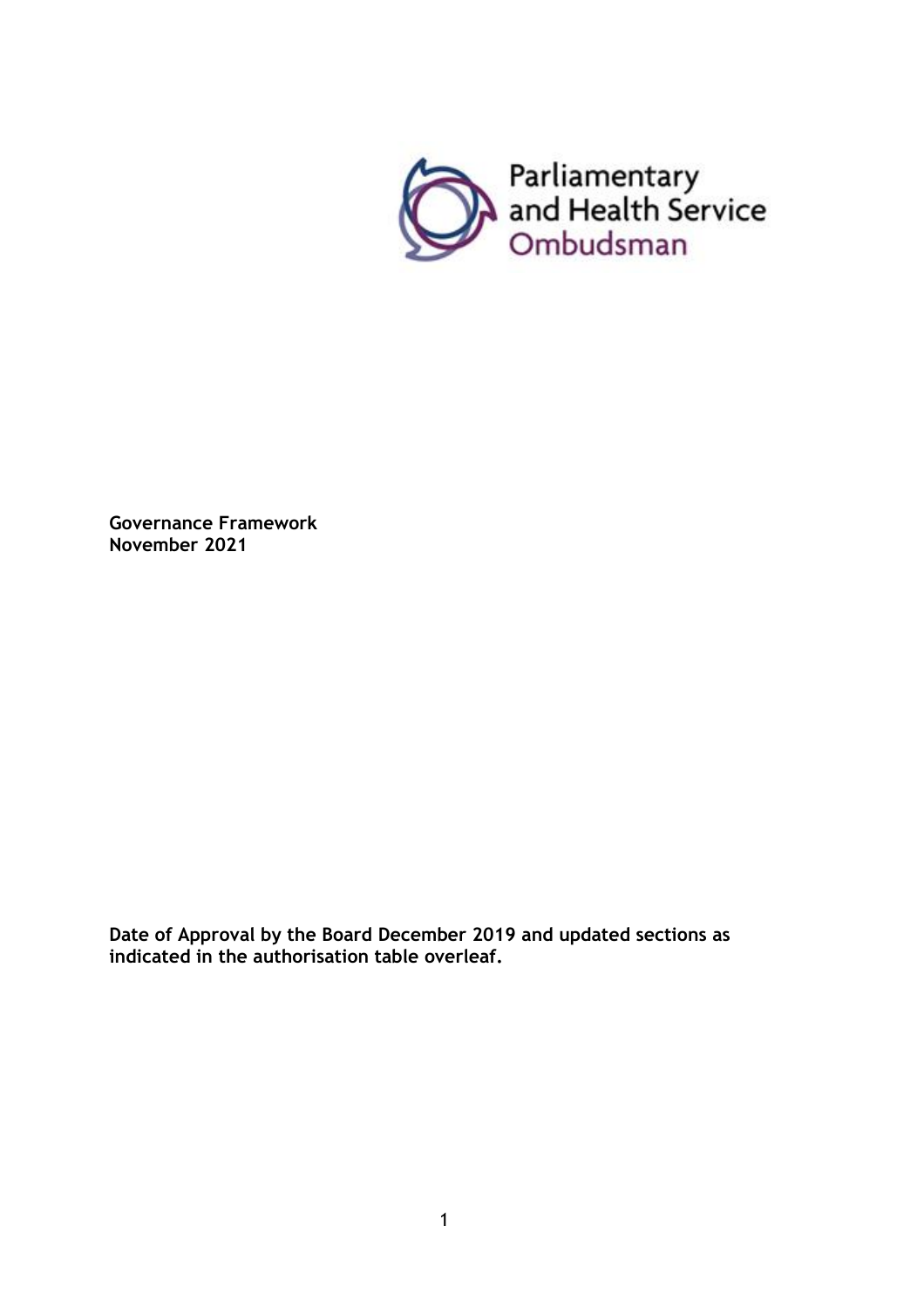| <b>Date</b> | <b>Authorisation</b>        | Change                                                                                                                                                                                                                                                                                              |
|-------------|-----------------------------|-----------------------------------------------------------------------------------------------------------------------------------------------------------------------------------------------------------------------------------------------------------------------------------------------------|
| 12/12/2019  | <b>Board</b>                | Accounting officer - contingency<br>arrangements<br>Board & Committee Standing Orders &<br>Terms of Reference updated                                                                                                                                                                               |
|             |                             | Delegation scheme - clarified<br>Expert Advisory Panel Terms of Reference<br>added                                                                                                                                                                                                                  |
| 17/12/2020  | <b>Board</b><br><b>ARAC</b> | Amended to reflect revised senior structure;<br>Terms of Reference updated following<br><b>Committee Effectiveness Review</b>                                                                                                                                                                       |
| 16/12/2021  | <b>Board</b>                | Amended to reflect the integration of the<br>Assurance Table with the Strategic Risk<br>Register; development of Terms of<br>Reference for Board member involvement in<br>PHSO projects. In addition, we have<br>clarified the Board Terms of Reference<br>following the Board effectiveness review |
| 15/03/2022  | <b>Board</b>                | Amended to clarify Ombudsman's role in<br>appointing Board members                                                                                                                                                                                                                                  |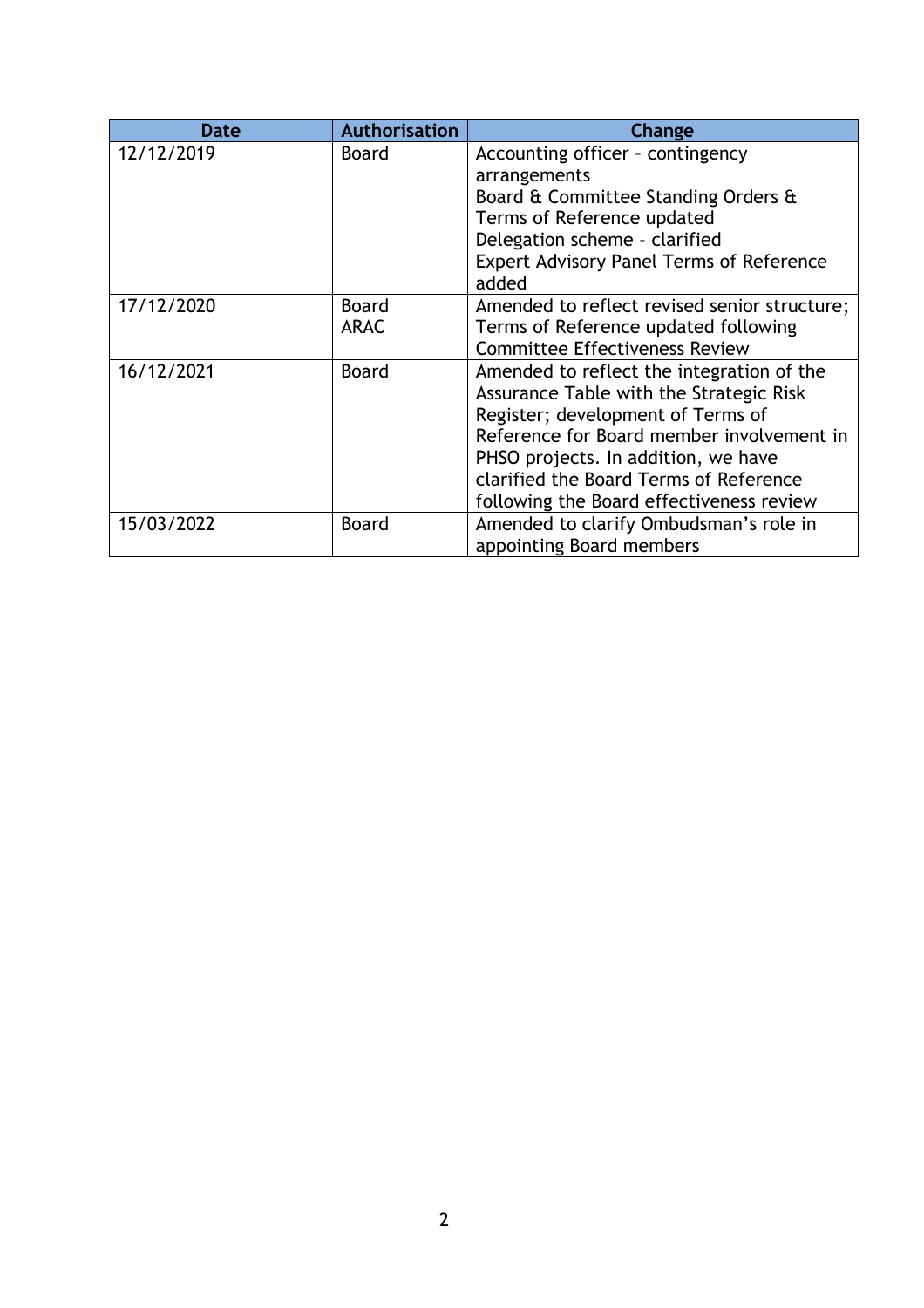# **Governance Framework**

| <b>Section Number</b>       | <b>Contents</b>                                         | Page |
|-----------------------------|---------------------------------------------------------|------|
| Section 1                   | Legal framework and operating context                   | 4    |
| Section 2                   | <b>Standing Orders</b>                                  | 8    |
| <b>Standing Orders</b>      | <b>Board Terms of Reference</b>                         | 14   |
| <b>Board and Committees</b> | Audit and Risk Assurance Committee ToR                  | 17   |
| <b>Terms of Reference</b>   | Remuneration and Nominations Committee ToR              | 22   |
|                             | <b>Quality Committee ToR</b>                            | 24   |
|                             | <b>Expert Advisory Panel ToR</b>                        | 27   |
|                             | Board members involvement in PHSO projects -            | 29   |
|                             | <b>Terms of Reference</b>                               |      |
| Section 3                   | The PHSO Values                                         | 31   |
| Code of Conduct             | Code of conduct and the Nolan Principles                | 31   |
| <b>Ethics and Propriety</b> | Register of interests and voluntary statements          | 32   |
|                             | Fit and Proper Person Policy                            | 35   |
| <b>Section 4</b>            | <b>Assurance Framework</b>                              | 36   |
| <b>Assurance Framework</b>  |                                                         |      |
| <b>Section 5</b>            | Scheme of Delegation                                    | 51   |
| Scheme of Delegation        |                                                         |      |
| Section 6                   | Induction                                               | 55   |
| <b>Board Effectiveness</b>  | Review of effectiveness                                 |      |
| Section 7                   | <b>Annual Report and Accounts</b>                       | 60   |
| Accountability to           | <b>Public Administration and Constitutional Affairs</b> |      |
| Parliament                  | Committee (PACAC)                                       |      |

**Responsibility for the maintenance of, and compliance with, this document lies with the Chief of Staff.**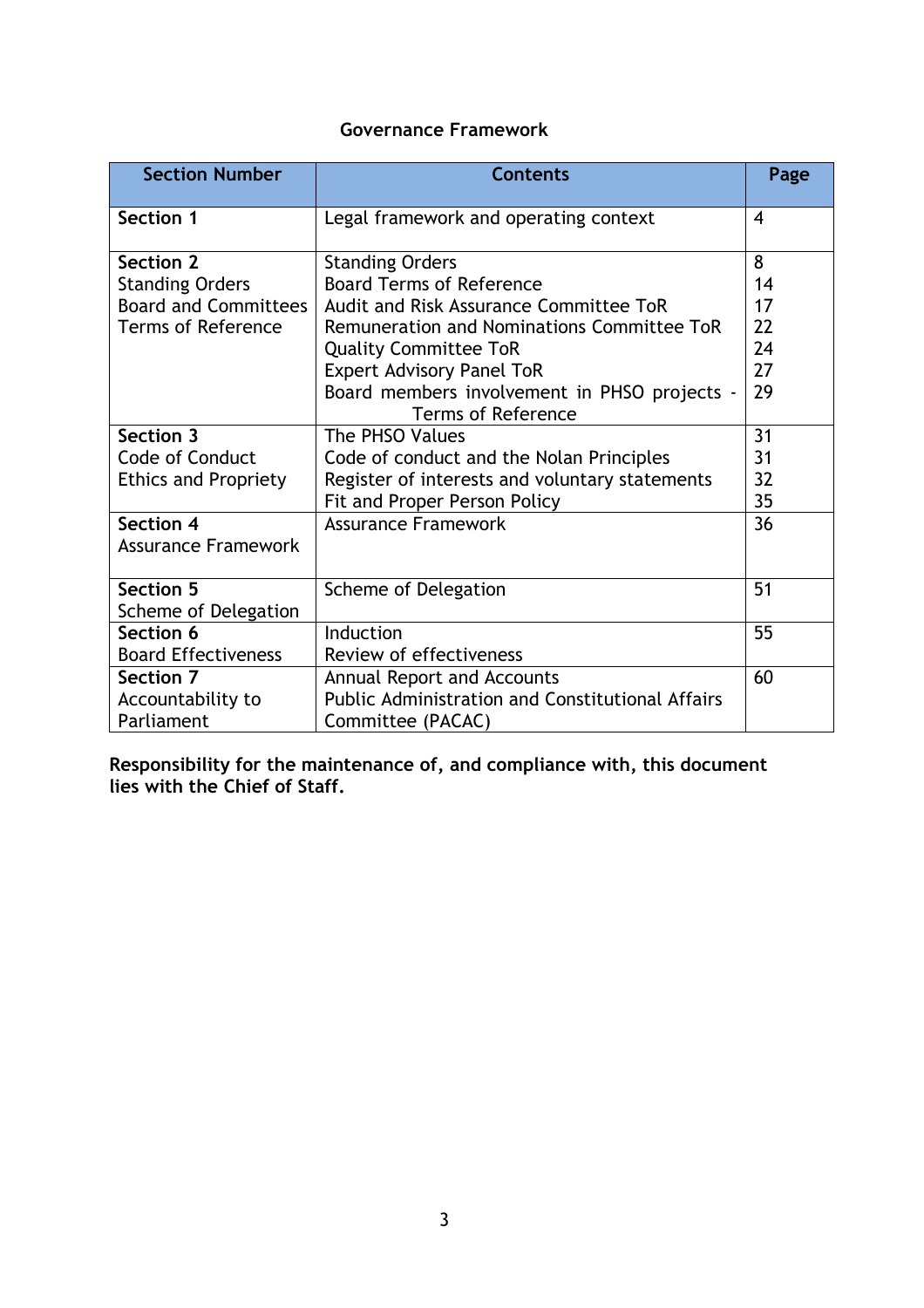#### **SECTION 1 - Legal framework and operating context**

# **1.1 Statutory Framework**

- 1.1.1 **The Parliamentary Ombudsman** (or Parliamentary Commissioner for Administration) draws powers from the Parliamentary Commissioner Act 1967, as since amended. **The Health Service Commissioner** (or **Health Service Ombudsman**) for England draws powers from the Health Service Commissioners Act 1993. These two roles are combined in the Parliamentary and Health Service Ombudsman. In law, the Parliamentary and Health Service Ombudsman is a corporation sole with personal jurisdiction. This is not consistent with modern requirements of good governance so the Ombudsman has appointed a unitary Board to strengthen the governance of the organisation.
- 1.1.2 The Ombudsman is appointed by Her Majesty, for a fixed term not exceeding seven years. The Ombudsman is answerable to Parliament and the Parliamentary and Constitutional Affairs Committee. Legislation sets out the basis of appointment; the remuneration arrangements; the appointment of officers in support, and that the Ombudsman has the power to conduct investigations, produce reports and to lay these before Parliament. There is substantial discretion vested in the role.
- 1.1.3 The Ombudsman is accountable to Parliament as **Accounting Officer** for the stewardship of resources. The Ombudsman discharges this accountability through assurance from the CEO (the Accountable Officer) and Executive Team, and through Board and Audit and Risk Assurance Committee assurance and challenge. The Ombudsman is also responsible for the sound governance and effective internal control of the organisation.

#### **1.2 Role of the Parliamentary and Health Service Ombudsman**

1.2.1 The Ombudsman performs three roles:

#### **1.2.2 Ombudsman**

1.2.2.1 The Ombudsman has statutory responsibility for final decisions on individual parliamentary and health service cases. The Ombudsman acts personally where we identify big or repeated mistakes that may have system-wide relevance. To ensure that this extensive casework is managed within a defined system of appropriate oversight, the Ombudsman has a scheme of delegated authority and has appointed two Deputy Ombudsmen: The Chief Executive and the Director of Legal & Professional Services.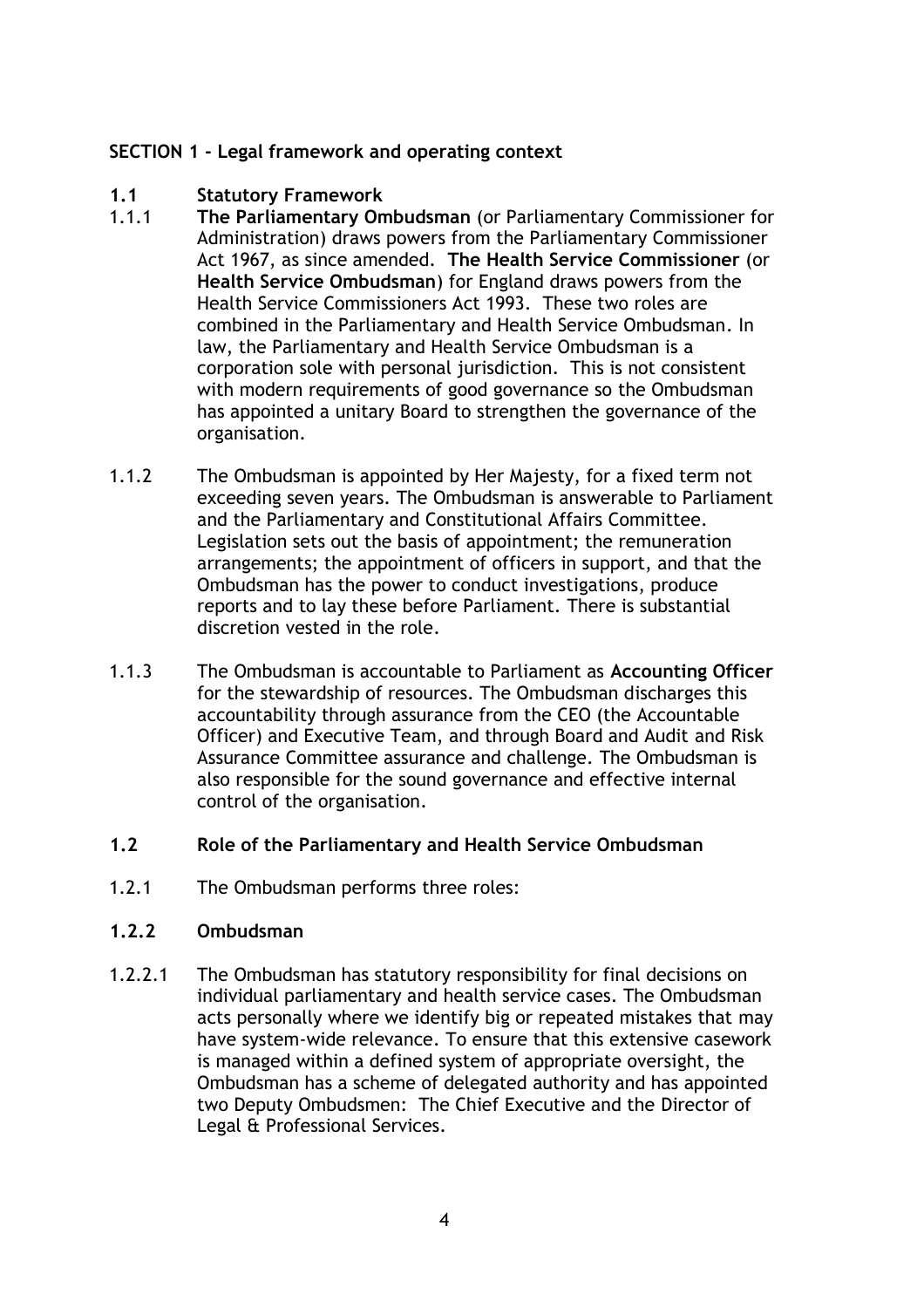## **1.2.3 Chair of Board**

- 1.2.3.1 As Chair of the Board, the Ombudsman can call upon a range of independent expertise from both external, independent nonexecutives with appropriate skills and from a team of qualified and experienced executive officers.
- 1.2.3.2 As the Chair of the Board, the Ombudsman promotes collective decision-making, but reserves the right, given the statutory requirements of the role, to depart from the Board's decisions but only as a last resort and with a commitment to put any reasons in writing.
- 1.2.3.3 The Chair will conduct annual development reviews for nonexecutive members and the annual review of the performance of the Chief Executive.

## **1.2.4 Accounting Officer**

- 1.2.4.1 As set out in 'Managing Public Money' (UK Government Publication, 2015) the Accounting Officer is the person who Parliament calls to account for stewardship of its resources. The Accounting Officer should ensure that the organisation, operates effectively and to a high standard of probity. The PHSO is not obliged to adhere to 'Managing Public Money'*.* However, as this represents best practice, PHSO chooses to comply with the principles of *'*Managing Public Money' insofar as they are relevant.
- 1.2.4.2 Under Managing Public Money, the organisation should:

## 1.2.4.2.1 Governance

- have a governance structure which transmits, delegates, implements and enforces decisions.
- have trustworthy internal controls to safeguard, channel and record resources as intended.
- work cooperatively with partners in the public interest.
- operate with propriety and regularity in all its transactions.
- treat its customers and business counterparties fairly, honestly and with integrity.
- offer appropriate redress for failure to meet agreed customer standards.
- give timely, transparent and realistic accounts of its business and decisions, underpinning public confidence.
- 1.2.4.2.2 Decision-making
	- make all its decisions in line with the strategy, aims and objectives of the organisation and/or in legislation.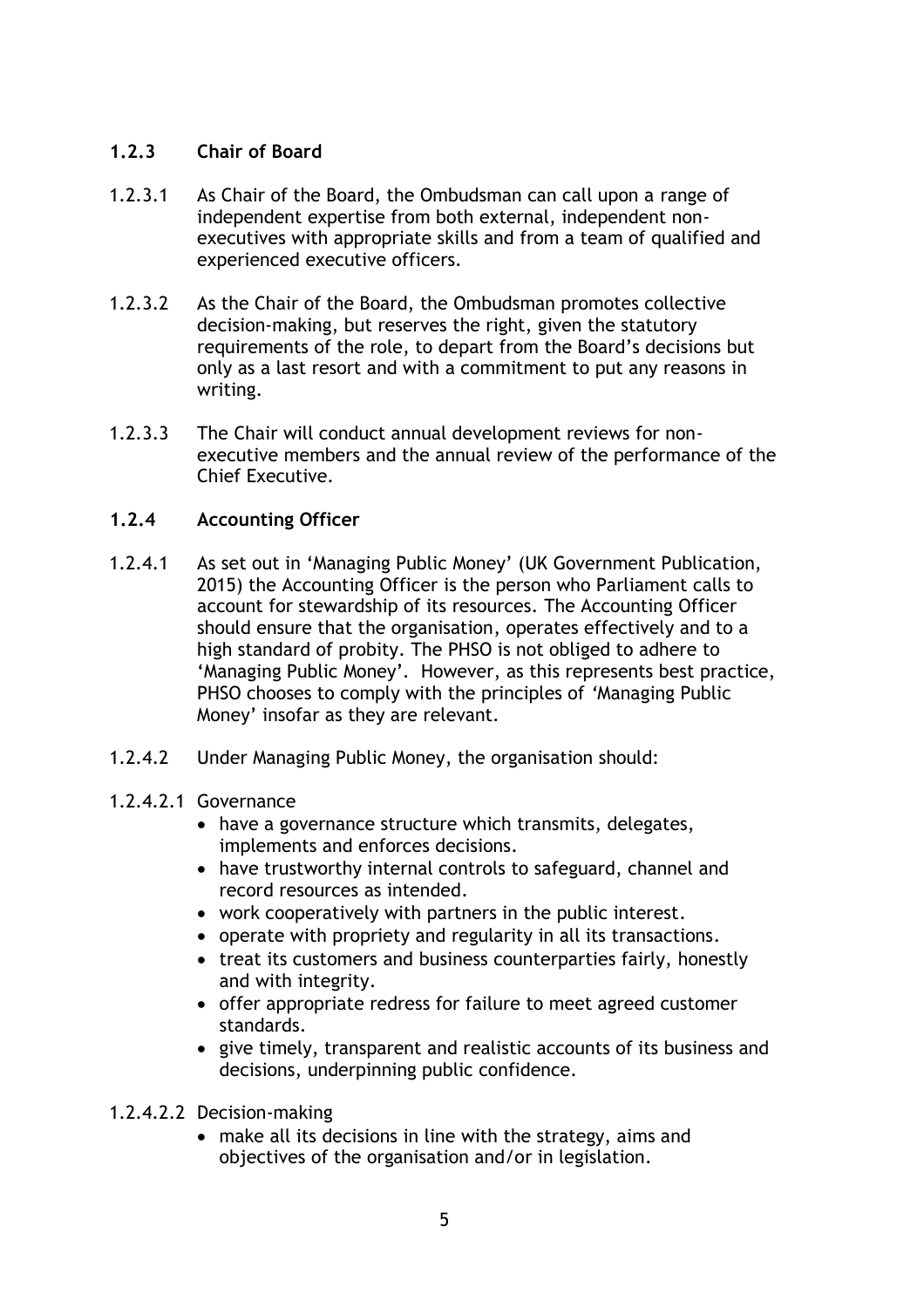- take a balanced view of the organisation's approach to managing opportunity and risk.
- impose no more than proportionate and defensible burdens on business.
- 1.2.4.2.3 Financial management
	- use its resources efficiently, economically and effectively, avoiding waste and extravagance.
	- plan to use its resources on an affordable and sustainable path, within agreed limits.
	- carry out procurement and project appraisal objectively and fairly, using cost benefit analysis and generally seeking good value for the Exchequer as a whole.
	- use management information systems to gain assurance about value for money and the quality of delivery and so make timely adjustments.
	- avoid over defining detail and imposing undue compliance costs, either internally or on its customers and stakeholders.
	- have practical documented arrangements for controlling or working in partnership with other organisations, as appropriate.
	- use internal and external audit to improve its internal controls and performance.
- 1.2.4.2.4 In particular, the Accounting Officer must personally sign:
	- the accounts;
	- the annual report;
	- the governance statement;
	- and having been satisfied that they have been properly prepared to reflect the business of the organisation, must personally approve:
	- voted budget limits; and
	- the associated Estimates Memorandum.
- 1.2.4.2.5 There are several other areas where the Accounting Officer should take personal responsibility:
	- outside the normal delegations or outside the subheads of Estimates;
	- affordability and regularity and propriety, including securing Treasury approval for any expenditure sustainability, respecting agreed budgets and avoiding unaffordable longer term commitments, taking a proportionate view about other demands for resources;
	- value for money, ensuring that the organisation's procurement, projects and processes are systematically evaluated to provide confidence about suitability, effectiveness, prudence, and quality;
	- management of opportunity and risk to achieve the right balance commensurate with the institution's business and risk appetite;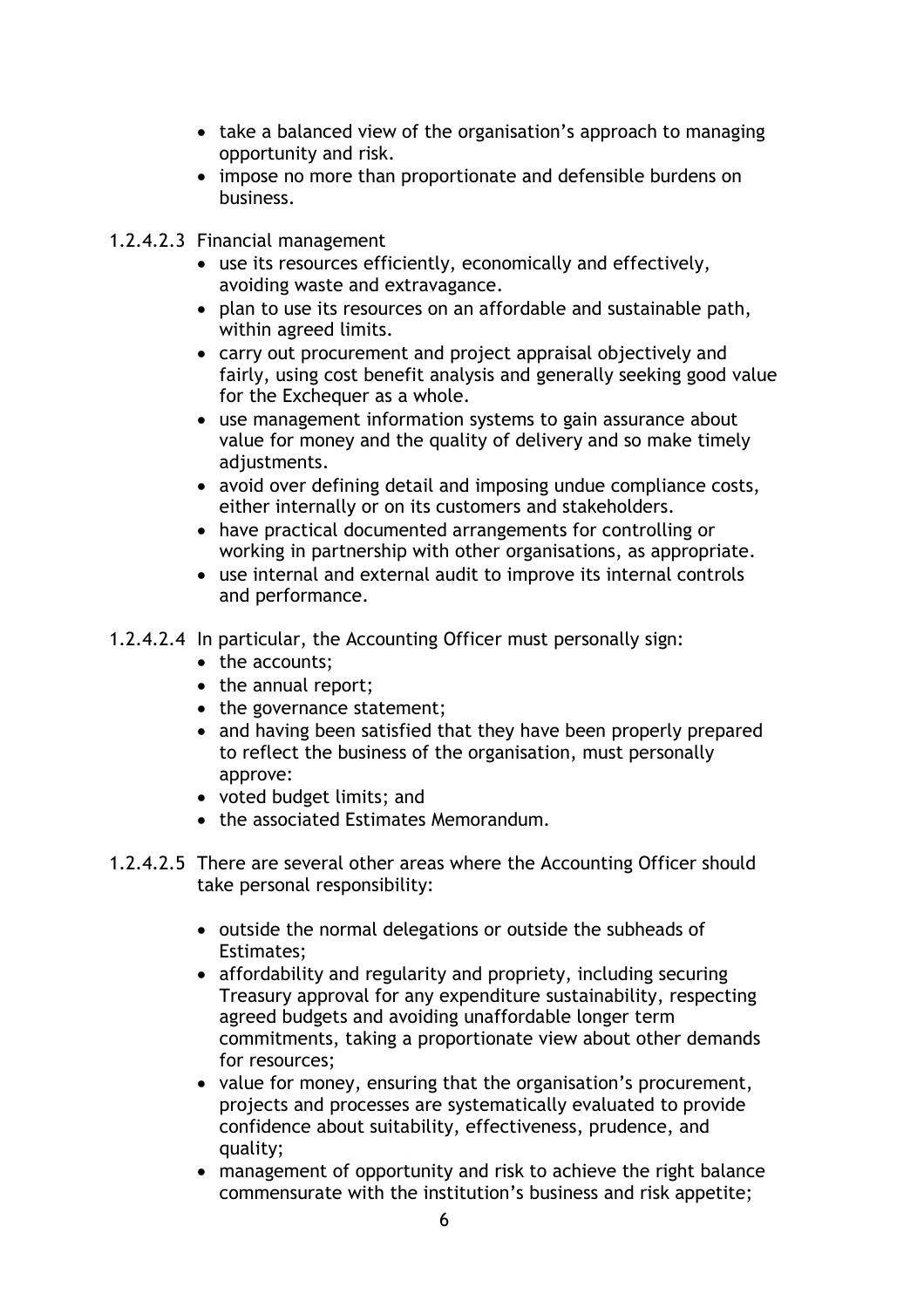- learning from experience, both using internal feedback and from right across the public sector;
- accounting accurately for the organisation's financial position and transactions, to ensure that its published financial information is transparent and up to date; and that the organisation's efficiency in the use of resources is tracked and recorded.

Should the Accounting Officer be unavailable for a prolonged period of time, in accordance with Managing Public Money, HM Treasury will be asked to appoint the Chief Executive Officer and Deputy Ombudsman Acting Temporary Accounting Officer, who will assume full responsibility for the above in the Accounting Officers absence.

## **1.3 Role of the Board**

1.3.1 There is no requirement in legislation for the Ombudsman to appoint a Board. The role of the Board is therefore at the discretion of the Ombudsman and as a result, is advisory in nature. The Board makes collective decisions about the strategic direction and performance of PHSO. In practice, the Board works as a fully functioning unitary board, but has no responsibility for individual cases.

#### **1.4 Role of the Chief Executive**

- 1.4.1 The role of the Chief Executive is to lead the organisation to deliver its strategic, financial and operational objectives, as defined in the corporate strategy, the annual business plan and expenditure limits. Leadership must be exercised following direction of the Board in the context of approved policies.
- 1.4.2 The Chief Executive reports to the Board, in respect of organisational performance, and has performance of certain specific statutory responsibilities officially delegated by the Ombudsman, and financial responsibilities delegated by the Accounting Officer. These are set out in the scheme of delegation.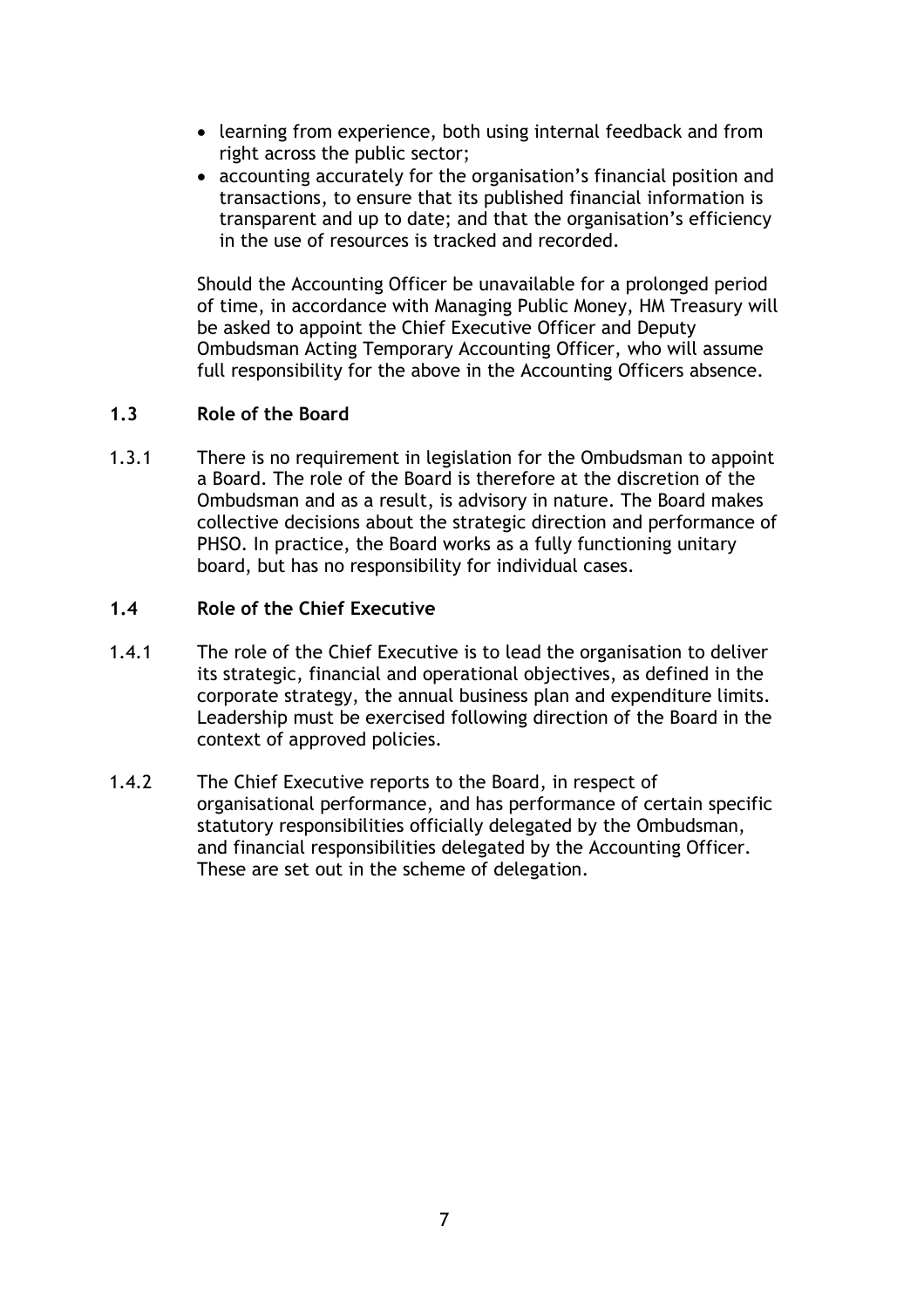#### **Section 2 –Standing Orders and Terms of Reference for Board and Committees**

#### **2.1 Standing Orders**

- 2.1.1 These Standing Orders set out the basic rules and procedures for the PHSO's Board and its committees (with appropriate alteration). All Board and Committee members and the Chief Operating Officer must be aware of them and be familiar with the details.
- 2.1.2 At any meeting, the Chair has the final decision on the interpretation of the Standing Orders (on the advice of the Chief of Staff).
- 2.1.3 It is the duty of the Chief of Staff to ensure that existing Board members and Officers are notified of and understand their responsibilities within the Board Standing Orders, the Scheme of Delegation, the Finance Code, the Procurement Code and the Code of Conduct, Ethics and Propriety for Board members.
- 2.1.4 The Standing Orders, the Scheme of Delegation, the Finance Code and the Code of Conduct, Ethics and Propriety for Board members will be reviewed regularly (every two years for the Finance Code and Scheme of Delegation and annually for the remaining) by the Audit and Risk Assurance Committee. All changes must be approved by the Board. Updated copies will be made available to the whole organisation via the PHSO intranet (Ombudsnet) and the PHSO website following the completion of any review.

#### **2.2 Schedule, arrangements for and conduct of meetings**

- 2.2.1 As far as practicable, a diary of Board and Committee meetings will be put in place a year in advance.
- 2.2.2 The Chair will give such directions as he/she thinks fit in regard to the arrangements for meetings, including accommodation of the members of staff, so as to ensure that business may be conducted without interruption and disruption and the confidential nature of any business can be respected when required.
- 2.2.3 At least 21 days' notice of an ordinary meeting will be given to members. A special meeting may be called at any other time by the Chair with a minimum of one week's notice.
- 2.2.4 Any meeting shall be convened by the Governance Team by notice addressed to each member, sent by hand, post, or electronic means and stating the purpose of the meeting, whether for general business or any named special business. At a meeting convened for special business, no other business shall be dealt with except that given in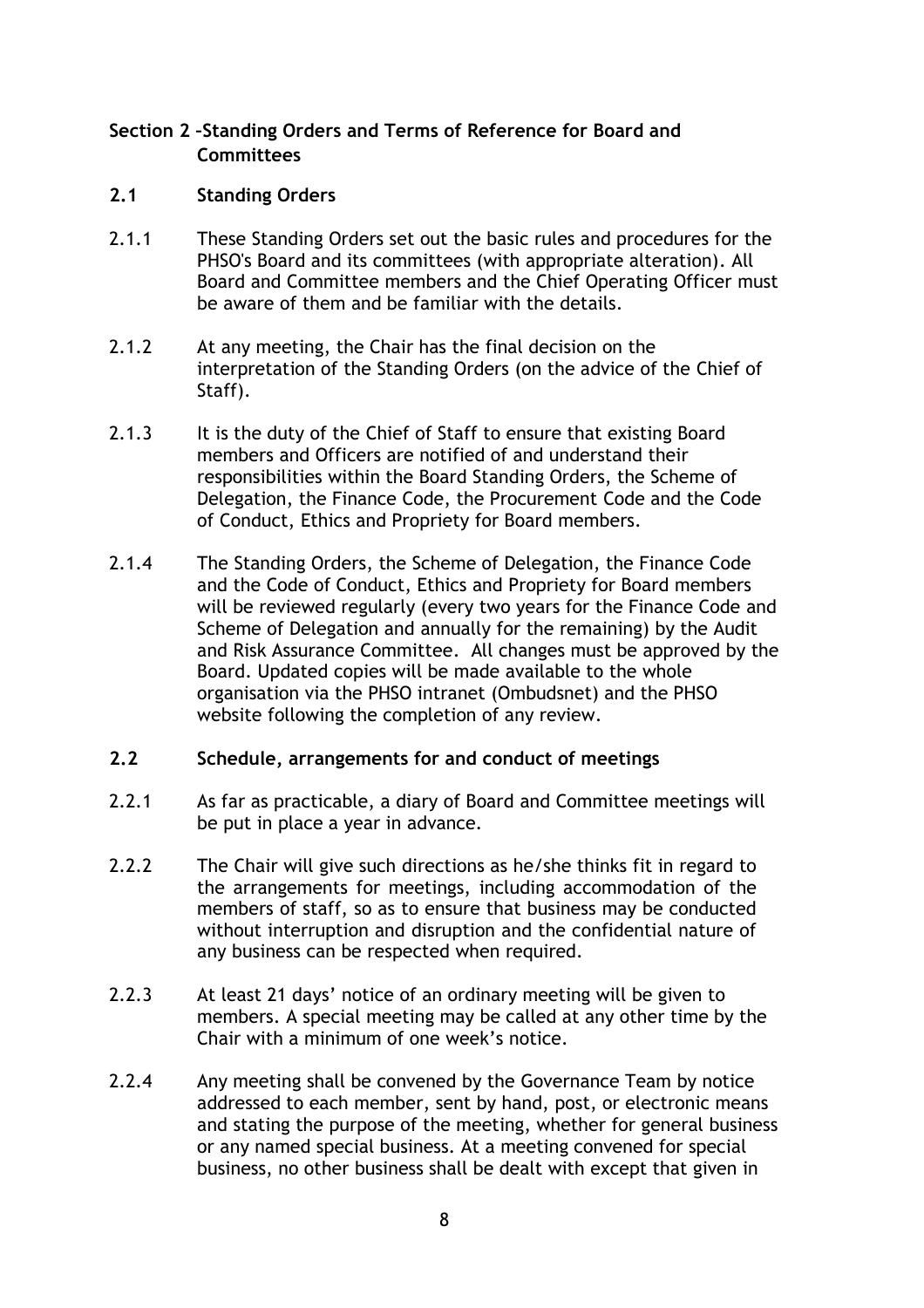the notice, unless the Board or Committee by a resolution agrees to consider any other business.

2.2.5 No part of any meeting shall be filmed, recorded or broadcast in any manner without the express permission of the Chair.

## **2.3 Agenda and papers**

- 2.3.1 The final agenda should be approved by the Chair. The Governance Team will then send details of the business to be considered to each member, at least five working days before the day of the meeting. A start time will be included on the agenda.
- 2.3.2 No business other than that which has been included in the agenda, or any raised under 'Any other business' and accepted as such for discussion by the Chair, should be discussed at any meeting, with the exception of urgent business which may be discussed with the prior consent of the Chair. The Chair has the discretion to alter the order of the agenda at the meeting.
- 2.3.3 In the case of special meetings, the requirements may be varied as circumstances require.

## **2.4 Minutes of meetings**

- 2.4.1 Minutes will be taken at each meeting by a member of the Governance Team who will record the attendance of members and all decisions made and the reason(s) for such decisions. Action points and minutes should be circulated to the Chair within 21 calendar days.
- 2.4.2 The Chair will agree the minutes before they are submitted for approval at the next ordinary meeting.

#### **2.5 Attendance**

- 2.5.1 Members are expected to attend meetings of the Board and of any other Committee where they serve in their capacity as a member or as Chair.
- 2.5.2 Once noted in the minutes as attending a meeting, members are expected to remain until business has been completed or the meeting otherwise terminated. In exceptional circumstances members may leave early by prior arrangement with the Chair. Where a member is not present for the whole of the meeting, the minutes must indicate for which items the member was present at the time of determination of the item.
- 2.5.3 The names of others "In Attendance" at the meeting must also be recorded in the minutes.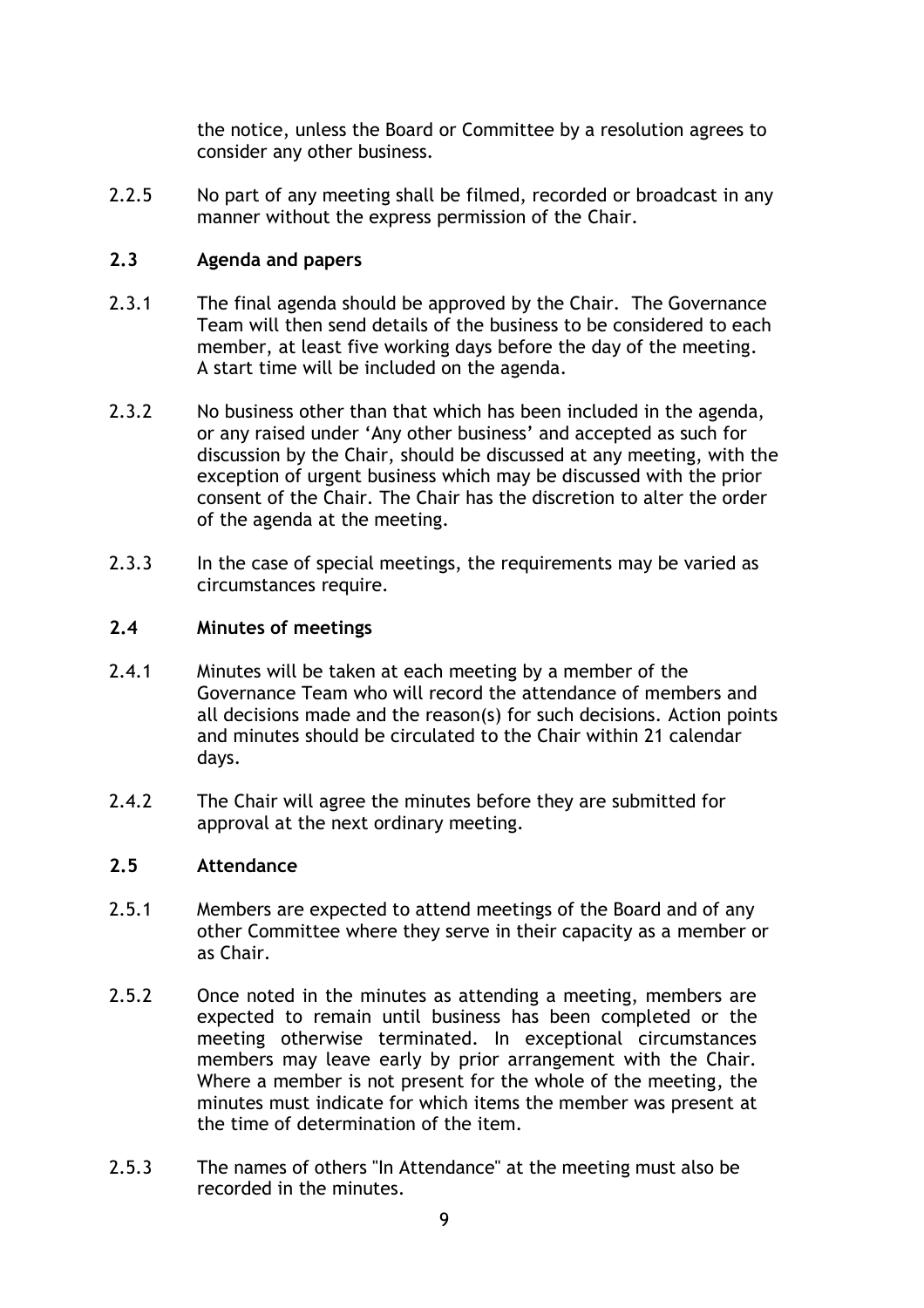2.5.4 A member failing, without reasonable cause, to attend 50 per cent of meetings in any 12-month period will be regarded as having made an insufficient contribution to the PHSO Board. This will be taken into account in the annual performance and development review and any reappointment. In exceptional circumstances, the member may obtain prior permission from the Chair for a leave of absence from attending Board meetings for a defined period.

#### **2.6 Adjournment**

2.6.1 The Chair may adjourn a meeting to a fixed day and time, as directed by the meeting. Notice of the adjourned meeting shall be given to all members if a meeting is adjourned for seven days or more.

#### **2.7 Declarations of interest**

- 2.7.1 No member may speak, vote or in any other way participate in debate where they have, or could be perceived to have, a personal interest in the matter under discussion except with the permission of the Chair.
- 2.7.2 Where a member has an interest in any matter under discussion, they shall inform the Chair at the beginning of the meeting and, as needed, during the course of the meeting. The Chair may direct that any member with an interest will leave the meeting for the duration of the discussion.
- 2.7.3 Although members take no part in casework decisions, in the event that any member has any real or perceived connection with an organisation where a casework decision is discussed, they should remove themselves from the meeting for the duration of that discussion.
- 2.7.4 Members should err on the side of caution in making declarations. Failure to declare an interest will be regarded as a serious breach of the Code of Conduct (set out in Section 3). If the withdrawal of a member makes the meeting inquorate, the meeting can continue but no decisions can be made.

#### **2.8 Decision Making and Collective Responsibility**

- 2.8.1 As an advisory Board, the Board will endeavour to make decisions primarily by consensus. Only if this proves impossible will questions be decided by vote by a majority of members of the Board present. In the event of a tie, the Chair has the casting vote.
- 2.8.2 A record of the number of members voting for and against any recommendation at a meeting should be taken. A record of the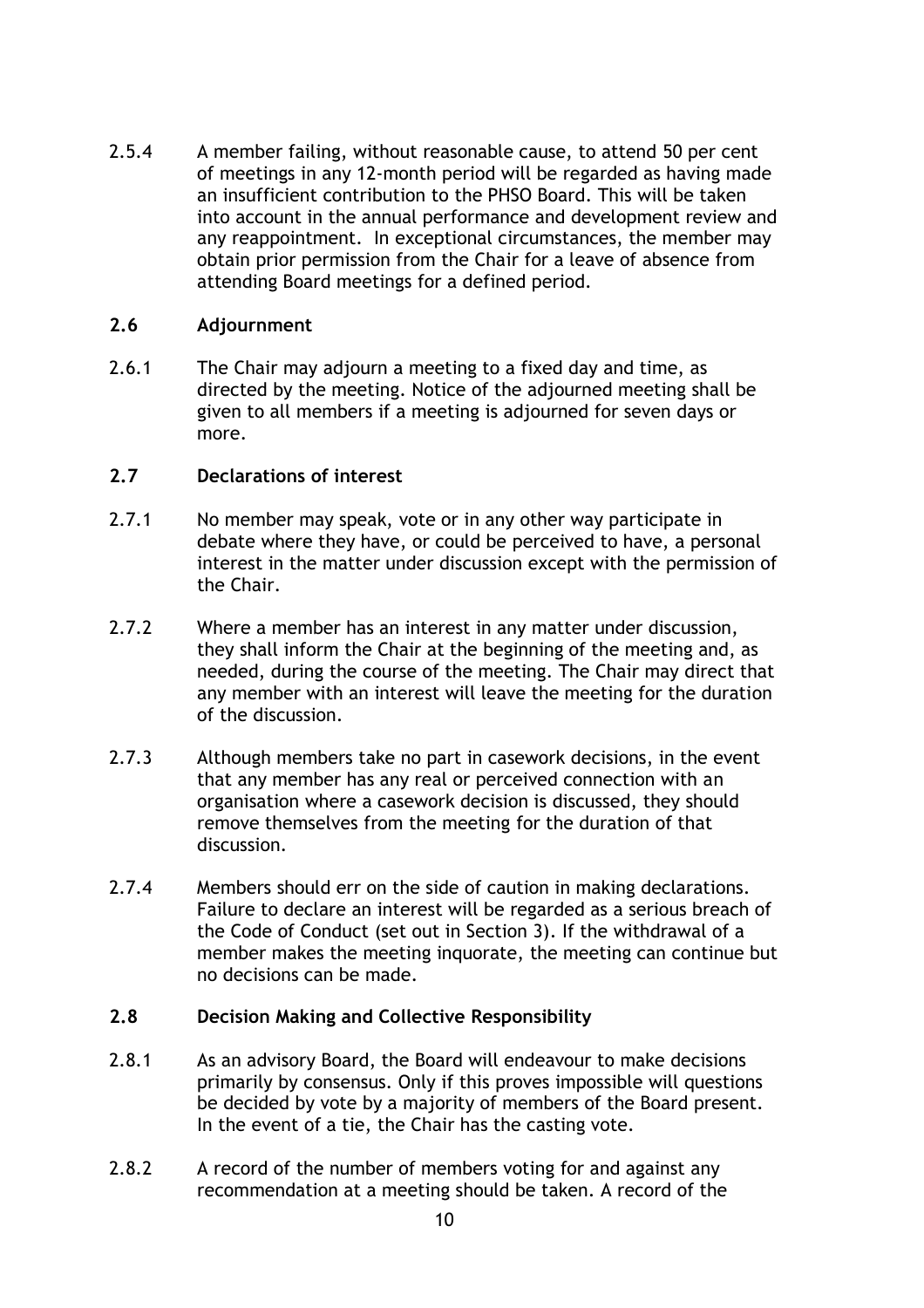number of members abstaining from a vote should also be taken. Members are required to support all Board decisions on the basis of collective responsibility even where they have voted against the decision.

- 2.8.3 Members may be asked to approve recommendations outside of meetings, by email or any other electronic means, if time requires a decision to be made. Approval will require five votes in favour of the recommendation.
- 2.8.4 Where it is known at a meeting of the Board that a decision is required to be taken before the next meeting, members should be informed at the meeting. Where a matter arises between meetings it should only be considered outside of a meeting with the permission of the Chair.
- 2.8.5 Any request for a Chair's action should be supported by a report of the Chief Operating Officer or relevant director on the matter, together with the reasons for the urgency, and submitted to the Governance Officer. The Chair's action report and decision should be signed by the Chief Executive prior to submission to the Chair.
- 2.8.6 The Governance Officer should keep the original signed Chair's action report and maintain a register of decisions taken by Chair's action and make arrangements for Chair's actions to be reported to the next Board meeting.
- 2.8.7 A Chair's action must not be used to revoke or vary the Governance Framework.

#### **2.9 Effect of vacancies on the validity of proceedings**

- 2.9.1 The validity of any proceedings of the Board shall not be affected by:
- 2.9.1.1 A vacancy among the members of the Board;
- 2.9.1.2 The participation of a member who has been subsequently suspended or removed from the Board.

#### **2.10 Board Committees**

- 2.10.1 The Board will establish an Audit and Risk Assurance Committee, Remuneration and Nominations Committee, and a Quality Committee. The Board may establish such other committees as it thinks fit and delegate work to those committees. The Board will approve the appointments to each of the Committees which it has formally constituted.
- 2.10.2 The Chairs of the Board's Committees will be appointed by the Board at its first meeting of the financial year, or when the need arises.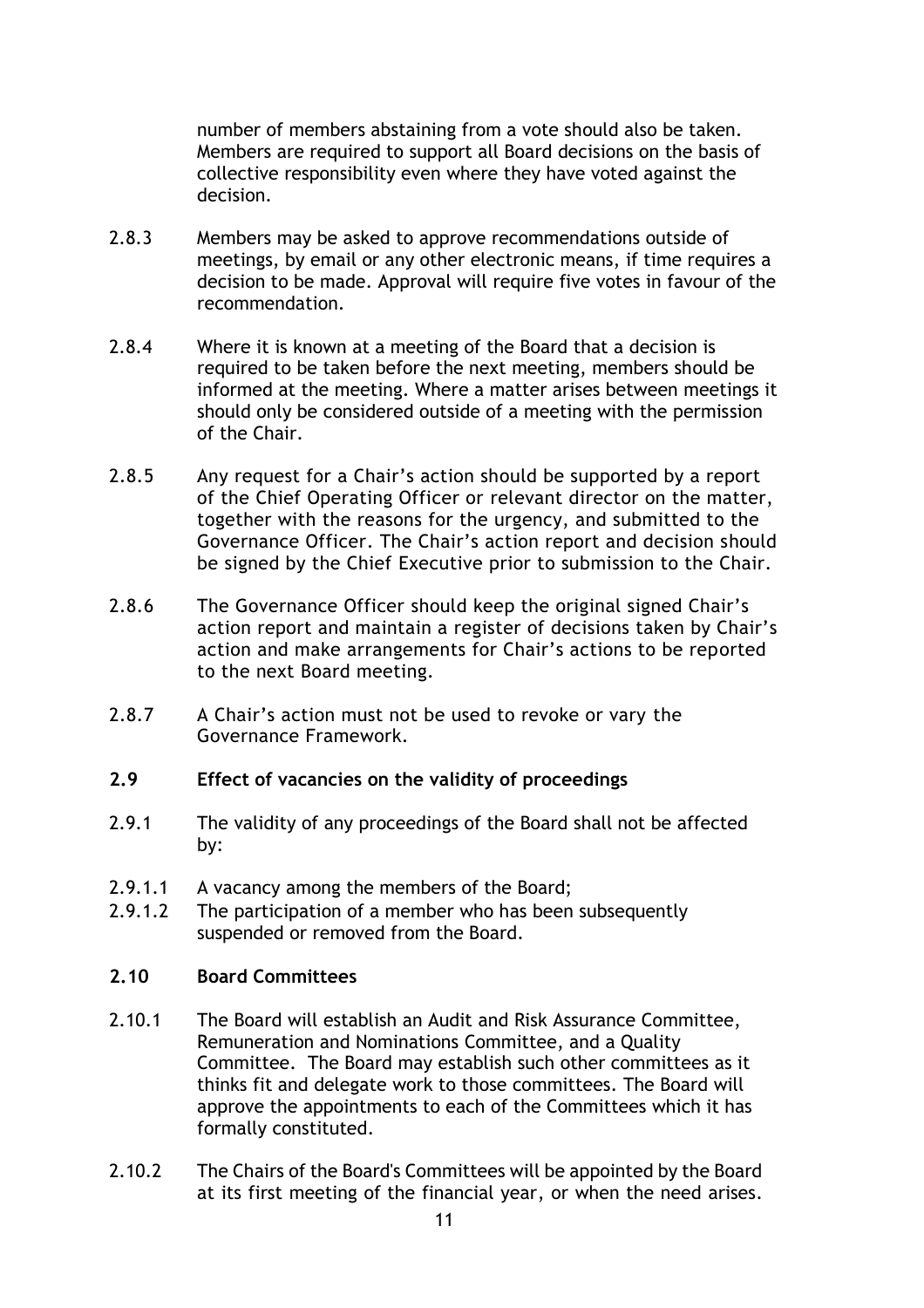Each Committee Chair will be a member of the Board and will hold office as Committee Chair for the following year.

- 2.10.3 The Board will approve the terms of reference for its Committees at least annually. Membership of the Committees will consist of nonexecutive Board members unless agreed that an independent member is appointed. If agreed the independent member is appointed for a term of two years, renewable up to a maximum term of five years. The independent member may resign from the Committee by writing to the Chair of the Committee providing 30 days' notice.
- 2.10.4 Minutes of Committee meetings will be submitted to the next Board meeting alongside a one-page summary of the meeting. If the minutes are not ready to be submitted to the next Board meeting, they will be circulated outside of the meeting as soon as they are available. Committee chairs will report annually to the Board on the work of the committee.

## **2.11 Board and Committee Secretariat**

- 2.11.1 The Secretariat will:
	- Agree the agenda with the Chair in line with the agreed forward programme approved by the Board, to allow sufficient time for preparation and approval of reports.
	- Circulate the agenda with supporting documentation at least five working days before the meeting. In normal circumstances, papers will be circulated in hard and electronic copy in accordance with PHSO's security policy.
	- Produce a minute of the attendees, proceedings and decisions, including further action required within specified timeframes.
	- Confidential items will be subject to a separate record and will not be made available beyond members and other necessary recipients.
	- Maintain a rolling log of actions and submit it to each meeting for review.
	- Keep and maintain a register of members' interests.
	- Maintain a forward programme of items for future meetings.

## **2.12 Communication**

2.12.1 There should be a page on the PHSO's intranet dedicated to governance matters. This should include a copy of this Governance Framework and the contact details of all Governance Team members.

## **2.13 Suspension of Standing Orders**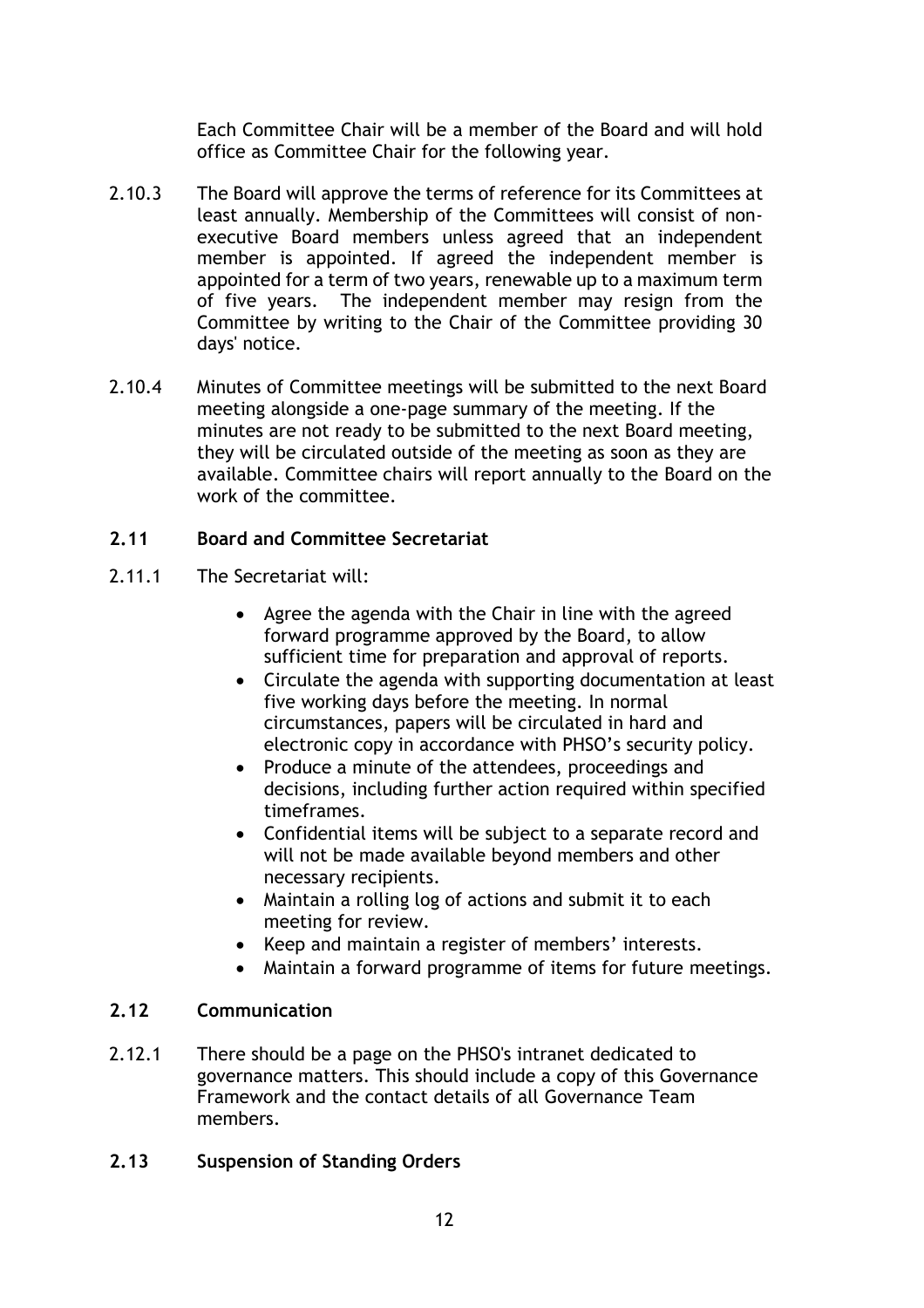- 2.13.1 Except where this would contravene any statutory provision or any direction made by the Board, any one or more of the Board Standing Orders may be suspended at any meeting, provided that at least twothirds of the Board are present, and that a majority of those present vote in favour of suspension.
- 2.13.2 A decision to suspend Board Standing Orders will be recorded in the minutes of the meeting. No formal business may be transacted while Board Standing Orders are suspended.
- 2.13.3 A separate record of matters discussed during the suspension of Board Standing Orders must be made and must be available to the Chair and Board members.
- 2.13.4 The Audit and Risk and Assurance Committee must receive a report of every decision to suspend Board Standing Orders.

#### **2.14 Approval, Variation and Amendment of Board Standing Orders**

- 2.14.1 These Board Standing Orders and any amendment to them can only be approved if:
	- A notice of motion has been given (i.e. at least 10 working days in advance).
	- No fewer than half the total of the Board members vote in favour, either in person or in writing.
	- At least five of the whole number of the Chair and Board members appointed participate in the ballot.
	- The variation proposed does not contravene a statutory provision or direction made under the governing legislation.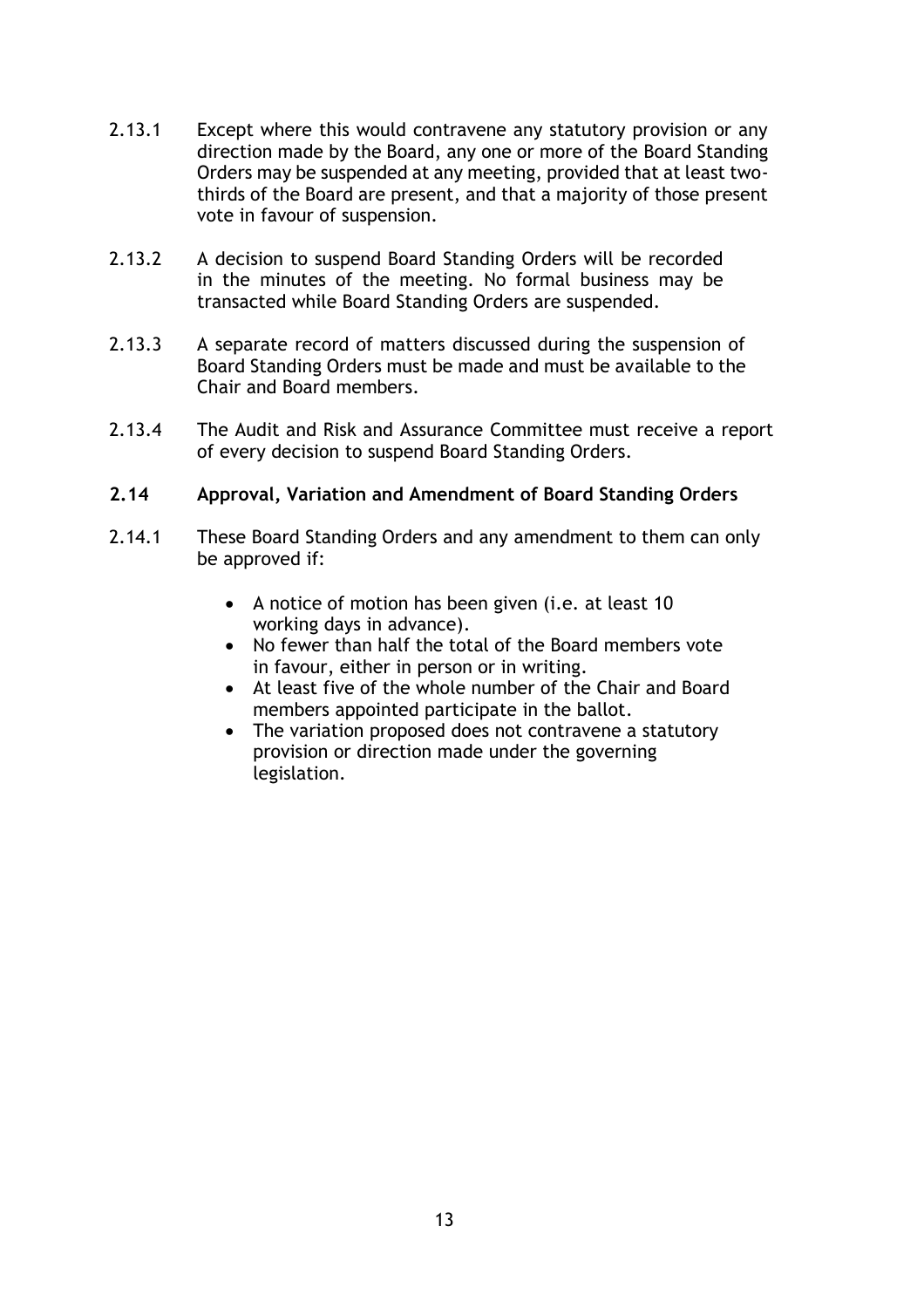## **2.15. Board Terms of reference**

## **2.15.1 Purpose**

2.15.1.1 The purpose of the Board is to make collective decisions about the strategic direction and performance of PHSO.

## **2.15.2 Responsibilities**

- 2.15.2.1 The Board is a non-statutory unitary Board established at the discretion of the Ombudsman. To deliver its role, the Board focuses on:
	- Strategy, planning and policy
	- •Development of the organisation to deliver its strategic aims
	- •Governance, including risk and assurance
	- Performance, including financial, service quality, and operations.
- 2.15.2.2 The Board has no responsibility for individual casework decisions or investigations. These remain the responsibility of the Ombudsman, managed within the Scheme of Delegation. Any changes to the PHSO service model which may significantly impact on the reputation of PHSO must be brought to the attention of the Board.
- 2.15.2.3 Matters reserved for the Board include:
	- Vision, mission, strategy and key policies<sup>1</sup>
	- •Annual business plan and budget
	- •Annual Report and Accounts
	- •All non-pay expenditure above £500k whether a single item, over the life of a single contract or constitutes the total cost of a project.
- 2.15.2.4 The personal accountability of the Ombudsman derived from statute is pre-eminent. Reflecting this statutory accountability, the Ombudsman has the right to disagree with Board decisions but will do so as a last resort and should put reasons in writing to the Board.

# **2.15.3 Frequency of meetings**

2.15.3.1 The Board will meet at least seven times per year for general business. Four meetings will consider the Quarterly Corporate Performance Report after the end of each quarter. A meeting in the spring will agree the Business Plan and budget for the forthcoming business year.

<sup>&</sup>lt;sup>1</sup> Key policies are defined as the Governance Framework, the Finance Code, the Procurement Code, the Code of Conduct, Ethics and Propriety and the Service Charter.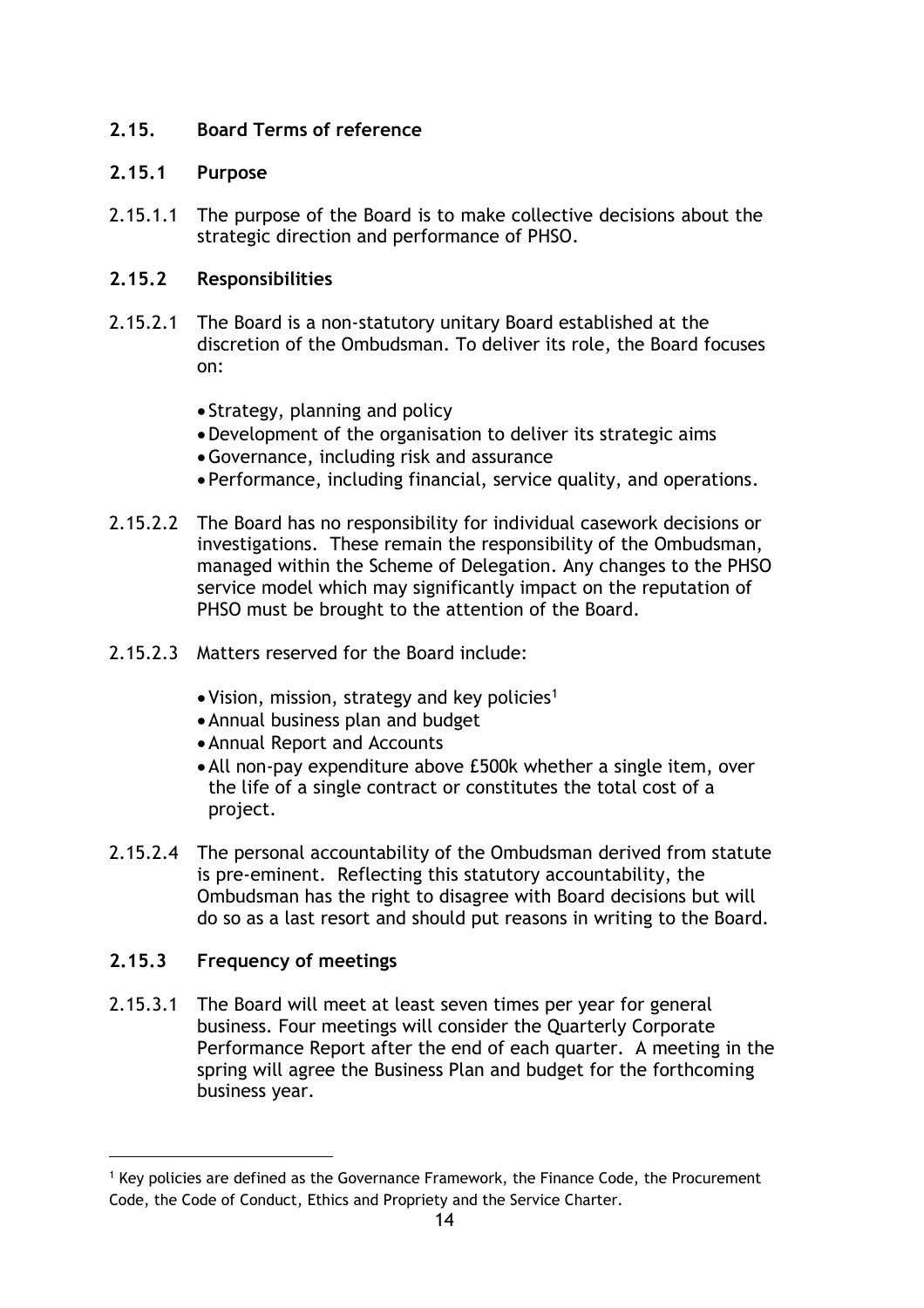2.15.3.2 A special meeting will be held to sign off the Annual Report and Resource Accounts. A Business Planning away day will be held in the autumn to consider strategic priorities for the period ahead. One of the Board meetings each year will include a Board effectiveness review.

#### **2.15.4 Reporting**

2.15.4.1 Minutes of Board meetings will be drafted and circulated within 21 calendar days. Minutes will be submitted to the next ordinary Board meeting for approval.

#### **2.15.5 Access**

2.15.5.1 Where circumstances permit, staff members will be invited to observe the unrestricted part of the meeting (up to five staff members per meeting). The PHSO Board will operate in an open and transparent fashion, publishing minutes except where confidentiality necessitates discussions being held in private, or for some other special reason such as commercial sensitivity.

#### **2.15.6 Membership**

- 2.15.6.1 The Chair will be taken at all Board meetings by the Ombudsman. If for any reason the Chair is absent from a meeting of the Board, the meeting will be chaired by the Senior Independent Director (SID).
- 2.15.6.2 The membership of the Board consists of both executive and nonexecutive members, with non-executive members in the majority. Total members will not exceed 13, including the Chair. Directors attend Board meetings to provide advice in respect of their areas and contribute to discussions. The Chair may appoint a Senior Independent Director (SID). The duties of the SID are:
	- •Act as a sounding board for the Chair on board matters
	- •Be the focal point for board members for any concerns regarding the Chair, or the relationship between the Chair and the Chief Executive
	- •When asked by the Chair and Board, the SID will act as the main point of contact with Parliament for the appointment of a new Chair
	- •Review and approve the Chair's expenses
- 2.15.6.3 A Board member may resign their position on the Board by giving 30 days' notice in writing to the Chair.

## **2.15.7 Appointment to the Board**

2.15.7.1 There is no requirement in legislation for the Ombudsman to appoint a Board. The role of the Board is therefore at the discretion of the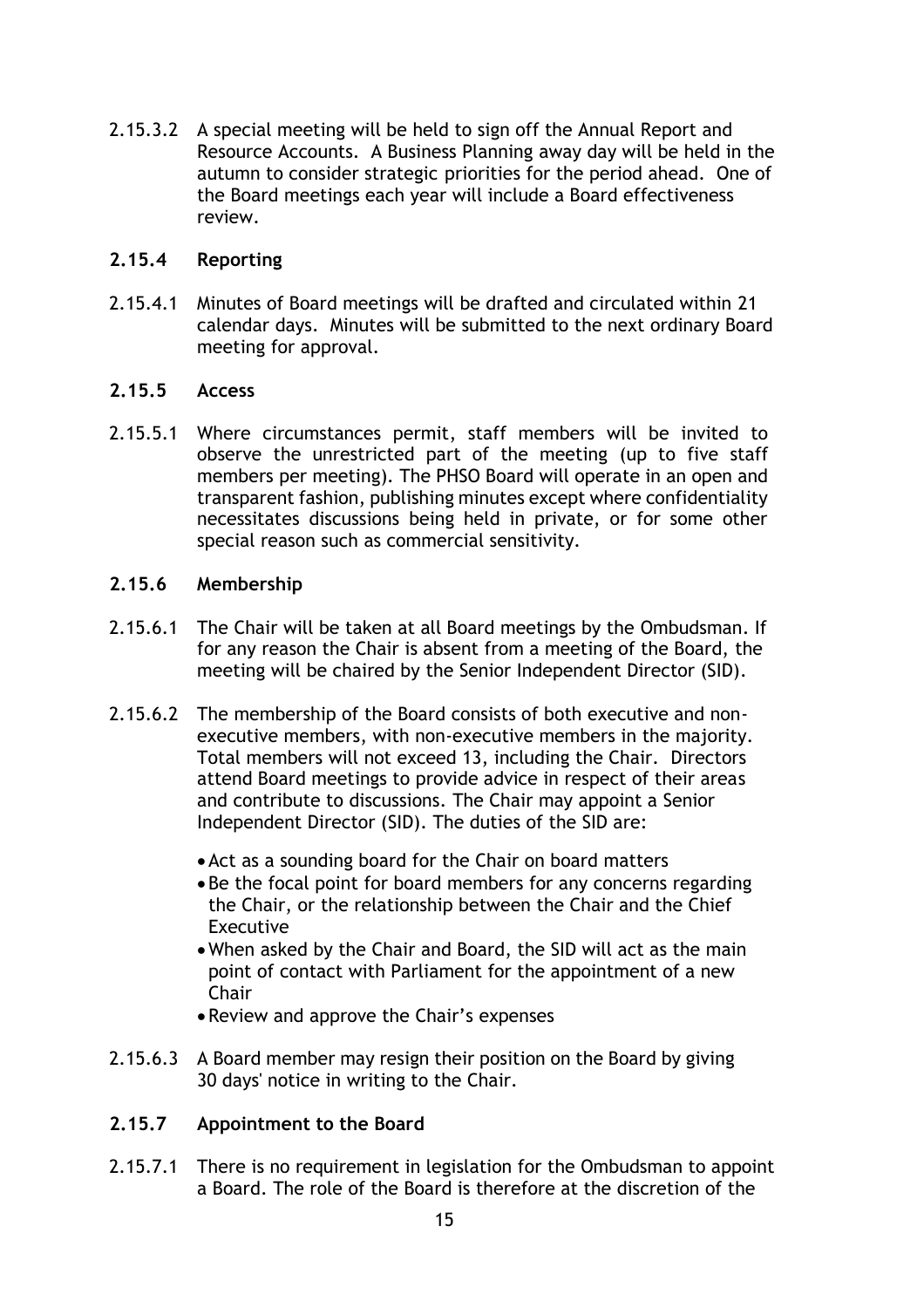Ombudsman and as a result, is advisory in nature. Non-executive members will be appointed by the Ombudsman after a fair and open competition as set out in the 7 Principles of Public Life. Nonexecutive members will be appointedon the recommendation of the Remuneration and Nominations committee for a term of no more than three years, renewable for one further term only. Appointment will be through an open and transparent recruitment and selection process.

2.15.7.2 The Chief Executive and Chief Operating Officer will be ex-officio executive members of the Board. The Chief Executive and Chief Operating Officer will be appointed by the Board on the recommendation of the Remuneration and Nominations Committee. The Remuneration and Nominations Committee will determine the recruitment and selection process. For the Chief Operating Officer, the Chief Executive will be a member of the selection panel.

#### **2.15.8 Quorum**

2.15.8.1 The quorum will be five and non-executives must be in the majority. A meeting of the Board shall stand adjourned if fewer than five Board members are present. Where a meeting becomes inquorate, business transacted before the meeting was inquorate will not be invalidated by the later lack of quorum.

#### **2.15.9. Effectiveness reviews**

2.15.9.1 The Board will conduct an annual review of its own effectiveness in respect of these functions, including a review of its own and Committees' terms of reference.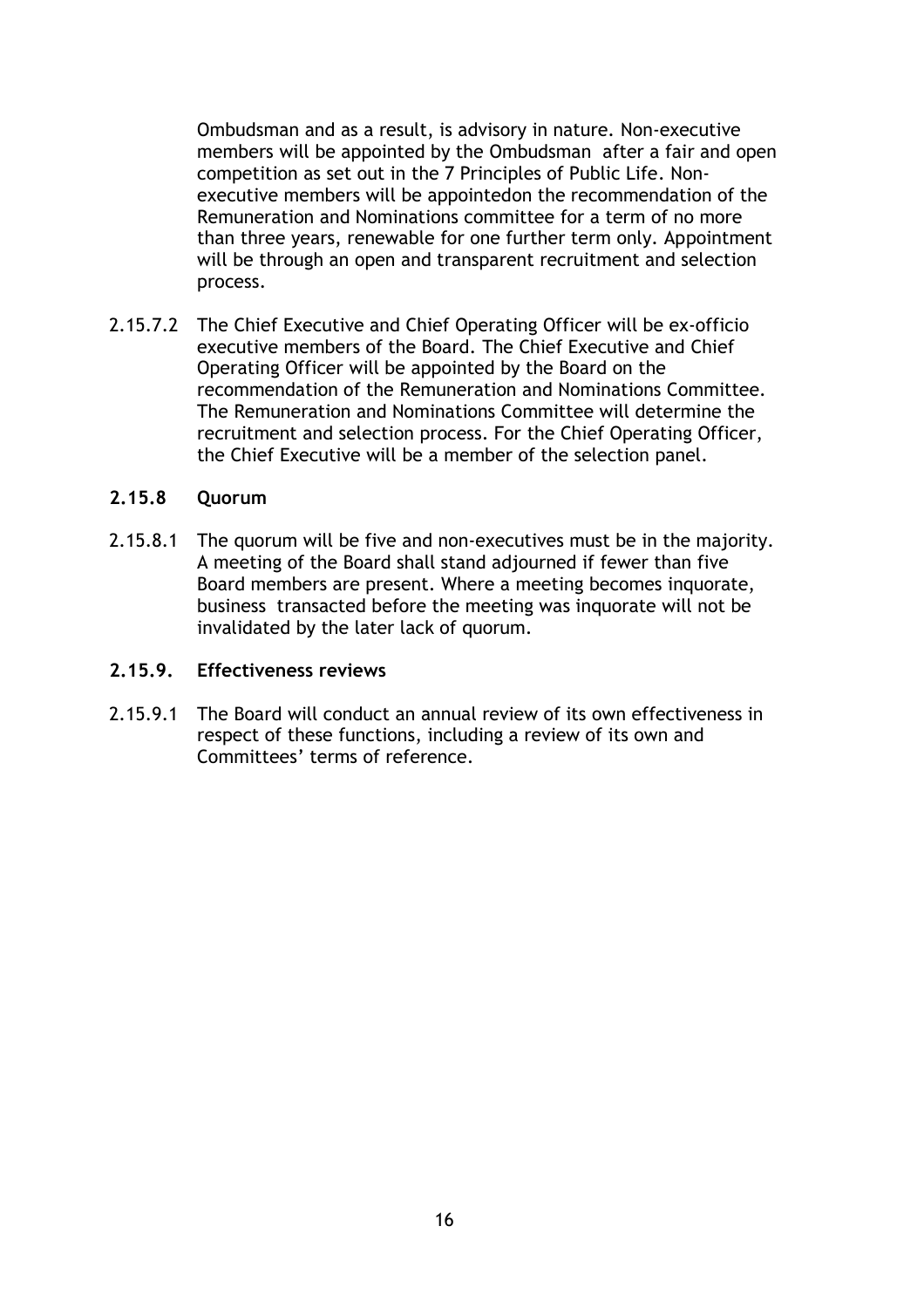#### **2.16 Audit and Risk Assurance Committee Terms of Reference**

#### **2.16.1 Purpose**

- 2.16.1.1 The Audit and Risk Assurance Committee ('the Committee') is constituted as a committee of the Board.
- 2.16.1.2 The Committee's role is to support the Board, specifically the Ombudsman and Chief Executive, as Accounting Officer and Accountable Officer, respectively, in advising on the adequacy of the Office's corporate governance and control systems through:
	- offering objective advice on issues concerning the risk, control and governance of the organisation and associated assurances provided by internal and external audit and other processes;
	- constructively challenging, where and when appropriate, executive decisions to ensure that these are the best possible and achieve value for money in the light of the available evidence; and
	- supporting the Accounting Officer and Accountable Officer ensure good judgment has been exercised through constructive challenge.

#### **2.16.2 Responsibilities**

- 2.16.2.1 Committee will consider and advise the Board, specifically the Accounting Officer and Accountable Officer, on the following matters:
	- the Resource Accounts (giving particular consideration to those issues listed at Annex A);
	- accounting policies and practice relevant to the organisation (including compliance with required standards);
	- corporate governance assurances provided by internal and external audit and other assurance processes (the Committee and its activities shall be included in the Governance Statement), and the extent to which corporate governance is embedded throughout PHSO;
	- upholding standards of propriety in PHSO business;
	- achievement of value for money;
	- the plans of internal and external audit, including assessing priorities and promotion of understanding of the role of audit within PHSO;
	- recommending further internal audits as appropriate beyond those agreed and budgeted for in the annual plan;
	- the results of audit work, including individual audits, progress, followup and annual reports, and management letters;
	- the adequacy of management responses to issues raised by internal and external audit; and of compliance with internal audit recommendations;
	- the processes for assessing, reporting and owning business risks and their financial implications, including the capability of PHSO's internal reporting system to provide early warning of control failures and emerging risks; the adequacy of PHSO's assurance arrangements;
	- the adequacy of systems of quality assurance for PHSO's core activities;
	- the appointment of internal auditors;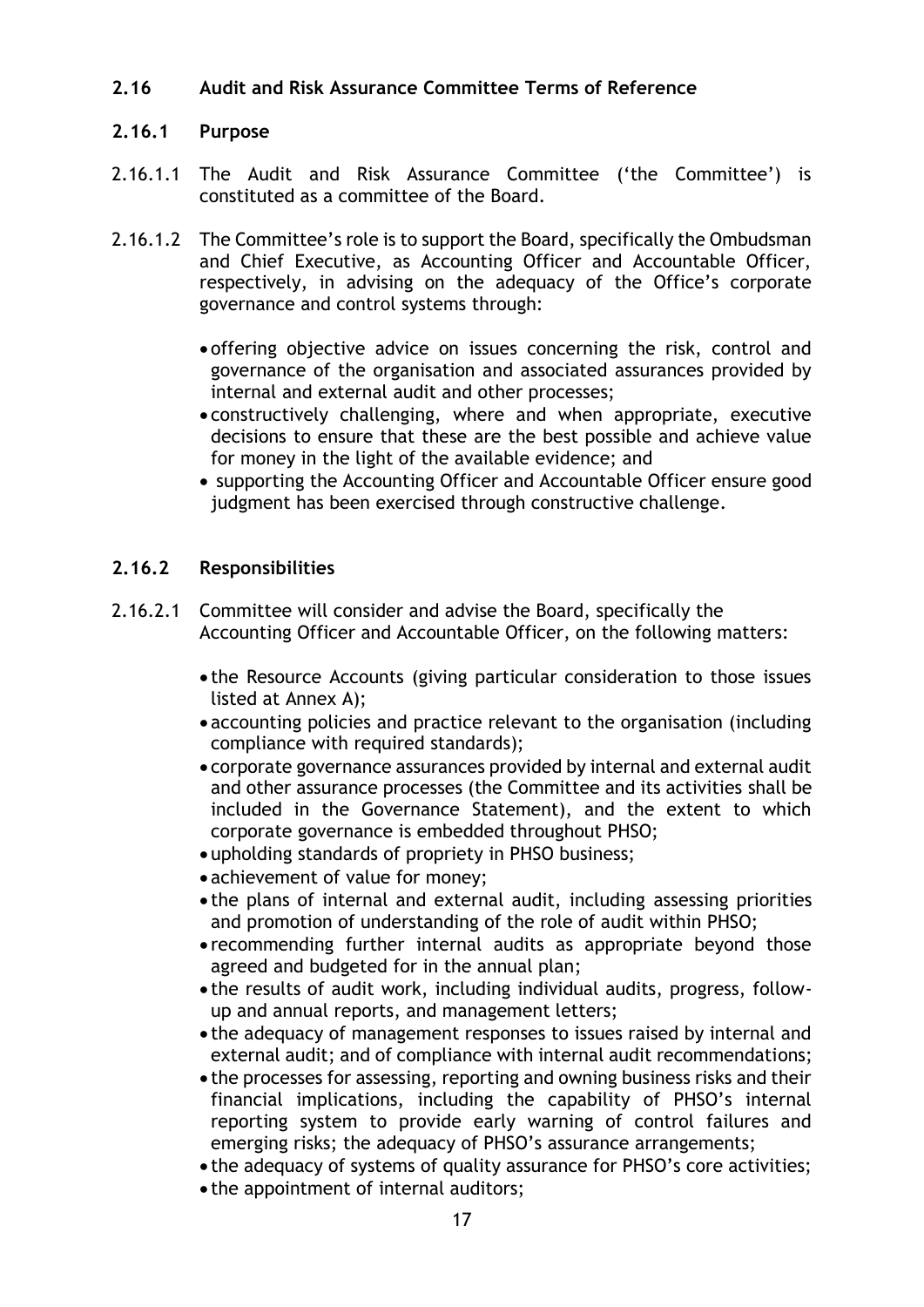- the cost and performance of the internal and external audit services;
- the adequacy of PHSO's anti-fraud and bribery policy;
- the adequacy of PHSO's freedom to speak up: raising concerns policy; and
- the adequacy of PHSO's sustainability targets.
- 2.16.2.2 In order to undertake its duties effectively, the Committee should be provided with the following:
	- internal and external audit strategy and plans (including planned cooperation between internal and external auditors);
	- progress reports from the Head of Internal Audit on:
	- *work performed since the last meeting (with a comparison against work originally planned)*
	- *update on stage reached in each audit assignment planned*
	- *results of follow-up work on implementation of audit recommendations*
	- *key issues arising from internal audit work in the period*
	- PHSO's draft Annual Report and Resource Accounts (including Governance Statement) for assessment;
	- the Head of Internal Audit Annual Report and opinion;
	- copies of all internal audit published reports for review and consideration;
	- appropriate reports from members and attendees on areas covered by the Committee's remit including risk arrangements, quality assurance etc;
	- PHSO's Risk Register and Assurance Table;
	- the External Audit Management Letter;
	- proposals for changes of accounting policies;
	- report(s) of any suspected fraud or serious irregularity;
	- report(s) of any losses and special payments; and
	- report(s) of all contracts awarded and/or appointments made through single tender actions of a value exceeding £3,000.

## **2.16.3 Frequency of Meetings**

- 2.16.3.1 The Committee will meet at least four times a year, to coincide with key points in the annual financial accounting cycle and in the delivery of work from internal audit providers and the NAO.
- 2.16.3.2 The Committee may exceptionally meet more than four times a year to discuss specific issues, with the agreement of the Chair.

## **2.16.4 Reporting**

2.16.4.1 Minutes of committee meetings will be submitted to the next ordinary Board meeting alongside a one-page summary of the meeting. If the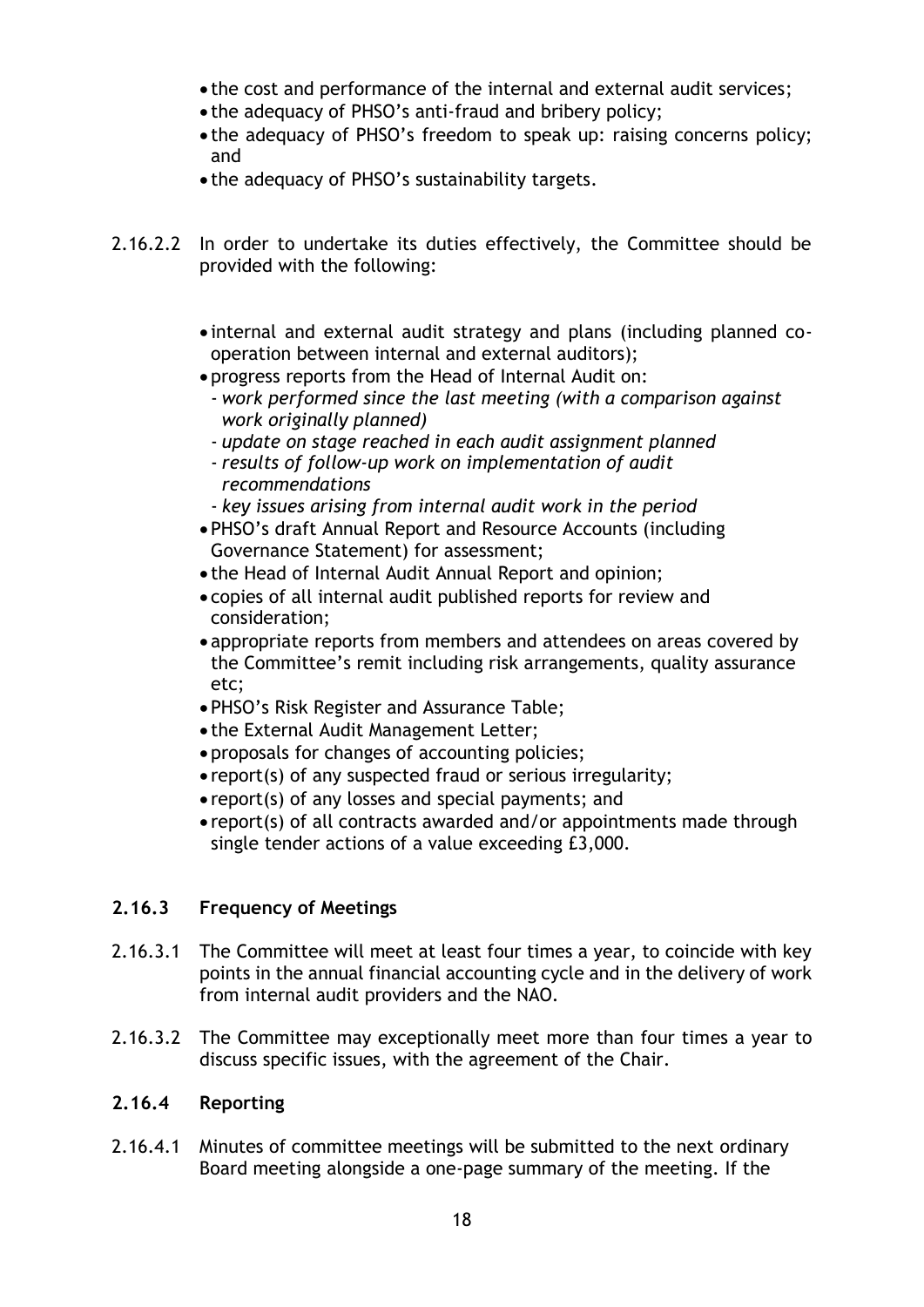minutes are not ready to be submitted to the next Board meeting, they will be circulated outside of the meeting as soon as they are available.

- 2.16.4.2 The Committee will provide the Board, specifically the Accounting Officer and Accountable Officer, with an Annual Report. This will be timed to support the preparation of the Annual Report and Resource Accounts, specifically the Governance Statement.
- 2.16.4.3 Where necessitated, the Committee may wish to raise issues of concern to the Board for its attention. On such occasion, the Committee Chair should agree the most appropriate procedure with the Accounting Officer and Accountable Officer.

#### **2.16.5 Access**

2.16.5.1 The appointed Head of Internal Audit and the NAO will have free and confidential access to the Committee Chair.

#### **2.16.6 Membership**

- 2.16.6.1 At least four members
	- Chair to be NEBM with relevant experience
	- The Committee may need to seek further independent, non-executive membership from sources other than the board in order to ensure an appropriate level of skills and experience.
	- The Committee should possess the requisite knowledge and skills to effectively engage with and challenge the organisation

#### **2.16.7 Appointment to the Committee**

- 2.16.7.1 The Board will approve the appointments to the Committee.
- 2.16.7.2 The Chair of the Committee will be appointed by the Board at its first meeting of the financial year, or when the need arises. The Committee Chair will be a member of the Board and will hold office as Committee Chair for the following year.

#### **2.16.8 Quorum**

2.16.8.1 A minimum of three members of the Committee will be present for the meeting to be quorate. In the event that the meeting is inquorate, the meeting can consider its business but any decisions made or advice to the Board must be ratified by the whole Committee prior to action being taken.

#### **2.16.9 Attendance**

- 2.16.9.1 In attendance at Committee meetings will also usually be:
	- •The Ombudsman (as Accounting Officer);
	- •Chief Executive (as Accountable Officer);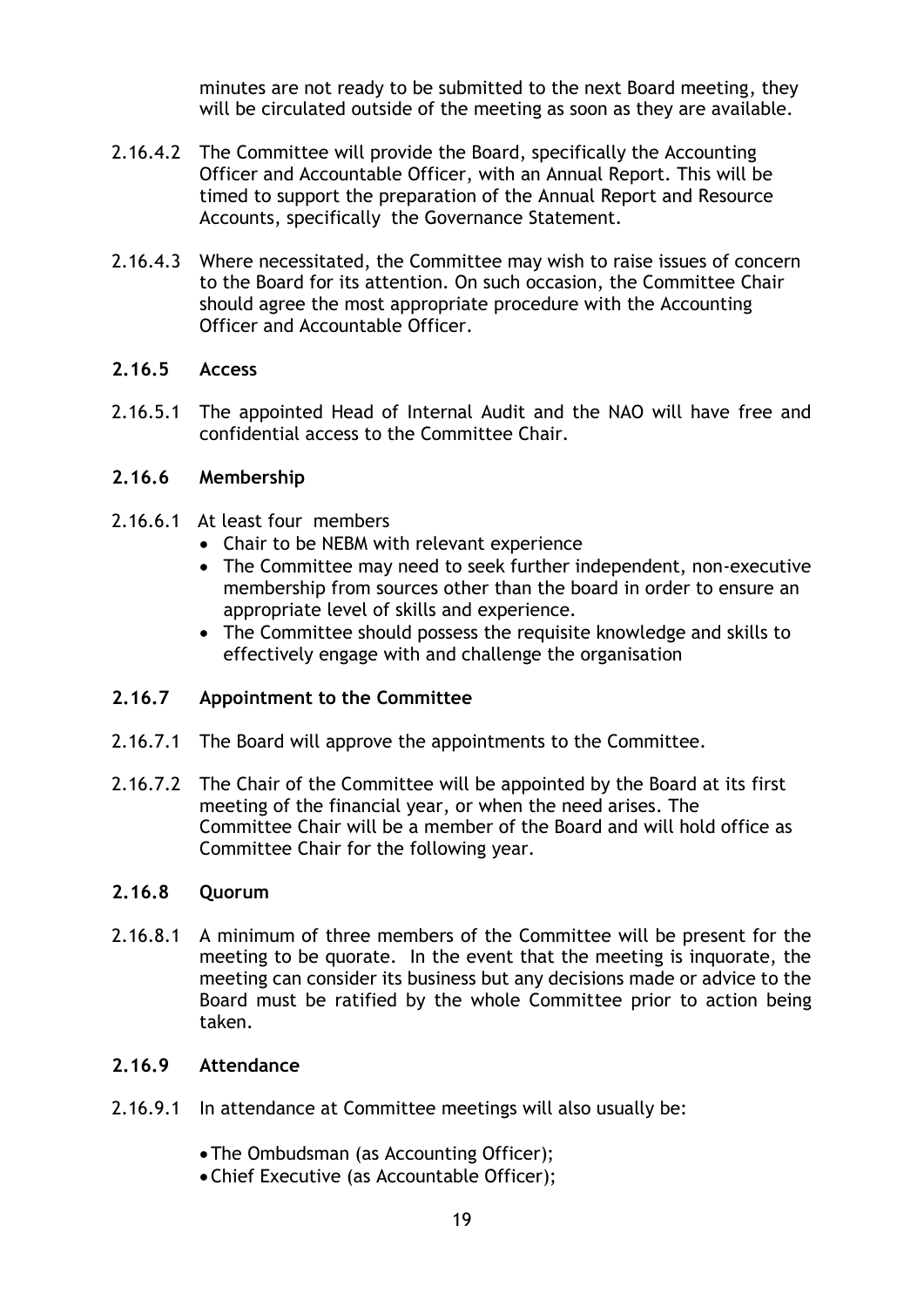- •Chief Operating Officer;
- •Director and/or Assignment Manager of the External Auditor (NAO); and
- Partner/Director appointed PHSO's Head of Internal Audit and/or Senior Manager (outsourced internal audit provider);
- •Chief of Staff
- 2.16.9.2 Other PHSO executives and senior managers may be asked to attend Committee meetings for consideration of specific items relating to their respective areas of responsibility. This will be agreed with the Committee Chair prior to each meeting.
- 2.16.9.3 The Committee will be provided with a secretariat function by the Governance Team.

#### **2.16.10 Effectiveness reviews**

2.16.10.1 The Committee will review its own effectiveness and report the results to the Board annually.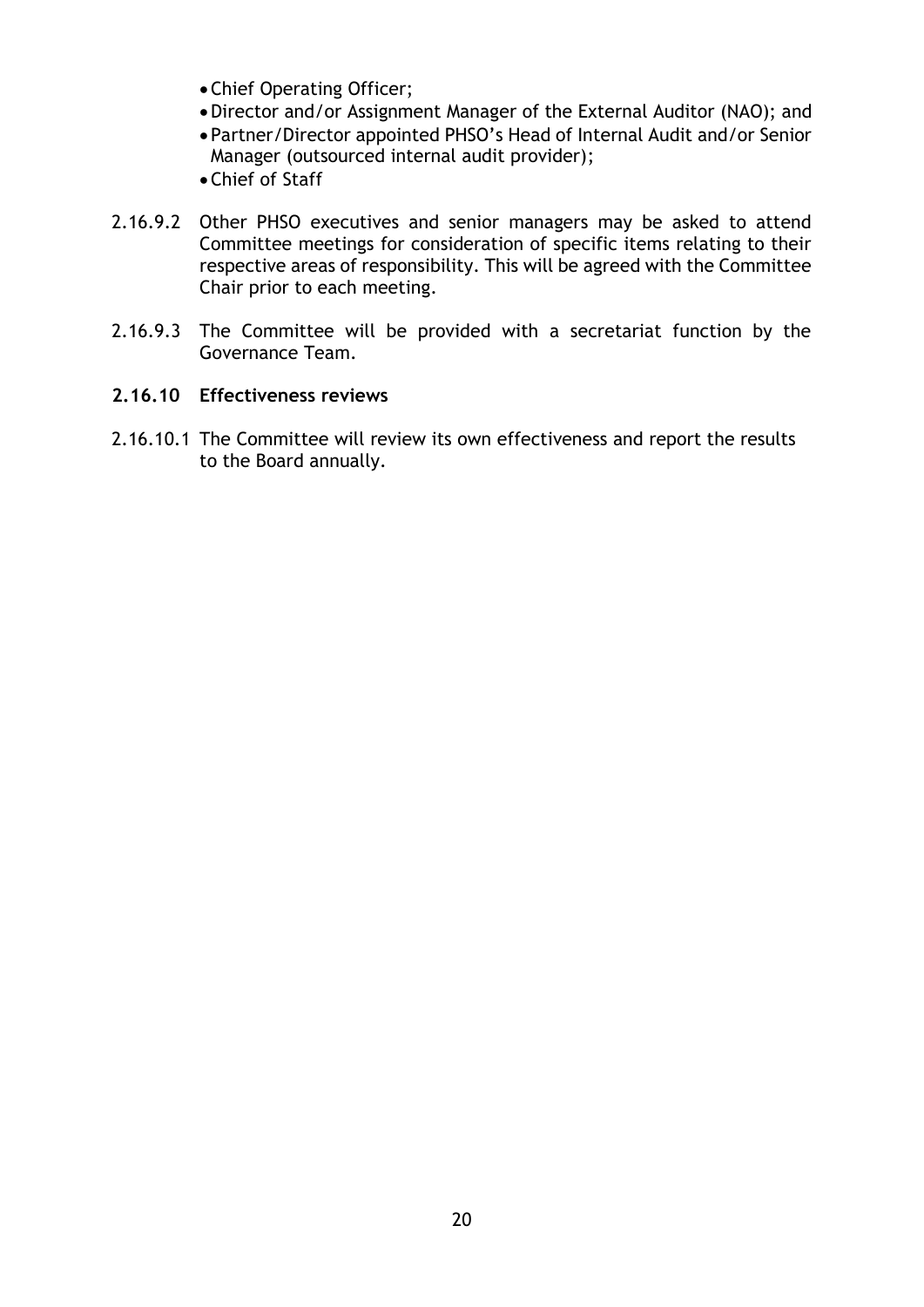# **Annex A**

- **2.16.11** Considerations for the Audit and Risk Assurance Committee in respect of PHSO's Resource Accounts
- 2.16.11.1 Before the Accounting Officer signs off the Annual Report and Financial Statements, the Committee should scrutinise:
	- that the accounting policies in place comply with relevant requirements, particularly the Treasury's Financial Reporting Manual and Accounts Direction;
	- that there has been a robust process in preparing the accounts and annual report;
	- •whether the accounts and annual report have been subjected to sufficient review by management and by the Accounting Officer and/or Board;
	- that when new or novel accounting treatments arise, whether appropriate advice on accounting treatment has been taken;
	- •whether there is an appropriate anti-fraud policy in place, and whether losses are suitably recorded;
	- •whether suitable processes are in place to ensure accurate financial records are kept;
	- •whether suitable processes are in place to ensure regularity and propriety is achieved; and
	- •whether issues raised by the External Auditors have been given appropriate attention.
- 2.16.11.2 The Committee should satisfy itself that the annual financial statements represent fairly the financial position of the organisation.
- 2.16.11.3 Before the Accounting Officer signs off the Letter of Representation, the Committee should review it and give particular attention to nonstandard issues of representation.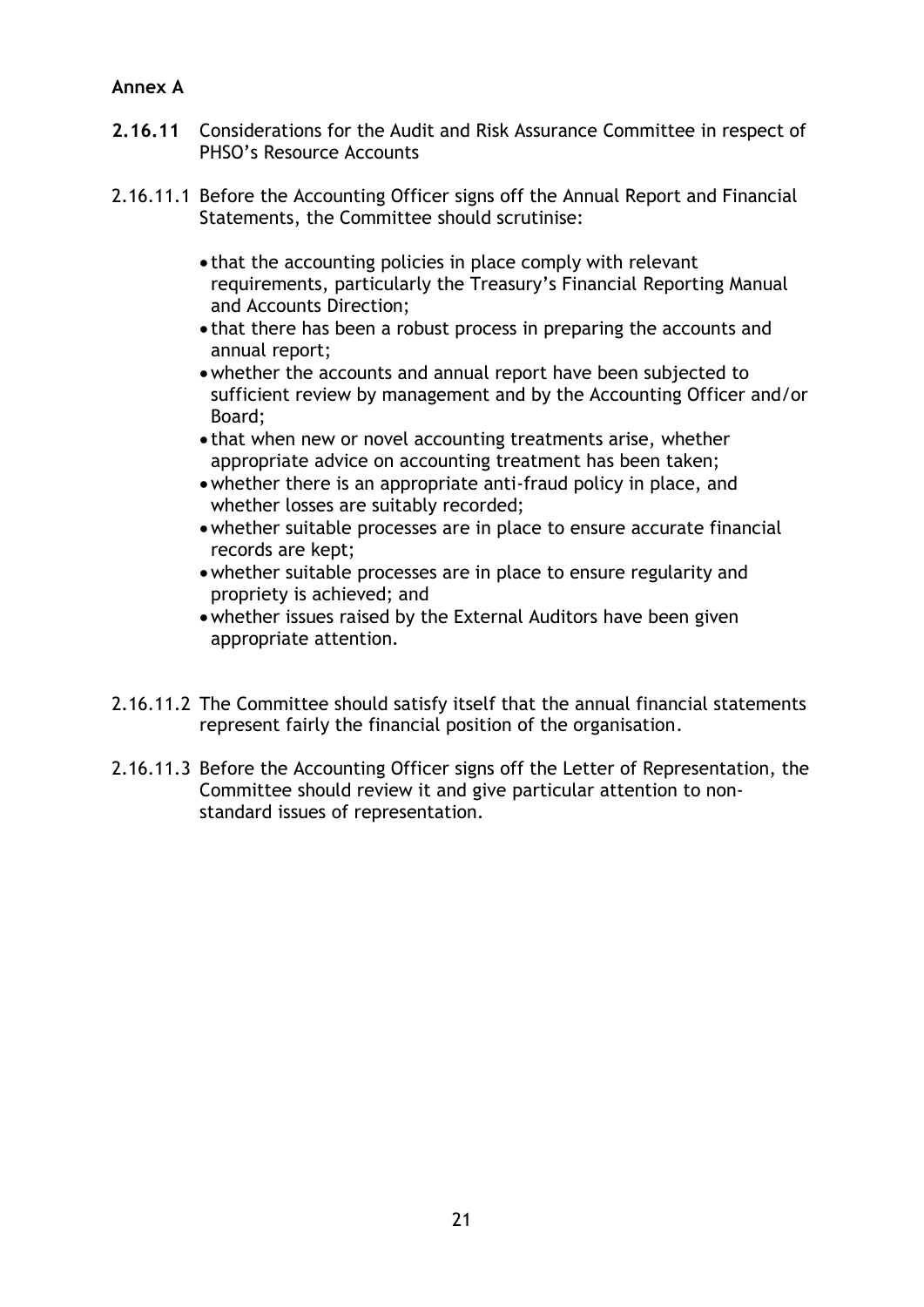# **2.17 Remuneration and Nominations Committee Terms of Reference**

## **2.17.1 Purpose**

- 2.17.1.1 The role of the Remuneration and Nominations Committee is to agree pay and performance review arrangements for the Chief Executive and Chief Operating Officer and to advise on their annual individual pay awards.
- 2.17.1.2 The Remuneration and Nominations Committee is a committee of the Board from which it derives its authority and to which it reports.

# **2.17.2 Responsibilities**

- 2.17.2.1 The Committee has specific responsibility for:
- 2.17.2.2 Annually reviewing and agreeing Chief Executive pay and performance review arrangements, including criteria for any performance related pay elements.
- 2.17.2.3 Considering recommendations for, and advising the Chief Executive on individual pay awards and performance related pay for the Chief Operating Officer, and deciding amounts.
- 2.17.2.4 Considering how any individual pay anomalies or disputes concerning pay for the Chief Executive and Chief Operating Officer should be resolved.
- 2.17.2.5 To support the recruitment of executive and non-executive Board members, including overseeing the selection process to ensure it is fair and transparent.
- 2.17.2.6 Note: The Remuneration and Nominations Committee will be informed about annual pay settlements for pay bands 1-8 for consistency in approach, but decisions are matters for the Chief Executive to negotiate and agree with the trade unions within the agreed overarching PHSO pay policy and arrangements.
- 2.17.2.7 The Remuneration and Appointments Committee will ensure that its decisions:
	- Support the achievement of PHSO's strategic aims;
	- Are proportionate, fair and equitable, and support Equal Pay principles;
	- Take into account wider public sector pay policy and good practice;
	- Are supported by an appropriate level of information and analysis.

# **2.17.3 Frequency of meetings**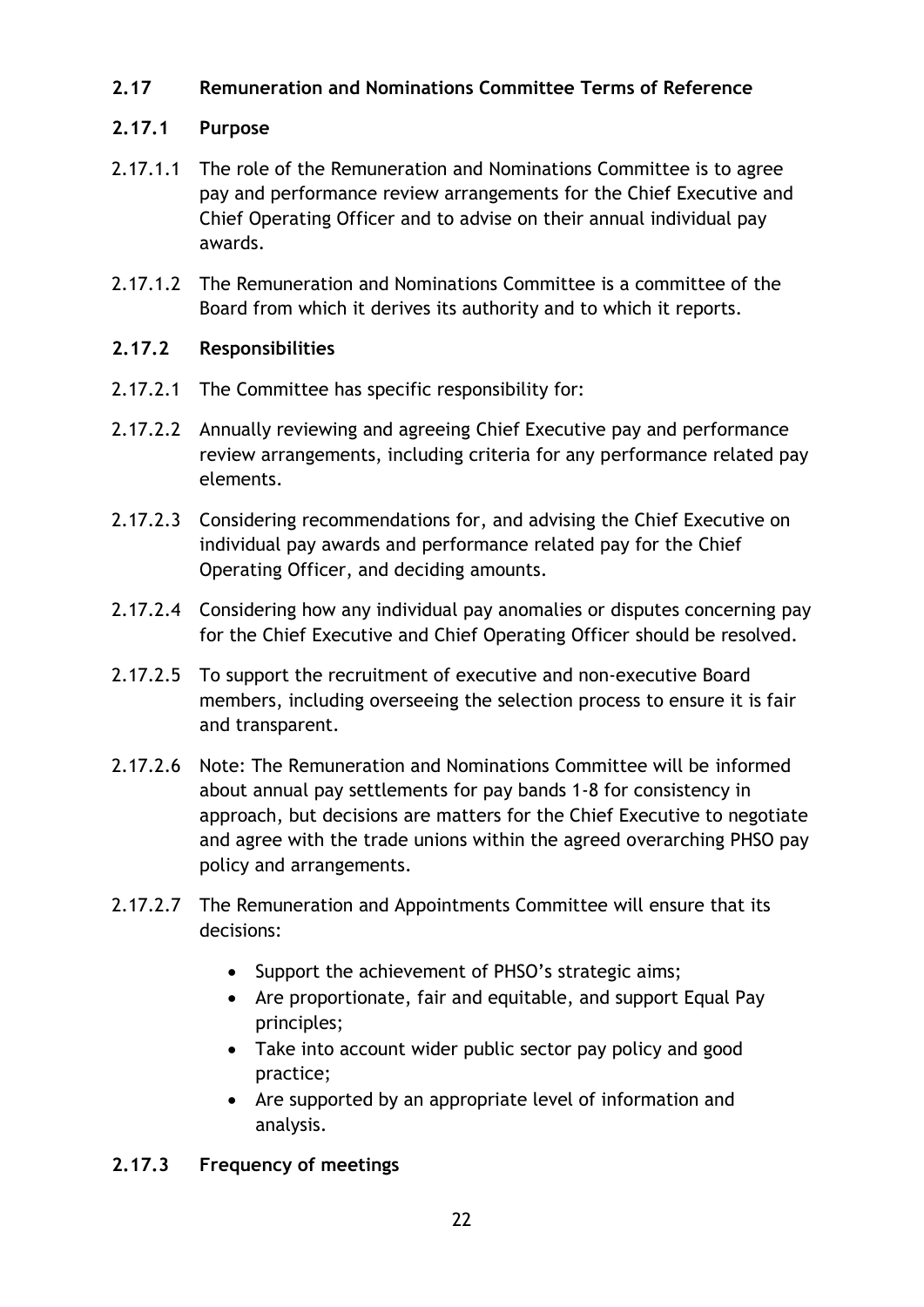2.17.3.1 The Committee shall meet annually to agree annual pay awards and at other times as required.

## **2.17.4 Reporting**

2.17.4.1 Minutes of committee meetings will be submitted to the next ordinary Board meeting.

# **2.17.5 Access**

2.17.5.1 The Committee will have access to expert HR and Remuneration advice.

# **2.17.6 Membership**

2.17.6.1 The membership of the Committee shall be four non-executive Board members.

# **2.17.7 Appointment to the Committee**

- 2.17.7.1 The Board will approve the appointments to the Committee.
- 2.17.7.2 The Chair of the Committee will be appointed by the Board at its first meeting of the financial year. The Committee Chair will be a member of the Board and will hold office as Committee Chair for the following year.

## **2.17.8 Quorum**

2.17.8.1 The quorum necessary for the transaction of business shall be two of the four members. If the meeting is inquorate, Committee decisions cannot be made and any discussions will be informal only.

# **2.17.9 Attendance**

2.17.9.1 Relevant staff will be in attendance, except when matters directly relating to their own pay are discussed.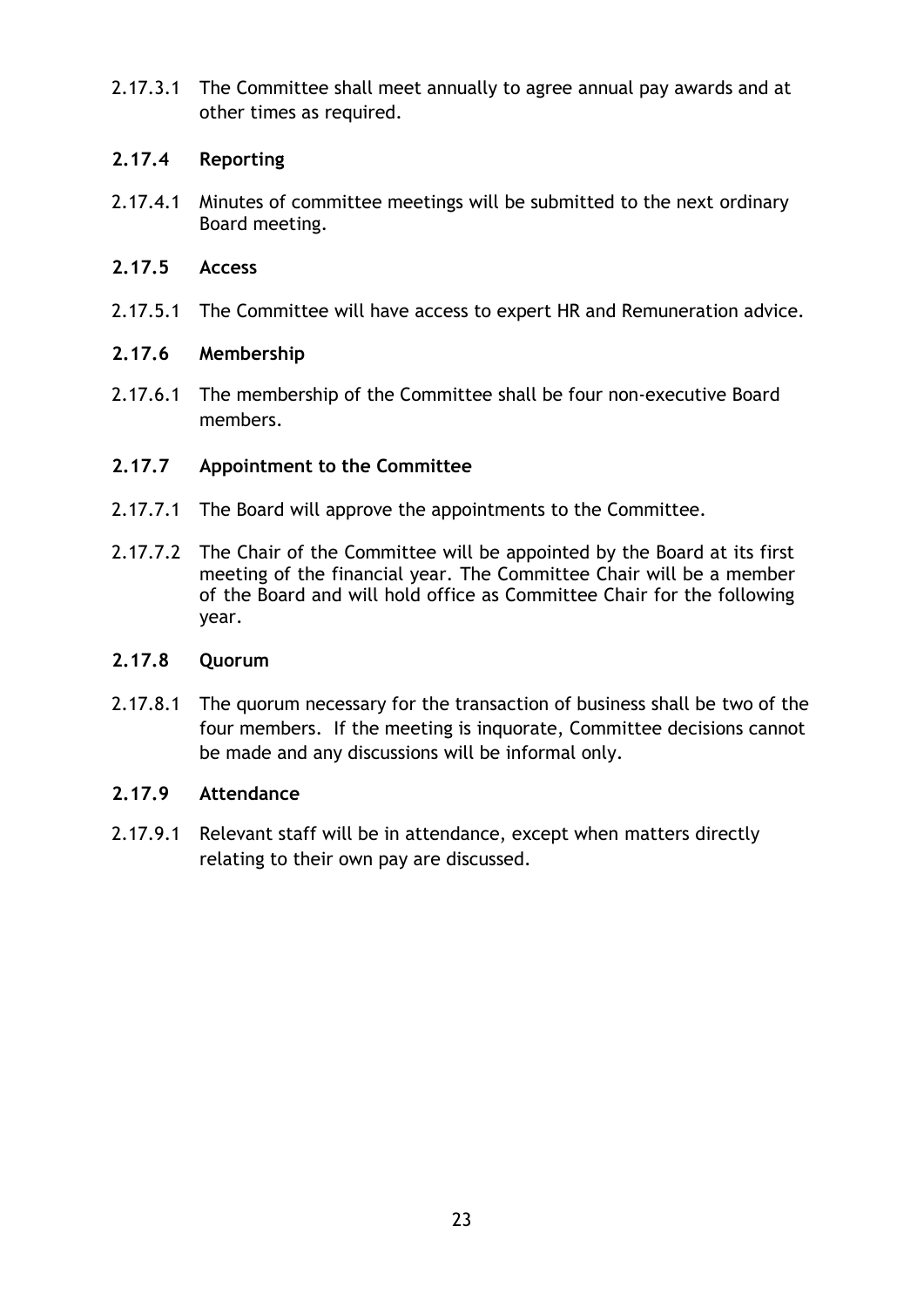# **2.18 Quality Committee Terms of Reference**

#### **2.18.1 Purpose**

- 2.18.1.1 The Quality Committee is a committee of the Board from which it derives its authority and to which it reports.
- 2.18.1.2 The purpose of the Quality Committee is to provide assurance to the Board on both the quality of casework decision-making within PHSO alongside the quality of the customer experience.
- 2.18.1.3 The Quality Committee plays an essential role in providing oversight and assurance of implementation of the Quality Programme and the Quality Assurance Framework, as well as the Service Charter, a vital area of the PHSO's work. The Quality Programme and Assurance Framework ensures that PHSO has a clearly defined and effective approach to service improvements and makes high quality casework decision. The Service Charter explains what can be expected from PHSO when we are asked to look into a complaint. This is to give PHSO customers confidence in our service and our decisions.
- 2.18.1.4 The Quality Committee plays an important role in seeking assurance from the Executive for performance against agreed quality standards and measures. These ensure that PHSO provides high quality casework decisions and that organisations we investigate comply with our recommendations. Decisions and our recommendations will be clearly visible to the casework publishing platform on our website.
- 2.18.1.5 Successful implementation of the Service Charter ensuring the behaviours and commitments it sets out become part of the day-to-day working culture of the PHSO – is essential to everything that PHSO does. PHSO must be able to accurately and confidently assess how it has delivered against each of the Service Charter commitments. It must be able to identify any shortcomings and set in place clear action plans to address these.
- 2.18.1.6 The Quality Committee will provide challenge and support to the Executive Team on all matters related to quality. In bringing together teams and individuals from across PHSO, the Committee will be committed to creating an environment in which challenges can be openly shared and solutions identified, in line with PHSO's values (p. 27 of the Governance Framework).
- 2.18.1.7 The Quality Committee will not replace the existing executive accountabilities for performance, action planning and delivery of strategic objectives.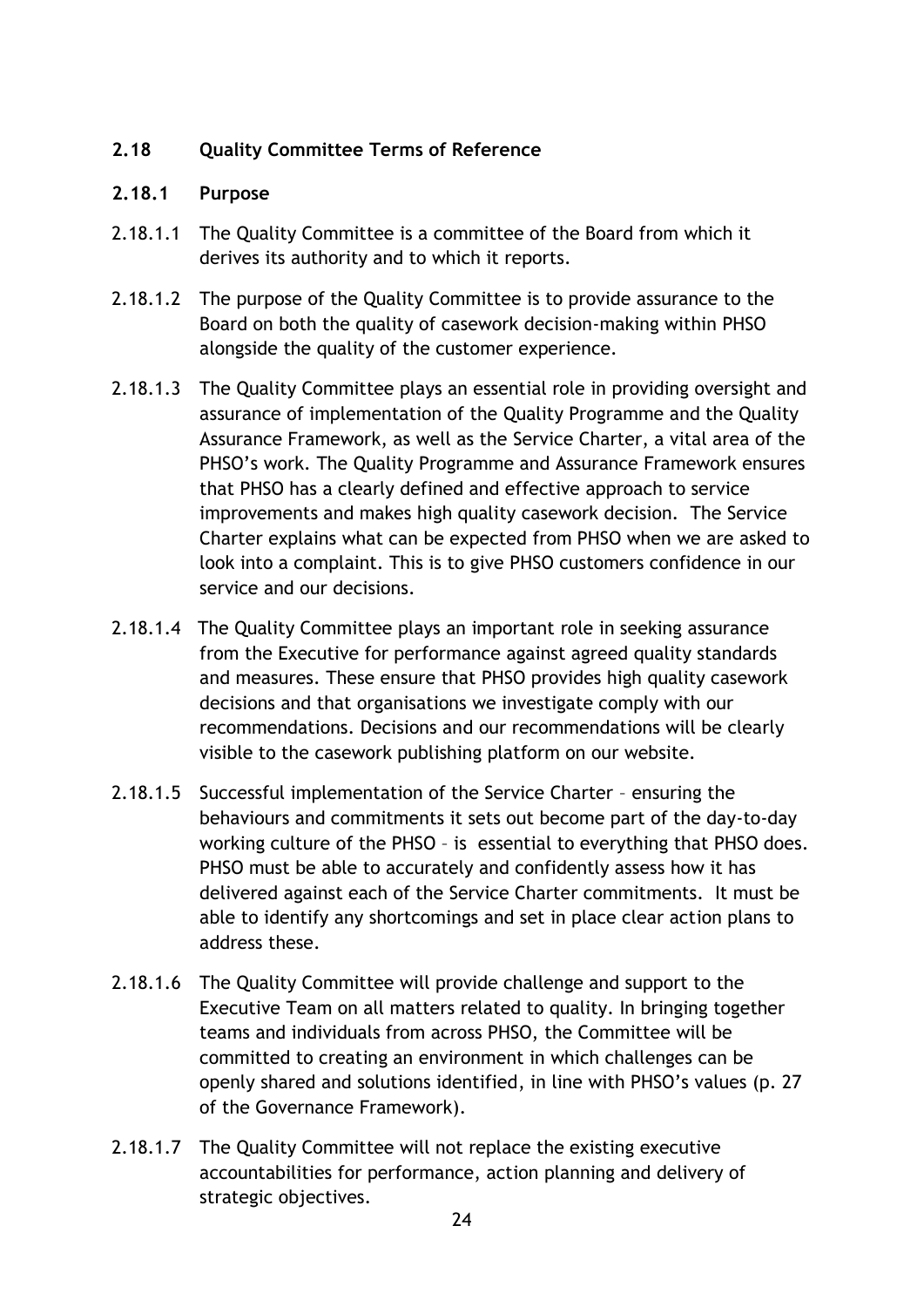# **2.18.2 Responsibilities**

- 2.18.2.1 The Committee will provide assurance to the Board in relation to the following specific aspects of quality:
	- •Maintaining oversight of effective implementation of the Quality Programmeand Assurance Framework.
	- Seeking assurance from the Executive regarding the effective delivery against quality standards and measures.
	- Participating on a quarterly basis in the Senior Level Quality Assurance panel, which scrutinises a sample of casework, as part of the overall Quality Assurance Framework.
	- Ensuring there is effective input from service users about how well PHSO handles complaints, and that this is properly considered.
	- Scrutinising the analysis of Equality, Diversity and Inclusion data to ensure PHSO is delivering equitable services to the diverse communities it serves.
	- •Reviewing the Service Charter Dashboard to assess progress against implementation and delivery of the Service Charter. Supporting the delivery of a published end of year report.
	- Providing assurance in relation to the feedback and quality assurance sampling processes that inform and feed into the Service Charter Dashboard.
	- Focusing on risks to quality and to ensure the Committee has a wider understanding of quality beyond the Service Charter.
	- •Working closely with the Audit and Risk Assurance Committee to inform the PHSO Internal Audit Plan and pro-actively ensure specific reports on service quality and customer experience are included at the right stages during the course of the audit year.
	- •Working closely with the PHSO Audit and Risk Assurance Committee to review in detail relevant reports from the Internal Audit Plan, supporting them to carry out their Board audit and assurance function.
	- •Actively commissioning reports and information as necessary to critically assess the PHSO's quality performance on behalf of the Board.

# **2.18.3 Frequency of meetings**

- 2.18.3.1 The Quality Committee will meet quarterly and its meetings will be scheduled to facilitate timely feedback and review of performance against the Service Charter.
- 2.18.3.2 With the agreement of the Chair, the Committee may meet or convene more than four times a year to discuss specific issues. In particular these might ensure timely feedback and review from the Committee in formulating relevant papers in the run up to Board meetings
- **2.18.4 Reporting**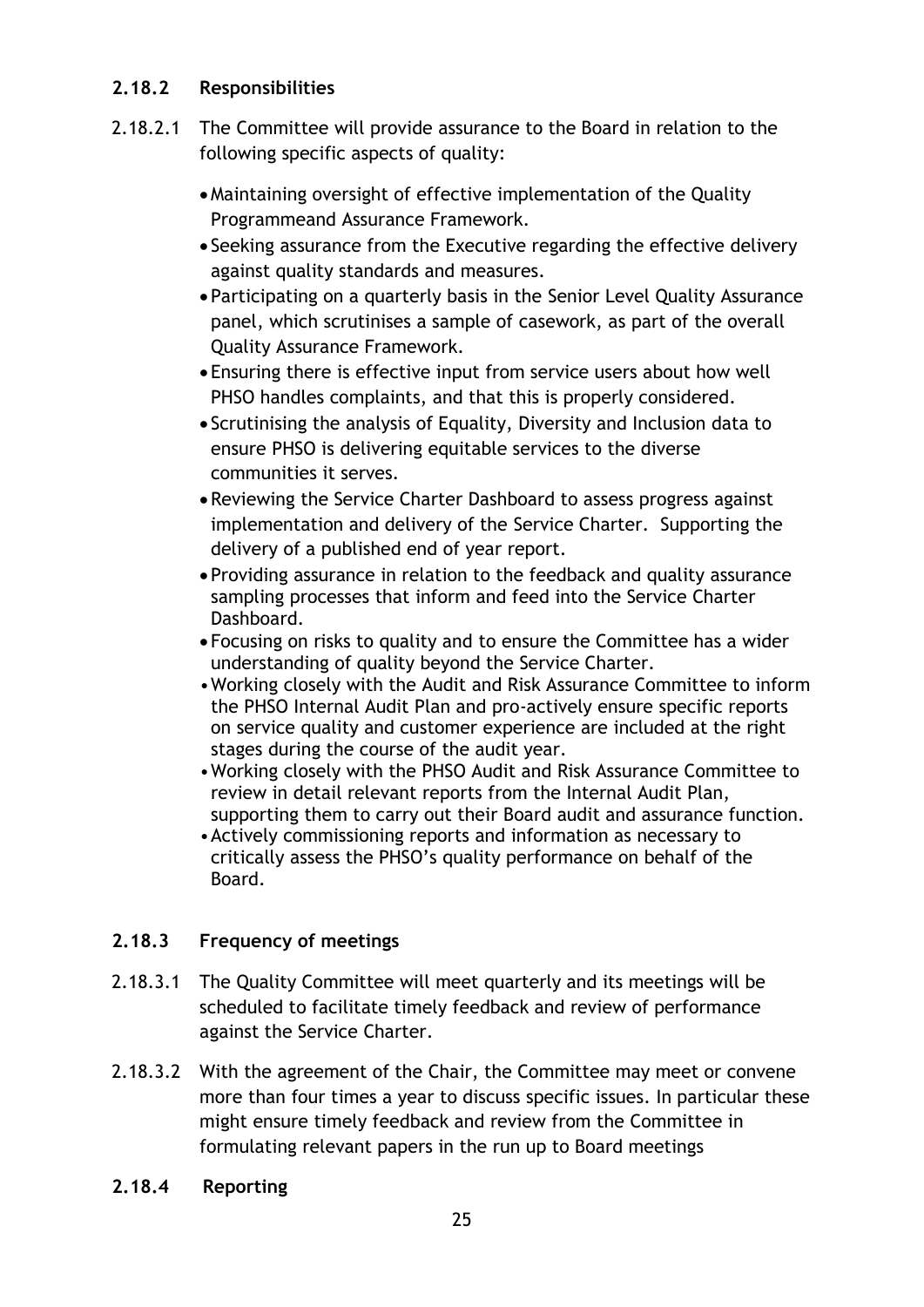2.18.4.1 Minutes of committee meetings will be submitted to the next available Board meeting.

# **2.18.5 Membership**

2.18.5.1 Membership of the Quality Committee will usually consist of four nonexecutive Board members, though meetings can continue with the presence of three members.

# **2.18.6 Appointment to the Committee**

- 2.18.6.1 The Board will approve the appointments to the Committee.
- 2.18.6.2 The Chair of the Committee will be appointed by the Board at its first meeting of the financial year. The Committee Chair will be a member of the Board and will hold office as Committee Chair for the following year.

# **2.18.7 Quorum**

2.18.7.1 A minimum of two members of the Committee will be present for the meeting to be quorate.

# **2.18.8 Attendance**

- 2.18.8.1 The Quality Committee will be attended by the Director of Quality, Legal and Clinical, the Director of Operations, and the Assistant Director of Quality and Improvement.
- 2.18.8.2 Other PHSO executives and senior managers may be asked to attend Committee meetings for consideration of specific items relating to their respective areas of responsibility. This will be agreed with the Committee Chair prior to each meeting.

## **2.18.9 Effectiveness reviews**

2.18.9.1 The Quality Committee will review its own effectiveness and report the results to the Board annually.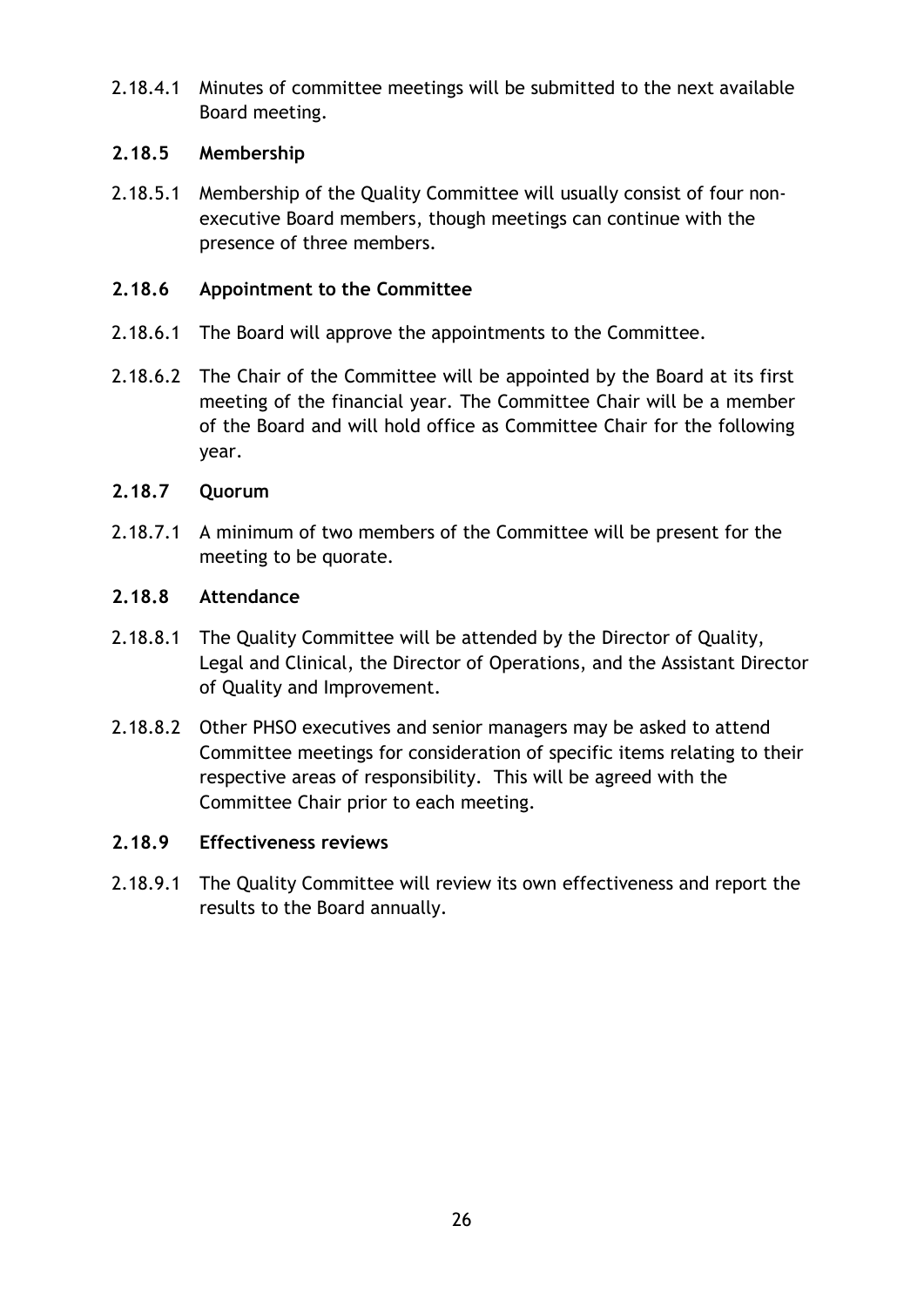# **2.19 Expert Advisory Panel Terms of Reference**

# **2.19.1 Purpose**

- 2.19.1.1 The Expert Advisory Panel will provide a non-executive advisory function to the Ombudsman. Its members will offer challenge and support in areas of PHSO's work where the Ombudsman would find that useful.
- 2.19.1.2 Members will contribute individually to different work areas as agreed with the Ombudsman in writing.

# **2.19.2. Membership**

- 2.19.2.1 The Panel membership consists of independent advisors appointed by the Ombudsman for this purpose.
- 2.19.2.2 Membership terms are limited to two years, with the option of annual extensions up to a total of five years. This will ensure the Panel's expertise is relevant to the changing priorities of the organisation.

# **2.19.3 Remit and responsibilities**

- 2.19.3.1 The Expert Advisory Panel members are not PHSO employees and the Panel is not a decision-making forum.
- 2.19.3.2 Panel members are accountable directly to the Ombudsman and will be called upon individually to work on projects or any other activity as agreed with the Ombudsman.
- 2.19.3.3 All requests for Panel assistance will be agreed and made by the Ombudsman, either at his own instigation or on the recommendation of the Executive Team.
- 2.19.3.4 Where the Ombudsman himself identifies the need for advice from a member of the Panel, he will confirm the purpose of the work and the anticipated extent of the time commitment to the Chief Executive for information.

# **2.19.4 Frequency and Notice of meetings**

- 2.19.4.1 Members will meet in full panel form annually, with additional meetings convened if business needs dictate.
- 2.19.4.2 The agenda will be agreed by the Ombudsman and will be circulated along with any meeting papers a minimum of five working days before the meeting.
- 2.19.4.3 The Executive Team will have a standing invitation to attend the meetings. Other members of staff may also attend, subject to the Chair's agreement.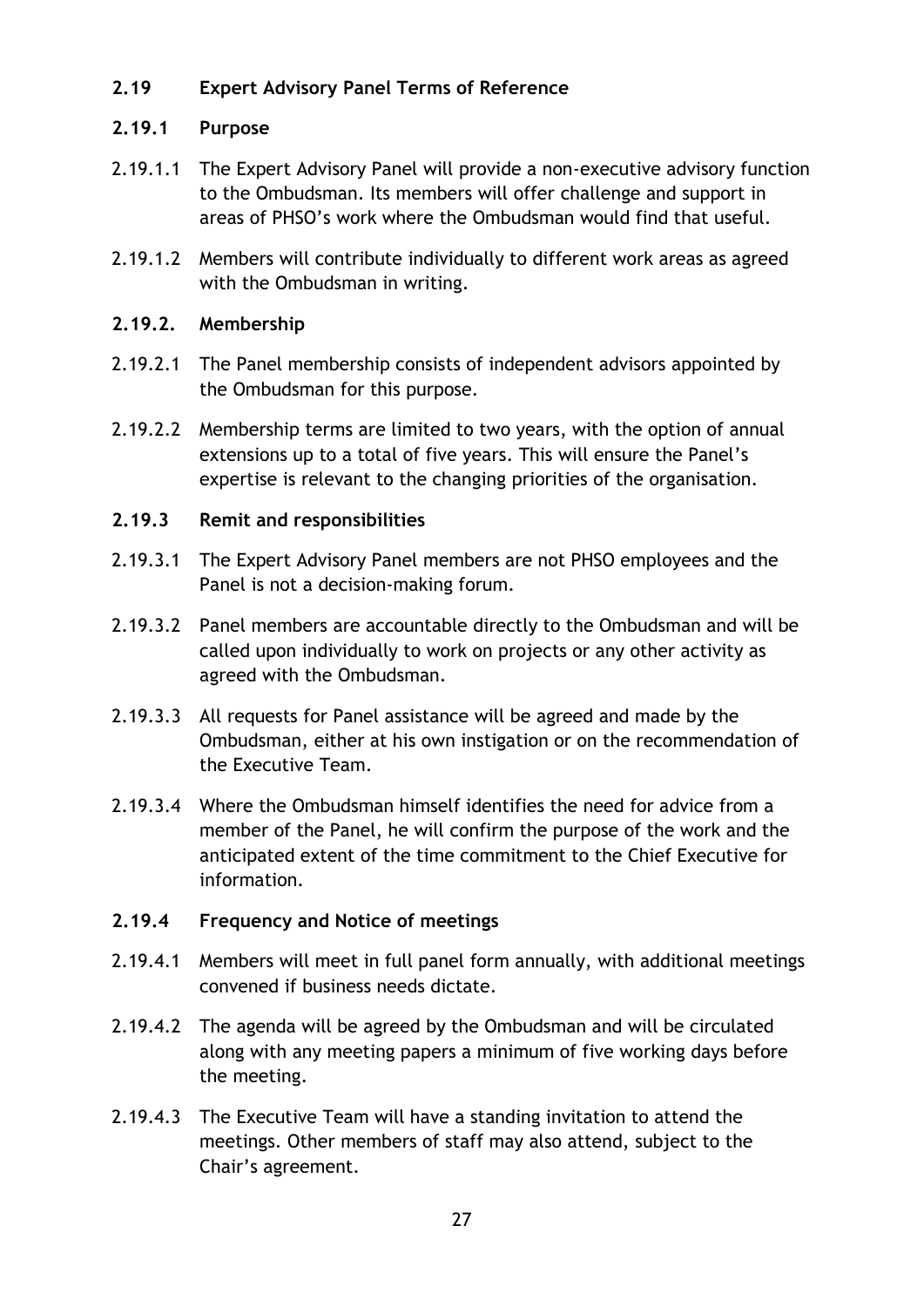# **2.19.5 Chair of the meeting**

- 2.19.5.1 At any meeting of the Expert Advisory Panel, the Ombudsman will chair the meeting.
- 2.19.5.2 If the Ombudsman is absent from the meeting, the Chief Executive Officer will Chair the meeting.

## **2.19.6 Administration**

- 2.19.6.1 Secretariat support will be provided by the Governance Team.
- 2.19.6.2 The Secretariat will maintain a schedule of actions arising to record and track the progress of actions, monitoring and review.

# **2.19.7 Evaluation, review and sign-off**

2.19.7.1 The Terms of Reference for the Expert Advisory Panel will be reviewed annually to ensure it is operating at maximum effectiveness. Should any changes be considered necessary, these will be presented to the Ombudsman and the Executive Team for approval.

## **2.20 Board members involvement in PHSO projects - Terms of Reference**

## **2.20.1 Purpose**

2.20.1.1 At the Ombudsman's request, non-executive members of the PHSO Board will engage with and contribute to defined areas of PHSO work as part of their role.

## **2.20.2 Remit and Responsibilities**

- 2.20.2.1 Non-executive members of the PHSO Board are accountable directly to the Ombudsman and may be requested to contribute to projects or any other appropriate activity as agreed with the Ombudsman.
- 2.20.2.2 As with the work of the Board itself, any additional activity undertaken by non-executive members is advisory in function, offering challenge and support.
- 2.20.2.3 This activity should align with the Board's responsibilities namely:

Strategy, planning and policy

Development of the organisation to deliver its strategic aims

Governance, including risk and assurance

Performance, including financial, service quality, and operational

2.20.2.4 This activity may not include consideration of or contribution to individual casework decisions or investigations, which remain the responsibility of the Ombudsman, managed within the Scheme of Delegation.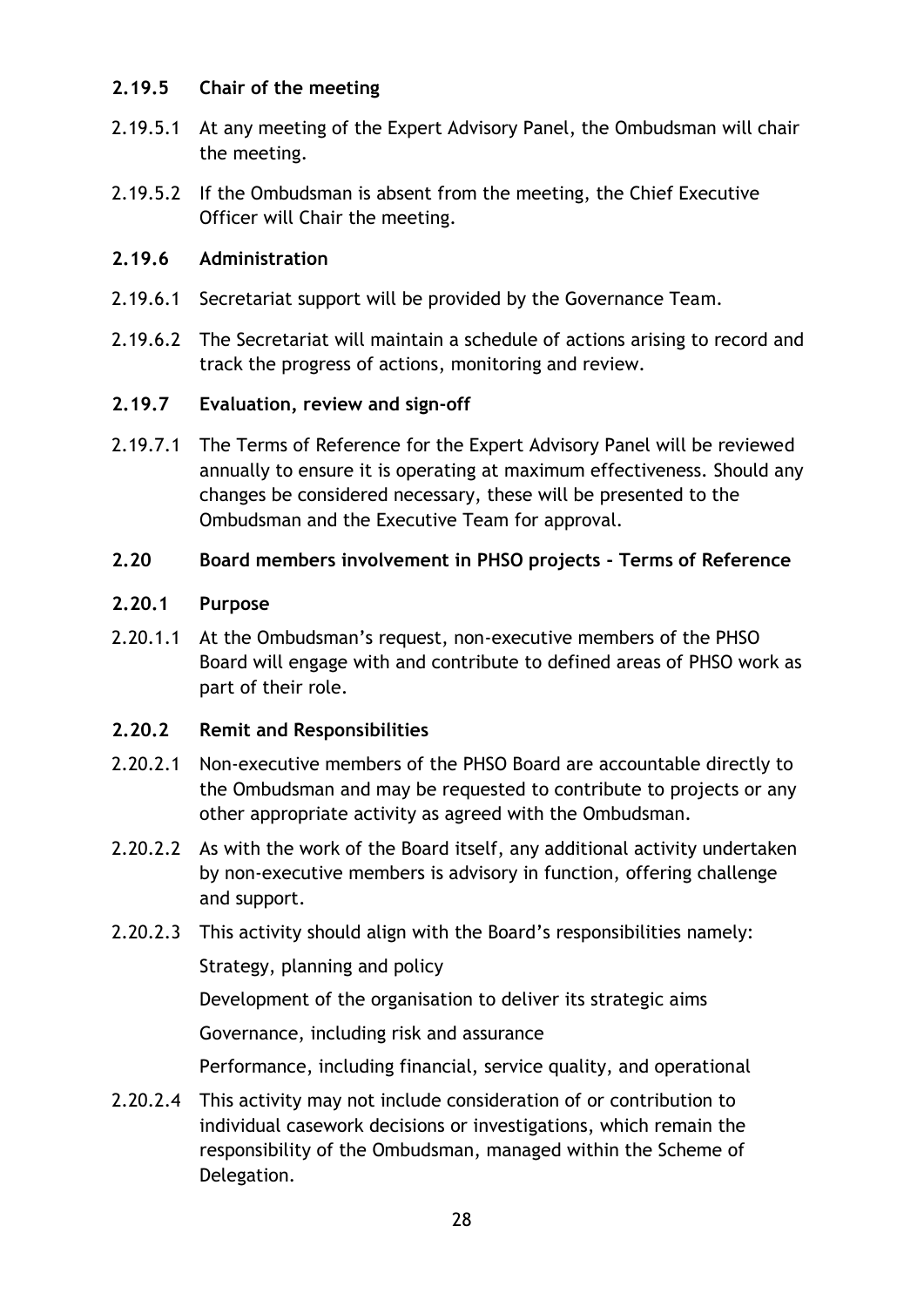2.20.2.5 This is distinct from the work of the Expert Advisory Panel, whose members are not non-executive members of the Board and so provide external challenge to the organisation, including contribution to individual casework investigations.

# **2.20.3 Commissioning**

- 2.20.3.1 The Ombudsman will agree requests for assistance with non-executive members of the Board on an individual basis. These requests may be either at the Ombudsman's own instigation or on the recommendation of the Executive Team.
- 2.20.3.2 Where the Ombudsman identifies the need to commission work from a non-executive member of the Board, they will advise the Chief Executive ofthe purpose of the work and the anticipated extent of the time commitment .
- 2.20.3.3 This work will form part of non-executive members' contribution to PHSO, as a contracted member of the PHSO Board.

# **2.20.3 Notification and oversight**

2.20.3.1 The Governance Team will maintain a record of non-executive member activity commissioned through this process and inform the Executive Team in correspondence when each piece of work is both agreed and completed.

## **2.20.4 Evaluation, review and sign-off**

- 2.20.4.1 The Terms of Reference for non-executive Board member activity will be reviewed annually to ensure that they remain fit for purpose.
- 2.20.4.2 Should any changes be considered necessary, these will be presented to the Executive Team and Ombudsman for consideration and approval.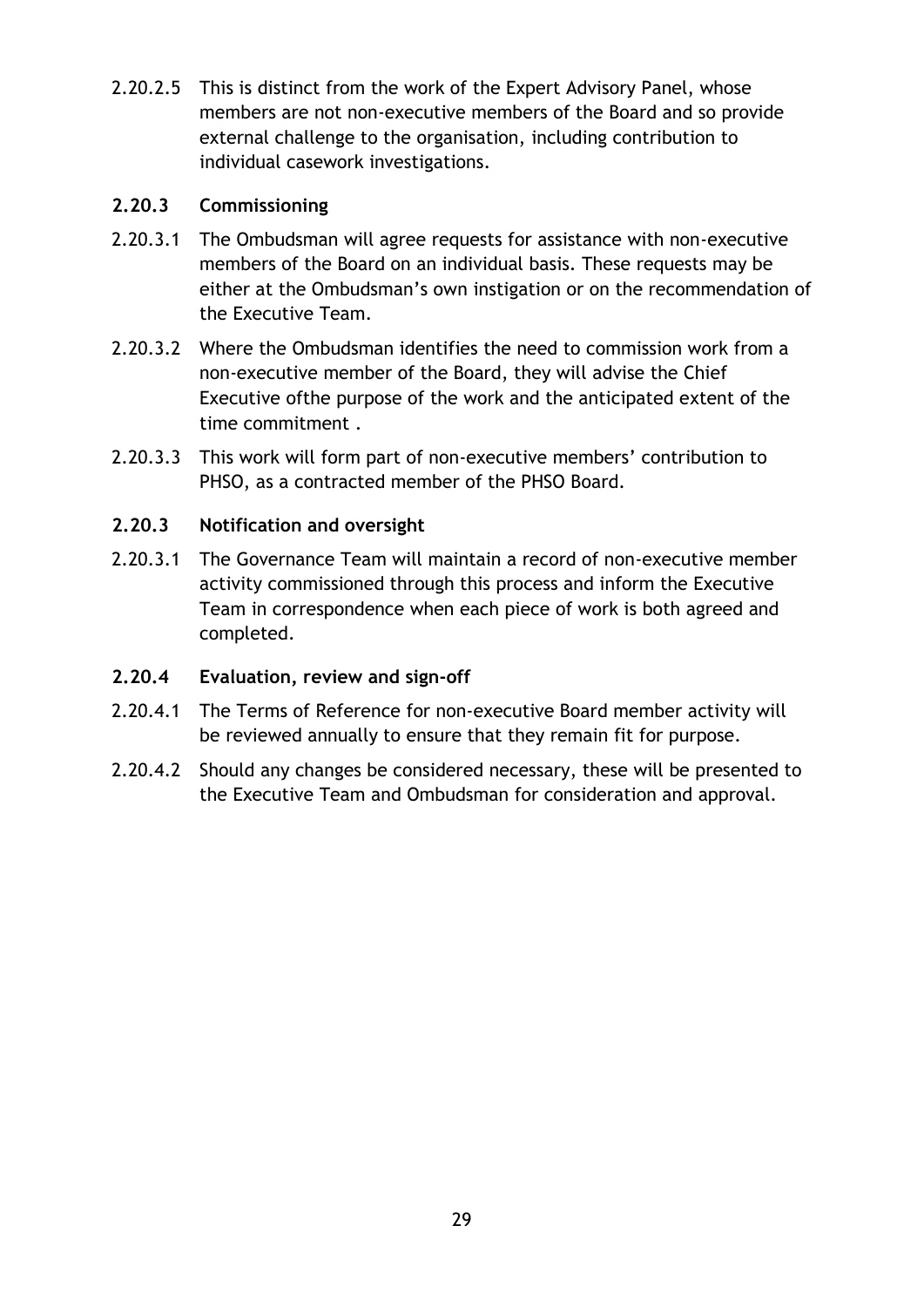# **Section 3- Codes of Conduct, Ethics and Propriety, Fit and Proper Person Policy**

## **3.1 The PHSO Values**

All Board Members are expected to abide by and exemplify the Values.

- 3.1.1 Independence we are independent from organisations we investigate, holding them to account for service failure.
- 3.1.2 Fairness we listen carefully to complainants and the organisations we investigate and we make impartial and fair decisions based on relevant evidence.
- 3.1.3 Excellence we learn from engagement with complainants and organisations we investigate to improve our accessibility, efficiency and effectiveness and the quality of our decisions.
- 3.1.4 Transparency we communicate with those using our service and then publish information about our findings, how we are performing, and how organisations we investigate have implemented our recommendations.

# 3.2 **Code of conduct**

3.2.1 Members of the Board must observe the [Cabinet Office Code of Conduct](http://www.bl.uk/aboutus/governance/blboard/BoardCodeofPractice2011.pdf)  [for Board Members of Public Bodies 2011](http://www.bl.uk/aboutus/governance/blboard/BoardCodeofPractice2011.pdf) (Cabinet Office, 2011) whenever they conduct the business, or act as a representative of the Board.

# 3.2.2 This contains guidance on:

- •Use of Public Funds
- •Allowances
- •Gifts and Hospitality
- •Use of Official Resources
- •Use of Official Information
- Political Activity
- Employment and Appointments
- 3.2.3 Members of the Board are also required to observe the Nolan Principles of standards in public life:

| Principle           | <b>Description</b>                                                |
|---------------------|-------------------------------------------------------------------|
| <b>Selflessness</b> | Holders of public office should act solely in terms of the public |
|                     | interest.                                                         |
| Integrity           | Holders of public office must avoid placing themselves under      |
|                     | any obligation to people or organisations that might try          |
|                     | inappropriately to influence them in their work. They should      |
|                     | not act or take decisions in order to gain financial or other     |
|                     | material benefits for themselves, their family, or their friends. |
|                     | They must declare and resolve any interests and relationships.    |
| Objectivity         | Holders of public office must act and take decisions impartially, |
|                     | fairly and on merit, using the best evidence and without          |
|                     | discrimination or bias.                                           |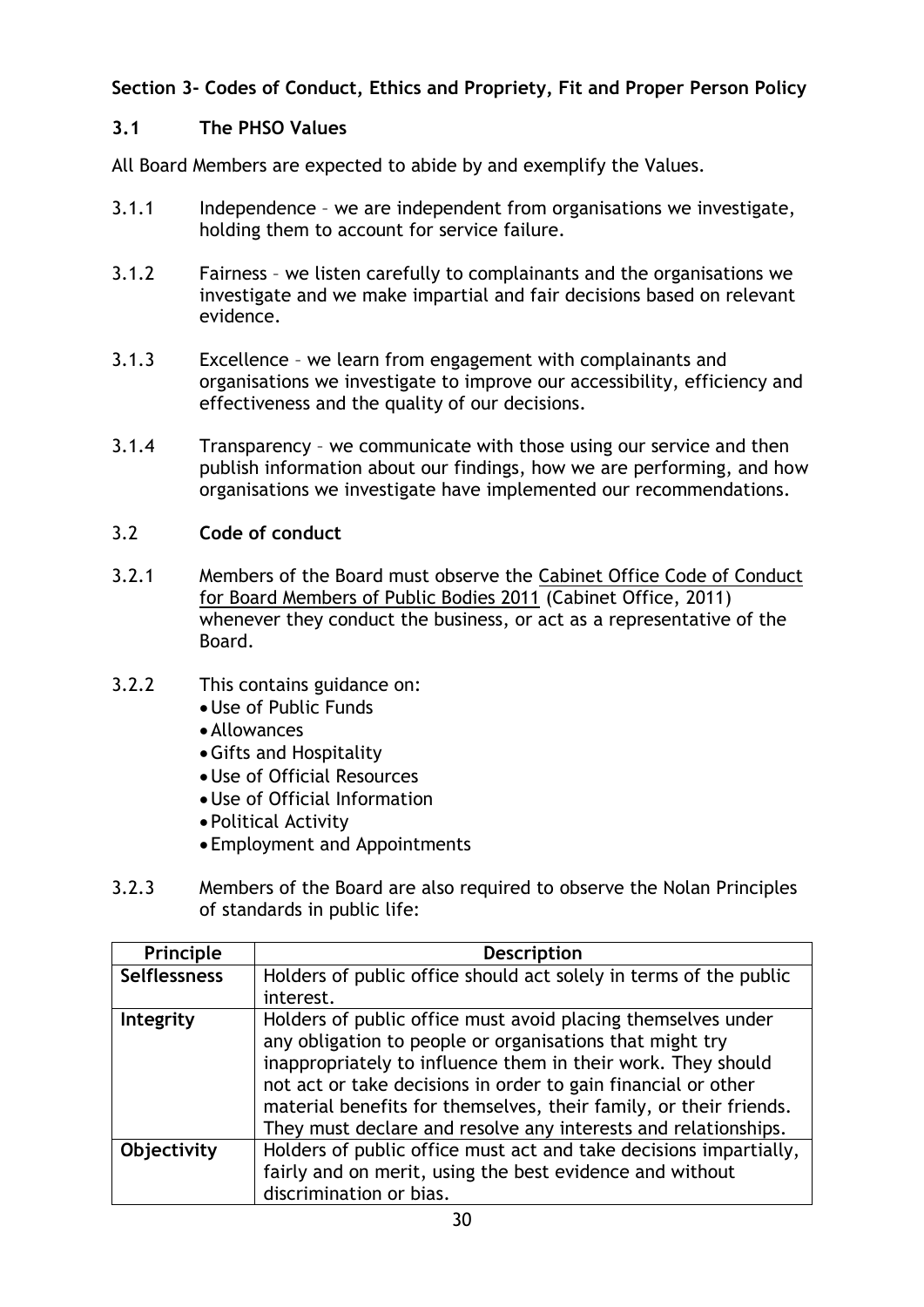| Accountability  | Holders of public office are accountable to the public for their<br>decisions and actions and must submit themselves to the<br>scrutiny necessary to ensure this.                                                         |
|-----------------|---------------------------------------------------------------------------------------------------------------------------------------------------------------------------------------------------------------------------|
| <b>Openness</b> | Holders of public office should act and take decisions in an<br>open and transparent manner. Information should not be<br>withheld from the public unless there are clear and lawful<br>reasons for so doing.             |
| Honesty         | Holders of public office should be truthful.                                                                                                                                                                              |
| Leadership      | Holders of public office should exhibit these principles in their<br>own behaviour. They should actively promote and robustly<br>support the principles and be willing to challenge poor<br>behaviour wherever it occurs. |

#### **3.3 Register of Interests**

- 3.3.1 The Chief of Staff will establish and maintain a Register of Interests to record the interests of the non-executive and executive Board members. These details will be updated at least annually and confirmed at the first Board meeting of the financial year. At any time during the year, the Chief of Staff may amend the register to take account of changes recorded in any supplementary statement lodged (not later than 10 clear working days after a statement of interests is lodged).
- 3.3.2 The Chief of Staff will write annually to non-executive and executive Board members reminding them of the continuing requirements of these Board Standing Orders, but responsibility for registration of interests lies solely with the Board members. The Assistant Director of HR will ensure that all PHSO employees including staff appointed through an agency are reminded of the need to register any interests on appointment and to keep the declaration up to date.
- 3.3.3 Initial registration of interests must not be made later than 21 days after the date of accepting office as a non-executive or executive Board member. Omissions or corrections must be notified to the Chief of Staff immediately, if, after lodging a statement, a Board member becomes aware that s/he, or any member of his or her family, has a registrable interest in respect of which s/he has not lodged a statement. This is also the case if s/he realizes that s/he has an interest which s/he thought did not need to be registered, but which is in fact later identified as a registrable interest. Changes to interests must be notified to the Chief of Staff within 21 days after they have occurred.

## **3.4 Voluntary statements**

3.4.1 A non-executive or executive Board member who has an interest which may be relevant to proceedings of PHSO but which is not a registrable interest, may at any time lodge with the Chief of Staff voluntarily, a written statement giving details of the interest, including the date on which the interest was acquired. Board members may choose to provide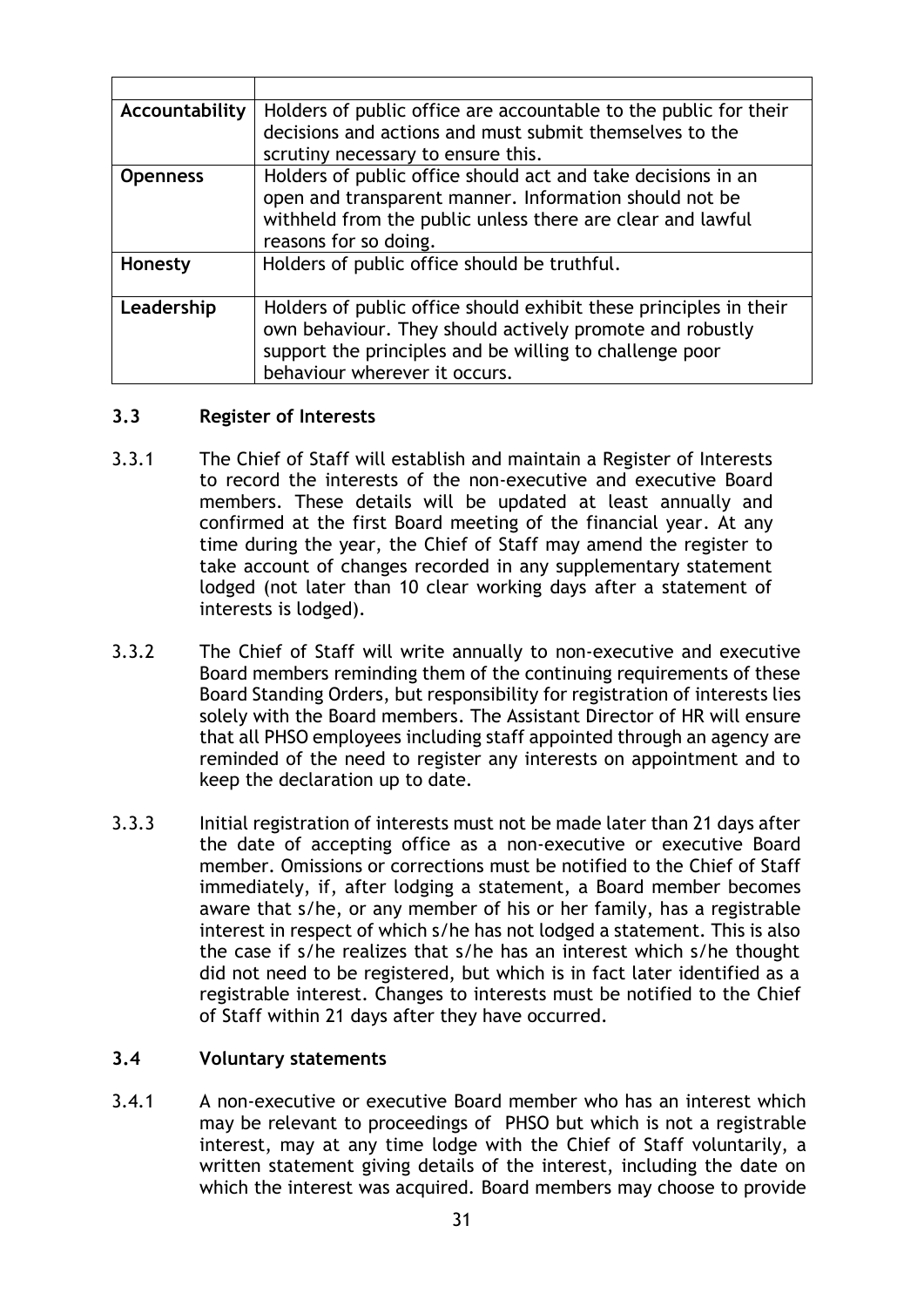details of any interest which they are not required to register, but which they think may be relevant and which they wish to register.

#### **3.5 Interests to be registered**

3.5.1 All relevant and material interests, whether pecuniary or non-pecuniary, must be registered. non-executive and executive Board members need only register, at the point of initial registration, interests that they have at the date of their acceptance of office. They also need to register any interests that they held at least five years before they accepted office but no longer hold.

## **3.6 Type of information**

3.6.1 PHSO "General Notice of Interests to be Registered" form should be used as a guide by non-executive and executive Board members to register their interests. All statements lodged must contain such details of any registrable interest and such other information as are necessary to identify clearly the nature of the interest and, where relevant, its source.

#### **3.7 Declarations of interests**

- 3.7.1 Non-executive and executive Board members must declare any interests in proceedings being considered by the Board and its Committees. Even if a Board member has already registered an interest, it should still be declared at the appropriate time when participating in proceedings. It might be appropriate for a member to declare an interest that does not have to be registered; however, having declared this interest, the member should then consider registering it.
- 3.7.2 Considering whether to declare an interest in proceedings, the member must consider not only whether s/he will be influenced, but also whether anybody else might reasonably think that s/he might be influenced by the interest. The test to be applied is: *"Would the interest prejudice, or could it give the appearance of prejudicing, his or her ability to participate in the proceedings of the Board relating to that matter in a disinterested manner?"*
- 3.7.3 It is the personal responsibility of each Board member to judge whether an interest requires declaring, but they are advised to err on the side of caution. The interests of a Board member's spouse or domestic partner should also be considered in this context. If there is any doubt about the relevance of an interest, this must be discussed with the Chair or the Chief of Staff.

## **3.7.4 Timing of declarations**

- 3.7.4.1 Board members must declare any interest:
	- •At any proceedings of the Board and its committees, where a matter affecting a declarable interest is considered, or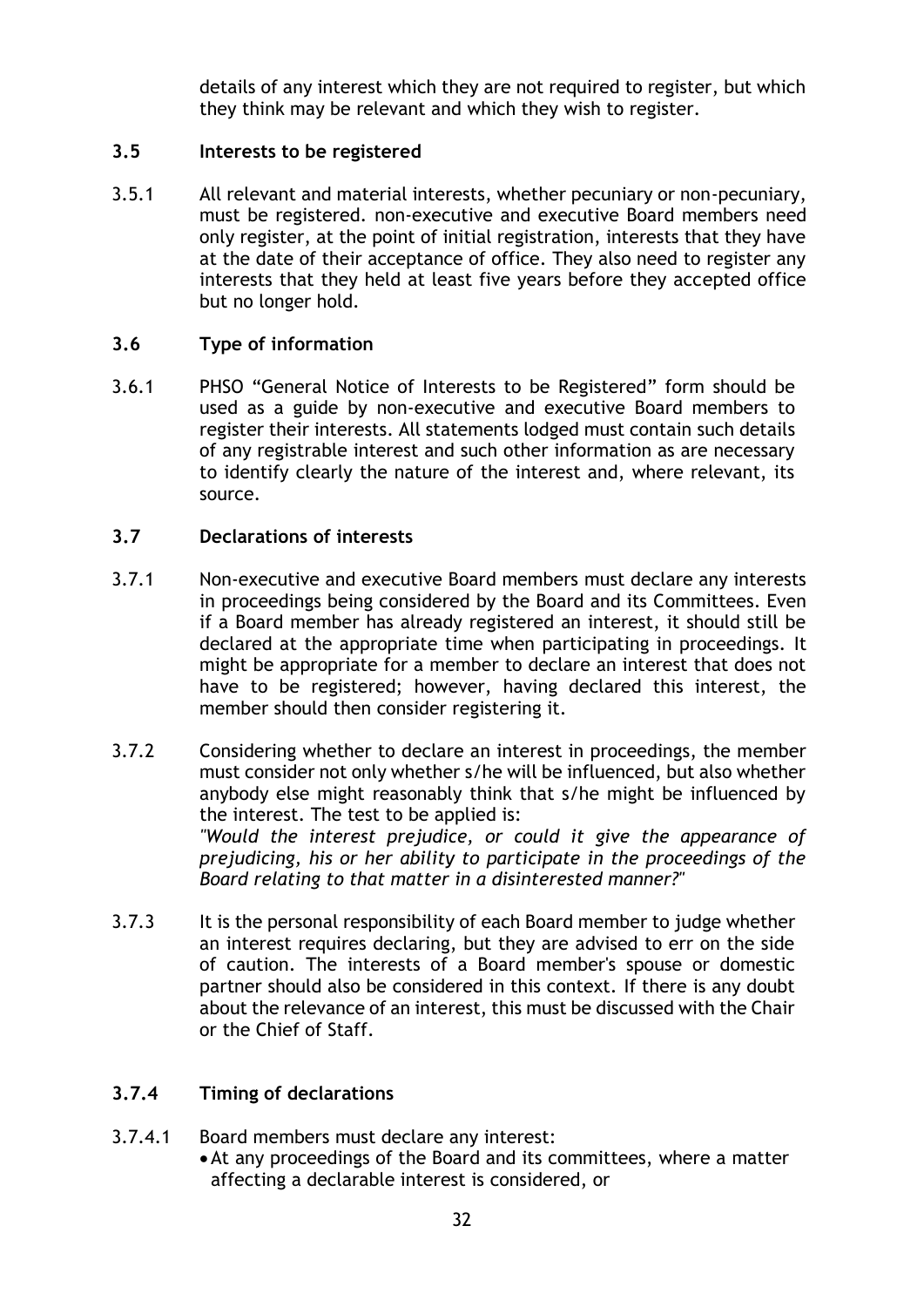- •At meetings of any outside body to which they are appointed or nominated, or
- In other circumstances where they are active in a role other than for the PHSO.

## **3.7.5 Making a declaration**

- 3.7.5.1 Where there is an interest that must be declared, it must be: •At the commencement of the proceedings in response to the formal request from the Chair for the declaration of interests, or • If the member is unaware of the interest at the commencement of the proceedings, as soon as s/he becomes aware of the interest.
- 3.7.5.2 When an interest is declared, the Board member is required to make an oral statement declaring the nature of the interest if requested to do so by the Chair.

#### **3.8 Ceasing to have an interest**

3.8.1 If, after lodging a statement of his or her interests, a Board member ceases to have an interest detailed in that statement, s/he is encouraged (but are not required to) lodge with the Chief of Staff a written statement giving the date on which the interest ceased. These statements will ensure that the Register is kept up to date at all times.

#### **3.9 Effect of declaring an interest**

- 3.9.1 Non-executive and executive Board members may speak, but may not vote, on matters in which they have an interest that needs to be declared, unless the interest is considered by the Chair of the meeting to be of such a nature as to disqualify him or her from speaking on the matter, and must be reported to the meeting and recorded in the minutes.
- 3.9.2 Where a Board member has an interest by reason only of a beneficial interest in securities of a company's activity in the lesser of £5,000 or 1% of the total value of the company, this does not prohibit the Board member from voting on any question with respect to it, without prejudice to their duty to disclose that interest.

## **3.10 Recording of interests in the minutes**

3.10.1 At the time Board members' interests are declared, they must be recorded in the minutes of the meeting. Any changes in interests must be declared at the next meeting following the change occurring and recorded in the minutes of that meeting.

## **3.11 Fit and Proper Person Policy**

3.11.1 All members of the Board, Directors, Ombudsman and Deputy Ombuds are required to confirm annually that they are fit and proper to carry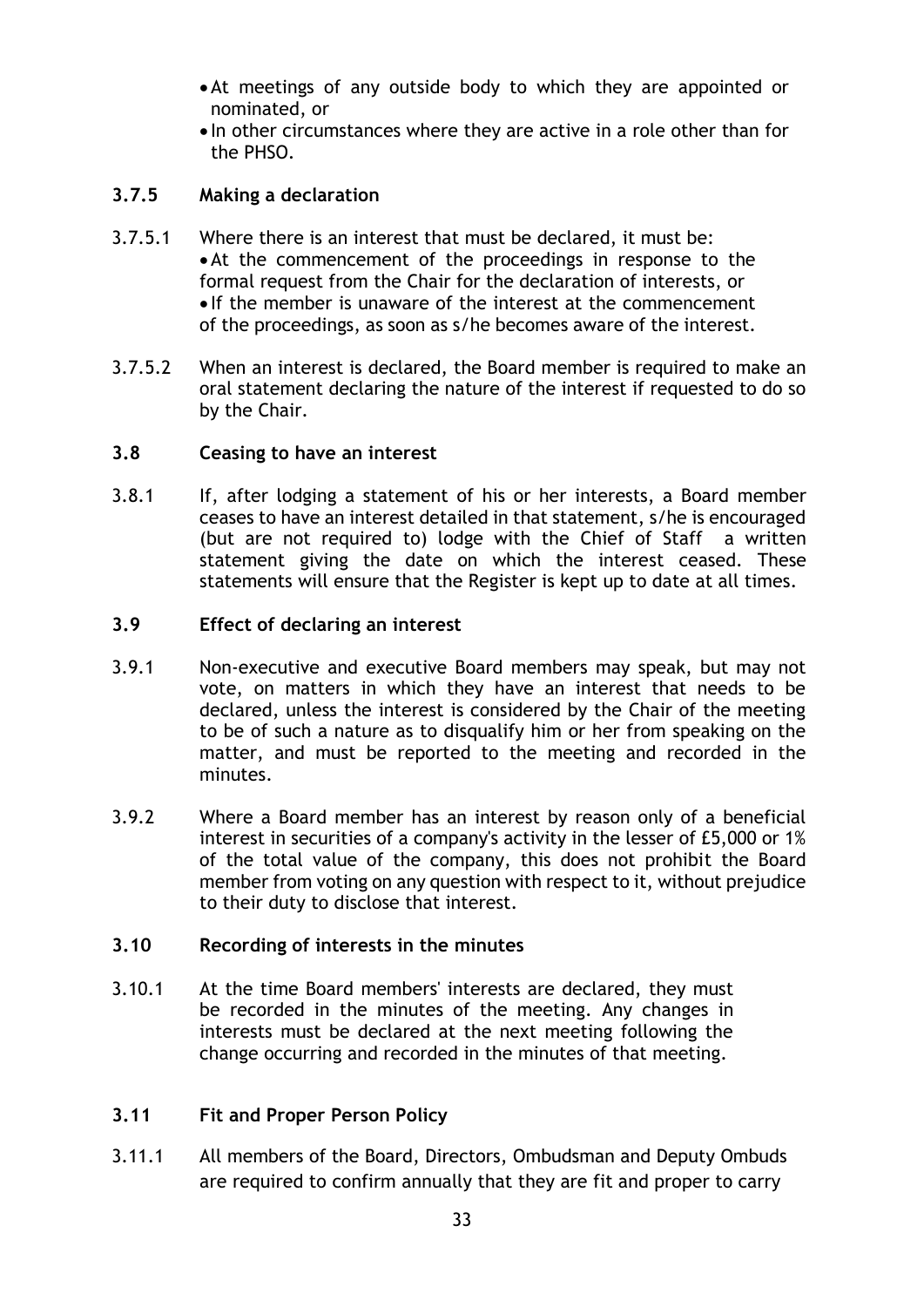out their roles. The policy also allows for additional senior staff to complete the declaration as deemed appropriate. This includes the Chief of Staff.

3.11.2 The Chief of Staff to seek annual declarations and to report the findings to ARAC on an annual basis.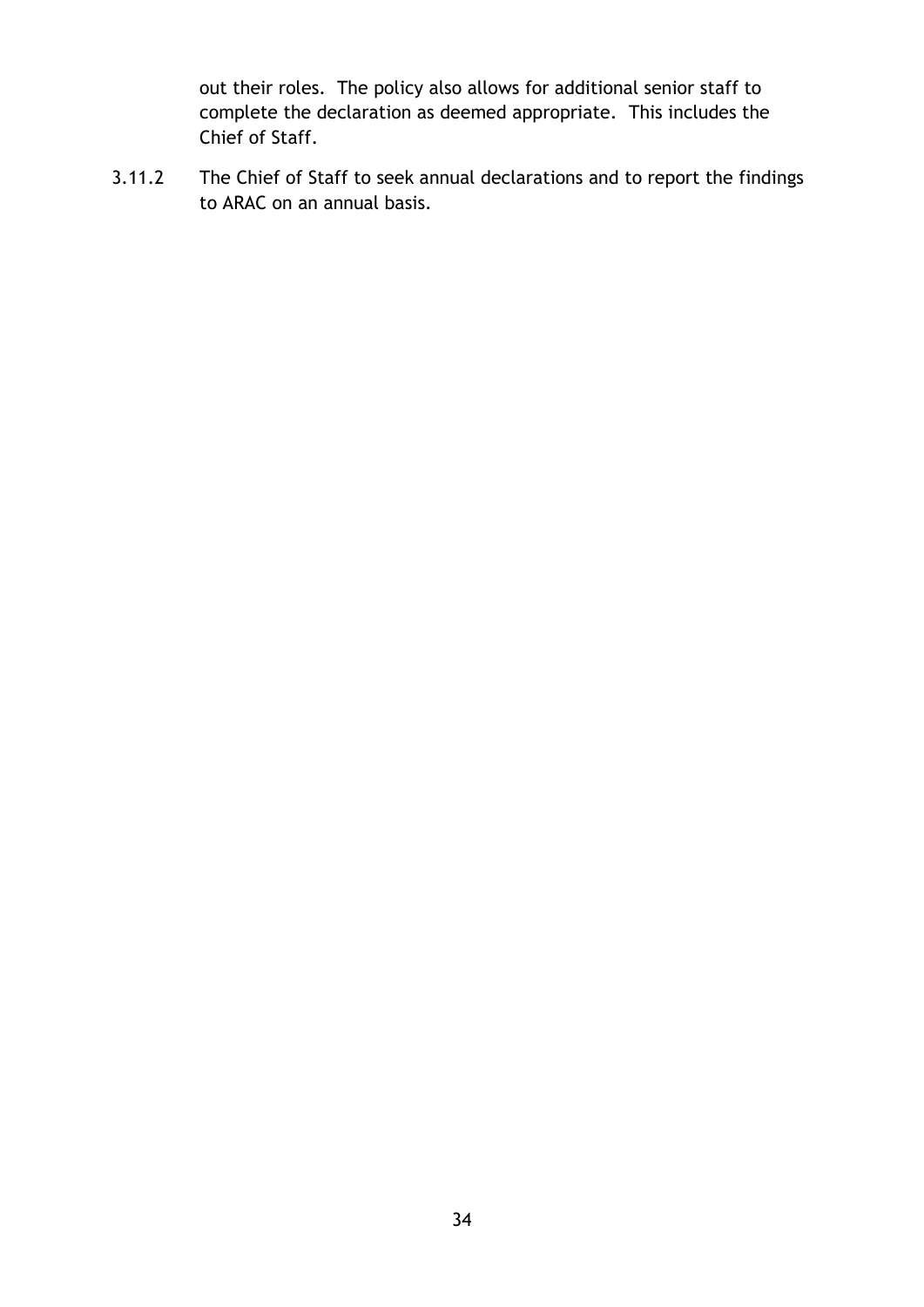#### **SECTION 4- Assurance Framework**

#### **4.1 Purpose**

4.1.1 HM Treasury defines an Assurance Framework as:

'… a structured means of identifying and mapping the main sources of assurance in an organisation, and co-ordinating them to best effect.' - Assurance Frameworks, HM Treasury December 2012

- 4.1.2 In line with this definition the purpose of PHSO's Assurance Framework is to:
	- Provide a clear shared corporate understanding of what assurance means for PHSO;
	- Identify the areas the business is seeking assurance on;
	- Identify the sources of assurance that meet the requirement;
	- Set out the process whereby assurance is provided and the key principles, accountabilities and responsibilities to ensure this is effective; and
	- Provide sufficient, continuous and reliable assurance on corporate stewardship and the management of the major risks to successful delivery of strategic aims and objectives and achieving value for money.
- 4.1.3 PHSO's Assurance Framework is part of the organisation's governance documentation.

#### **4.2 What is meant by Assurance?**

4.2.1 The Institute of Internal Auditors define assurance as:

'… an objective examination of evidence for the purpose of providing an independent assessment on governance, risk management, and control processes for the organisation.'

- Institute of Internal Auditors Practice Advisory 2050-2

4.2.2 For PHSO assurance is required in respect of assessing the planned delivery of our strategic aims and objectives, the effectiveness of control frameworks associated with key business processes, and the operation of governance and risk management arrangements.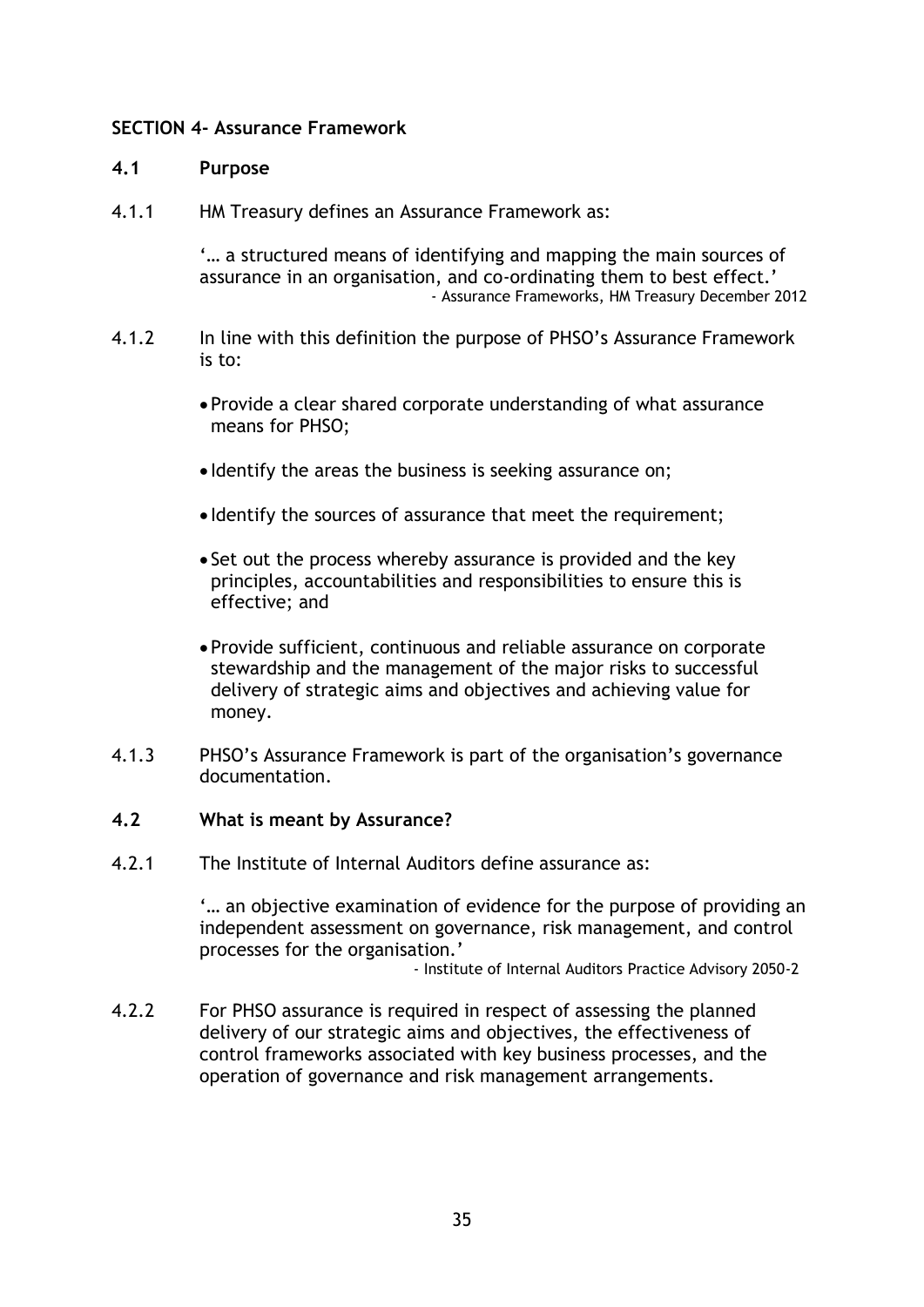## **4.3 Assurance Principles**

- 4.3.1 The following principles are applied to the delivery of assurance activity within PHSO:
	- •Assurance will be risk based;
	- •Assurance will reflect accountabilities set out in PHSO's scheme of delegation;

• PHSO's assurance arrangements will reflect accepted good practice (e.g. built around the 'three lines of defence' assurance model).

## **4.4 Sources of Assurance**

- 4.4.1 Assurance is taken from performance reporting, assessing the operation of key processes and their controls, and the management of risks and issues as they arise.
- 4.4.2 In line with Cabinet Office and Treasury guidance on control and assurance frameworks PHSO operates the 'three lines of defence' approach to the provision of assurance. These are set out in the table below:

| <b>First line:</b><br><b>Management</b><br>Stewardship<br>(operational<br>delivery)                                                                                                          | <b>Second line:</b><br><b>Management</b><br>Oversight                                                                                                                                                                                                        | <b>Third Line:</b><br>Independent<br><b>Assurance</b>                                                                                                                                 | <b>Other</b><br><b>Assurance</b><br><b>Outside the</b><br>'Three Lines of<br>Defence' Model                                                                                           |
|----------------------------------------------------------------------------------------------------------------------------------------------------------------------------------------------|--------------------------------------------------------------------------------------------------------------------------------------------------------------------------------------------------------------------------------------------------------------|---------------------------------------------------------------------------------------------------------------------------------------------------------------------------------------|---------------------------------------------------------------------------------------------------------------------------------------------------------------------------------------|
| Description:<br>The processes in<br>place at the 'front<br>line' of the business<br>that can be used to<br>derive assurance on<br>how well objectives<br>are being met and<br>risks managed. | Description:<br>The processes<br>associated with the<br>oversight of<br>management activity.<br>Provides management<br>insight into how well<br>work is being carried<br>out in line with set<br>expectations and<br>policy or regulatory<br>considerations. | Description:<br>Independent<br>assurance conducted<br>to provide an<br>Accounting officer<br>with an opinion on the<br>framework of<br>governance, risk<br>management and<br>control. | Description:<br>External Audit (for<br>PHSO NAO). External<br>to the organisation<br>with a statutory<br>responsibility for<br>certification audit of<br>the financial<br>statements. |
| <b>Examples:</b><br><b>Documented business</b><br>process controls,<br>management<br>information, risk<br>registers.                                                                         | <b>Examples:</b><br>Compliance<br>assessments, reviews<br>of policy<br>implementation,<br>setting and<br>monitoring internal<br>guidelines                                                                                                                   | <b>Examples:</b><br>Primarily Internal<br>audit but also provided<br>by other independent<br>bodies (e.g. Investors<br>in People).                                                    |                                                                                                                                                                                       |
| Pros/Cons:<br>May lack<br>independence and<br>objectivity but value<br>lies in coming from<br>those who know the                                                                             | Pros/Cons:<br>Separate from those<br>responsible for<br>delivery. More<br>objective than first<br>line, but not                                                                                                                                              | Pros/Cons:<br>Independent/objective<br>assurance. Reliance<br>placed on assurance<br>mechanisms in first<br>and second lines to<br>target effectively                                 |                                                                                                                                                                                       |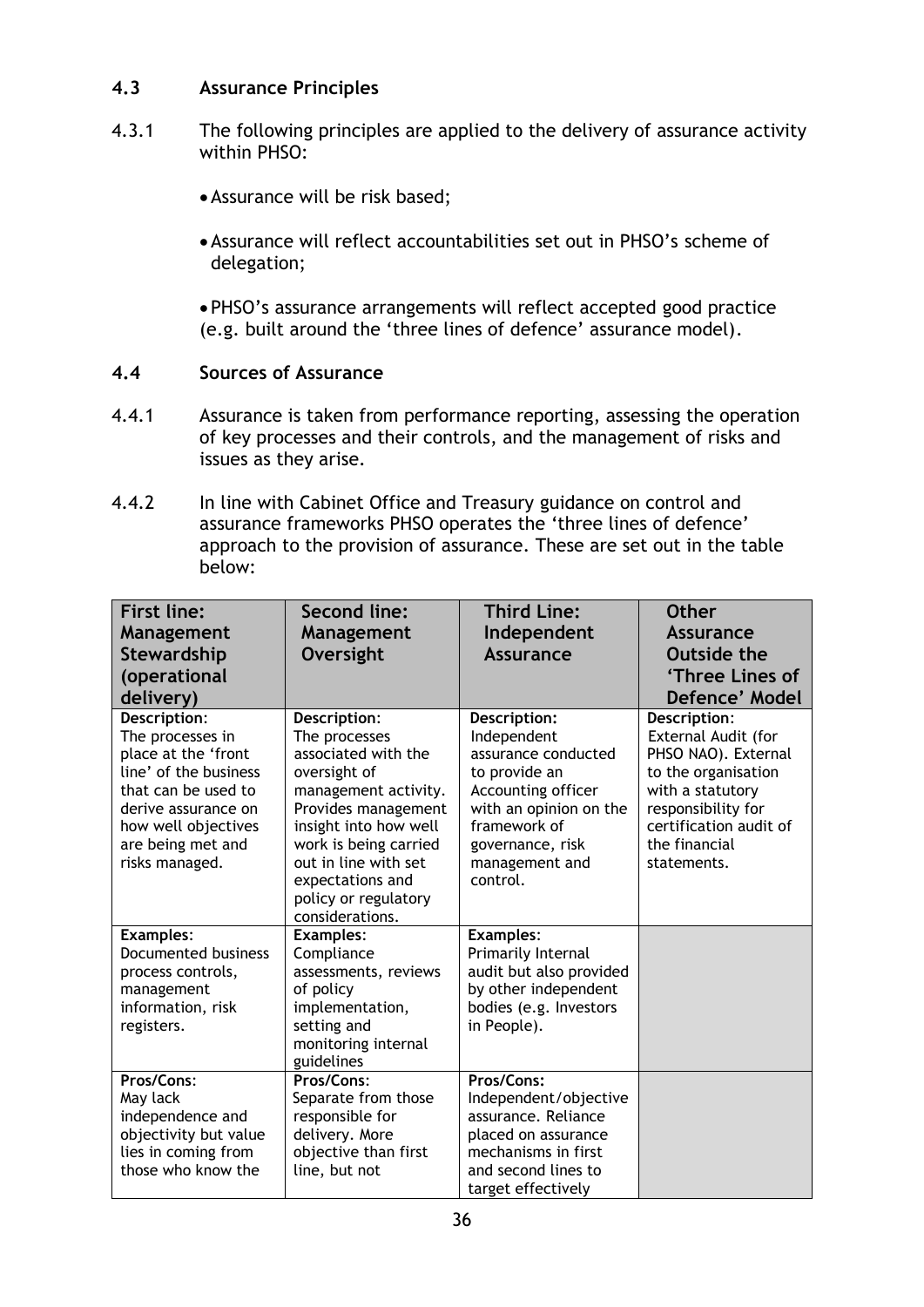| business, culture and                      | independent of the | areas of highest risk or |  |
|--------------------------------------------|--------------------|--------------------------|--|
| day to day challenges.   management chain. |                    | gaps/weaknesses in       |  |
|                                            |                    | control framework.       |  |

4.4.3 Within PHSO there are a number of sources of assurance operating across the three lines of defence that together deliver assurance sufficient to meet the needs of the business. These are set out in the diagram below:

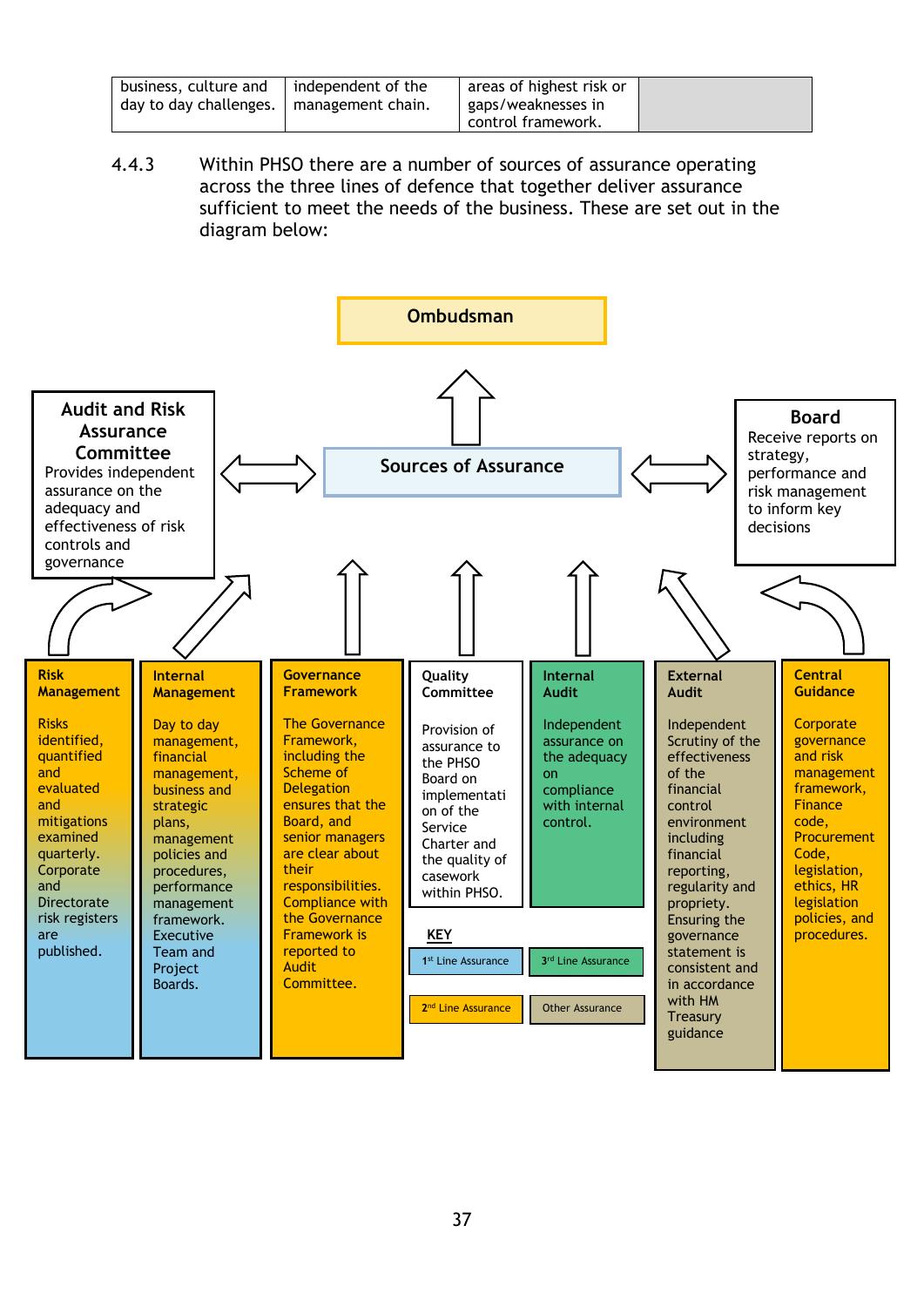4.5.1 An overview of assurance arrangements is set out in the diagram below:



## **4.6 Roles and Responsibilities**

4.6.1 **The Ombudsman/Chair as Accounting Officer** - Supported by the Board, is responsible for ensuring robust governance, risk management and internal control arrangements are in place across the whole organisation.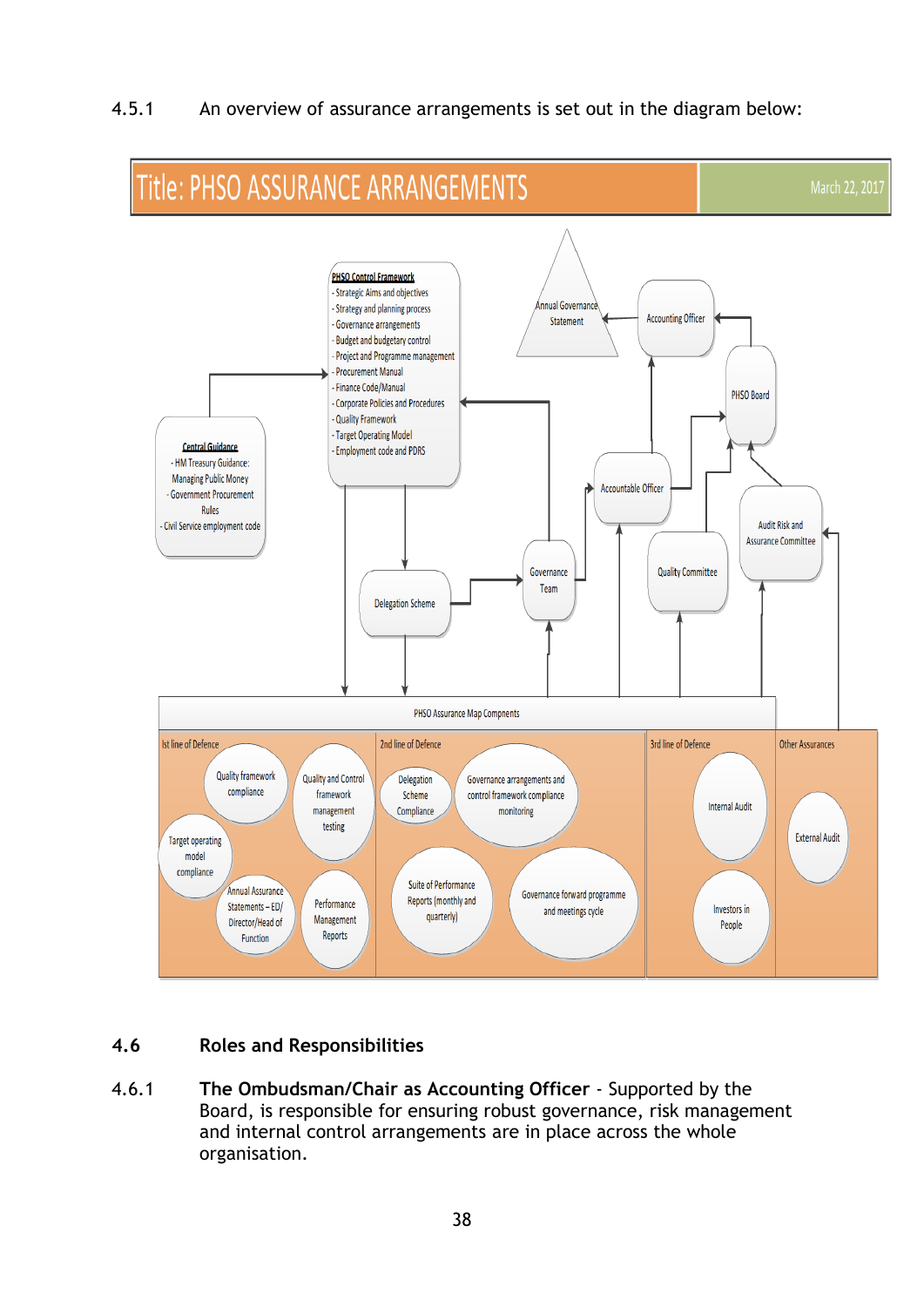- 4.6.2 **The Board** routinely monitor the mitigation of strategic risks. This supports the Accounting Officer in ensuring that there is regular and timely assurance.
- 4.6.3 **The Audit and Risk Assurance Committee** examines the arrangements in place to provide comprehensive and reliable assurance. This involves:
	- Identifying the assurance need;
	- •How it will be met;
	- •Whether there are any assurance gaps or overlaps and how these can best be filled; and
	- •Whether this will provide sufficient, relevant reliable assurance.
- 4.6.4 **Chief Executive Officer** As **Accountable Officer** provides the Accounting Officer and Board with assurance on the effective delivery of PHSO's planned aims and objectives, financial stewardship and probity.
- 4.6.5 **Senior Leadership Team (SLT)**  Responsible for ensuring the business operations within their responsibilities are subject to effective and documented control frameworks as part of their core operating processes, that these are routinely tested and outcomes reported, with issues identified and managed.

#### **4.7 Assurance Table**

- 4.7.1 PHSO's Assurance Table is integrated into the Strategic Risk Register and forms part of the Risk Management Framework. It is designed to identify the key areas in which the Board (and its Audit and Risk Assurance Committee) seeks assurance on the effectiveness of systems, processes and controls and identifies the sources of those assurances. [\[Link to Strategic Risk Register\]](http://sharepoint.opca-hsc.com/sites/gov/cm/Meetings/Audit%20Committee-Restricted/2021-2022/November%202021/4.1%20Strategic%20Risk%20for%20ARAC%20November%202021%20v9%20aa.pptx)
- 4.7.2 It is intended to:
	- provide a comprehensive view for the Board of key control areas to provide evidence that the strategic risks of the organisation are effectively managed and governed;
	- inform the work of the Audit and Risk Assurance Committee in its role of supporting the Board in ensuring the effectiveness of the system of internal control and risk management;
	- inform the work of internal and external auditors in identifying priority control areas and risks to focus on in the course of their reviews; and
	- provide reliable evidence to underpin the assessment of the risk and control environment for the production of the annual Governance Statement including evidence for the Ombudsman's assurances on the review of the internal control system.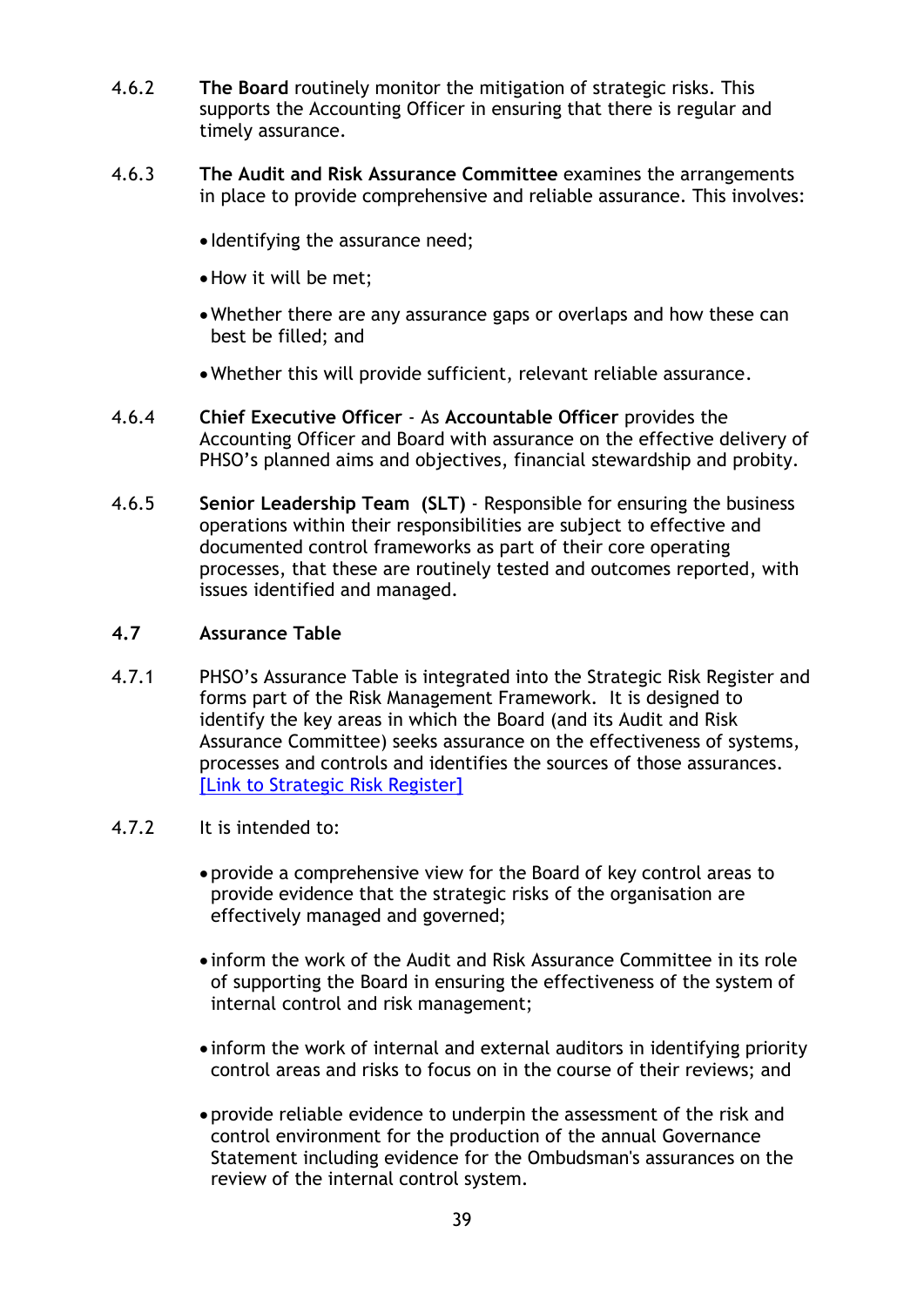4.7.3 4.7.4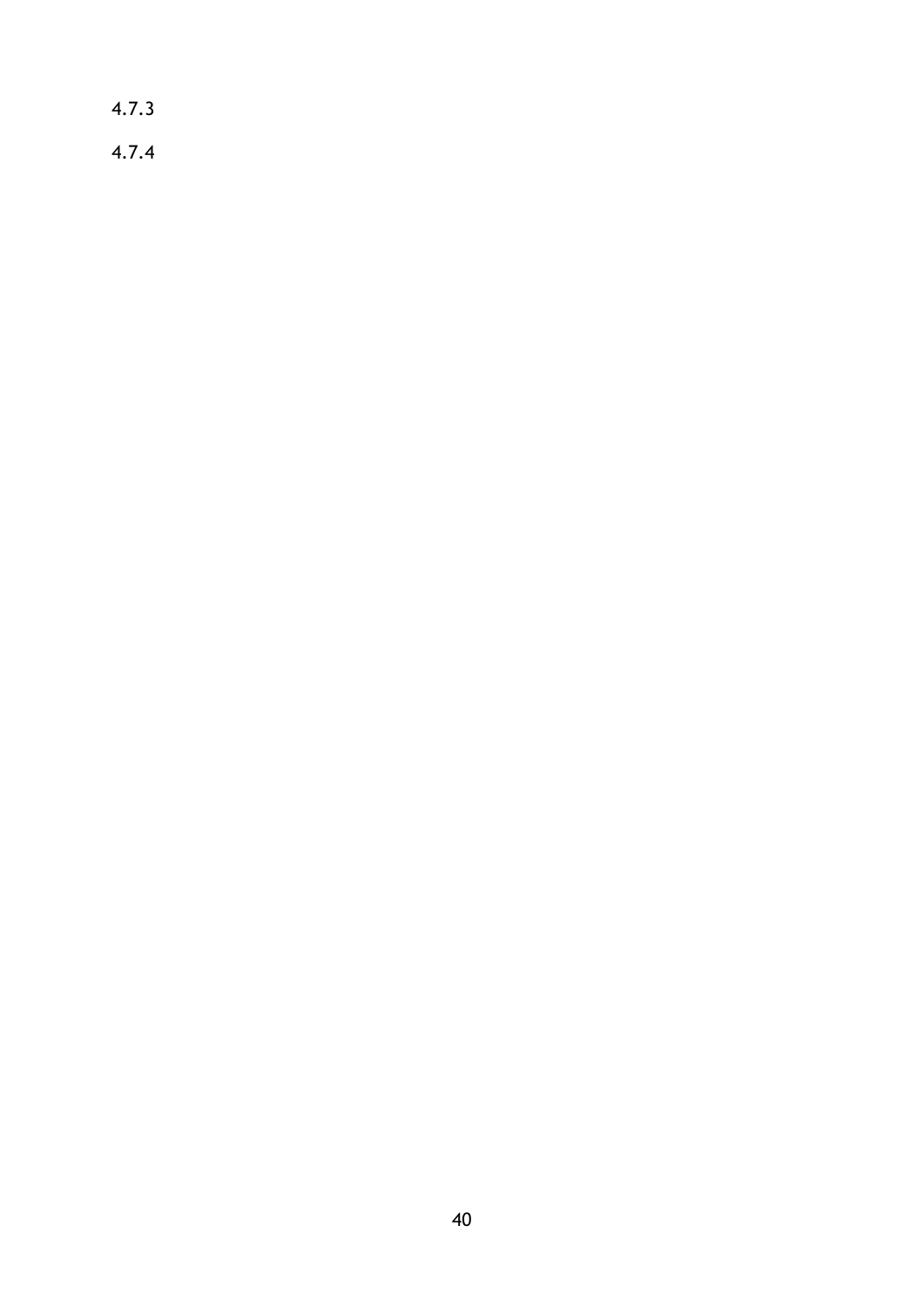**4.8**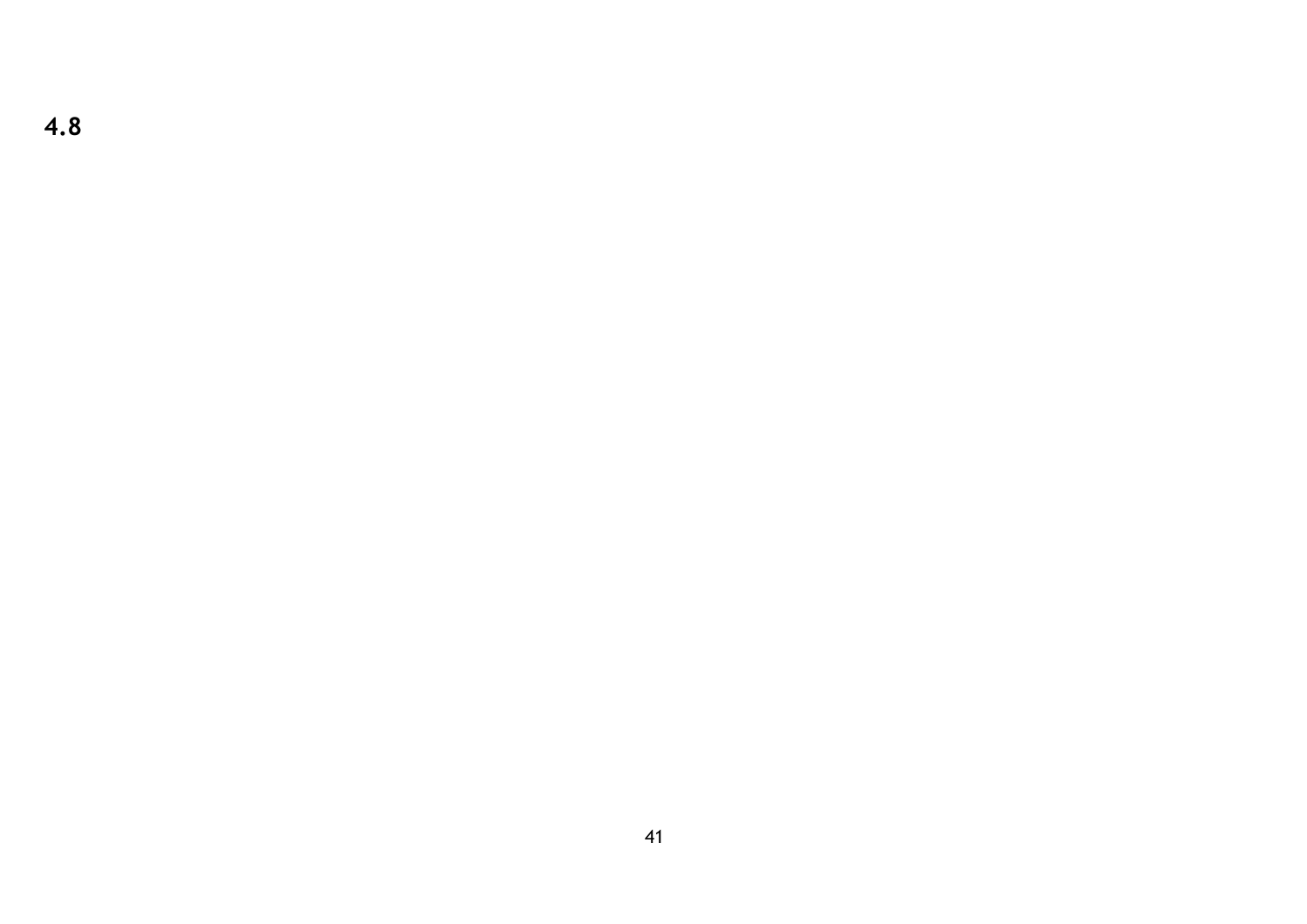## **SECTION 5 - Scheme of Delegation**

#### **5.1 Introduction**

- 5.1.1 This scheme of delegation (the Scheme) is intended to facilitate the efficient and effective functioning of PHSO for all matters other than casework. The scheme is support by the Scheme of Financial Delegation (SoFD) which details the levels of delegation for financial matters. A separate casework scheme of delegation sets out how the Ombudsman delegates this responsibility and where powers are reserved.
- 5.1.2 The Scheme sets out:
	- those powers and decisions reserved to the Ombudsman in the role of Accounting Officer and Chair of the Board;
	- those decisions reserved to the Board;
	- those powers and decisions the Board has delegated to the SID, and its committees;
	- those decisions which it has delegated to the Chief Executive as Accountable Officer, some of which may also be exercised by nominated officers of the Executive or by persons nominated by the Chief Executive;
	- those decisions which it has delegated to other nominated officers of the Executive; and
	- those decisions delegated to line managers.
- 5.1.3 The Executive, under the direction of the Chief Executive remains responsible for the day to day administration of PHSO's affairs and nothing in the Scheme applies to any decision which is administrative in nature.

#### **5.2 Powers reserved to the Ombudsman in the role of Accounting Officer<sup>1</sup> and Chair of the Board<sup>2</sup>**

## **5.2.1 Accounting Officer**

- 5.2.1.1 The power to sign the accounts, annual report and governance statement.
- 5.2.1.2 The power to approve voting budget limits and the associated Estimates Memorandum.

## **5.2.2 Chair of the Board**

5.2.2.1 The power to determine whether there is a Board and its role.

<sup>1</sup> The powers of the Accounting Officer originate from the Treasury Publication *Managing Public Money.* The responsibilities of the Accounting Officer are outlined in full in the *PHSO Finance Code*.

Powers delegated by the Ombudsman

<sup>2</sup> Powers delegated by the Ombudsman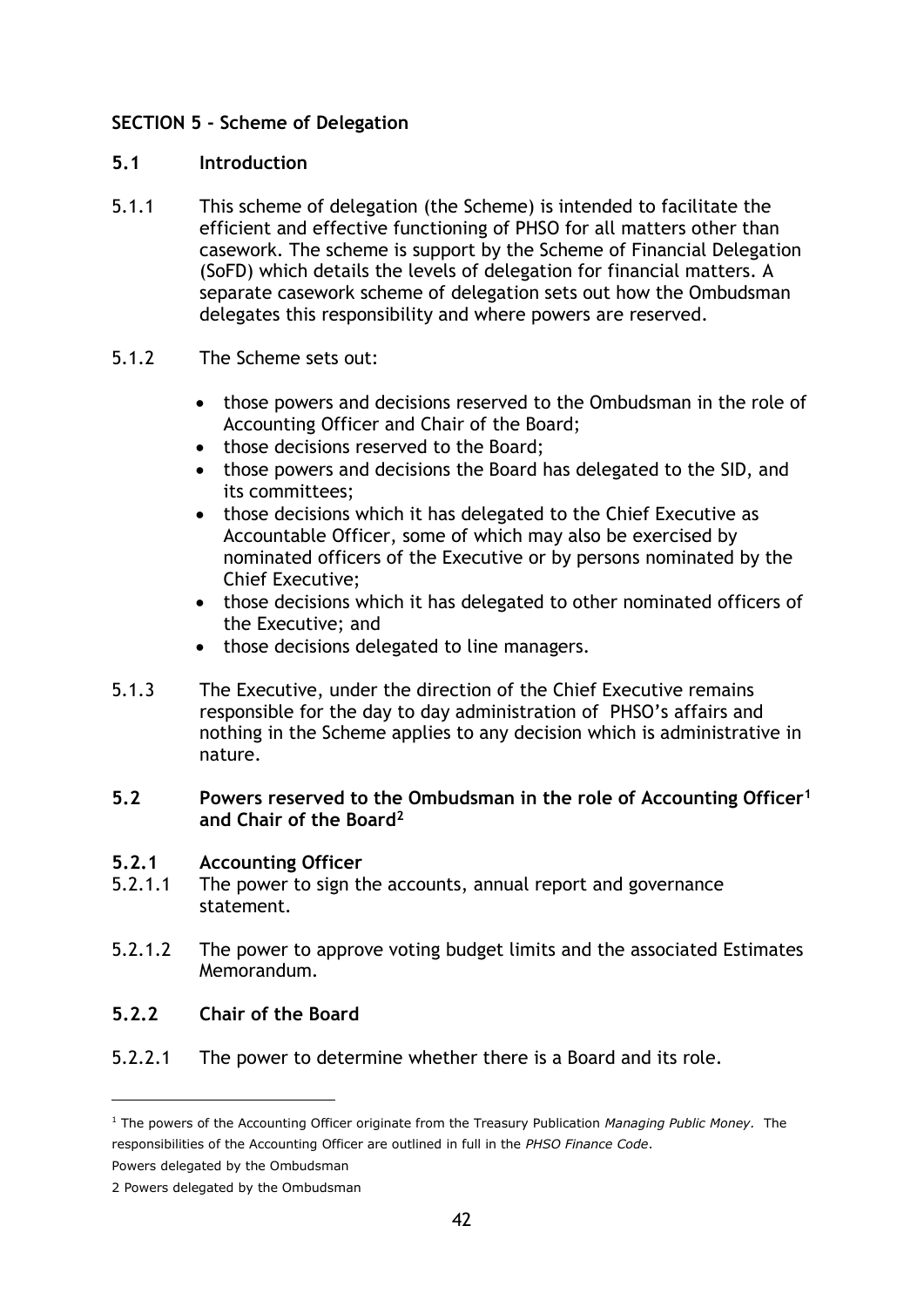- 5.2.2.2 The power to take decisions outside of Board meetings.
- 5.2.2.3 The power to appoint a Senior Independent Director.
- 5.2.2.4 The power to call Special meetings.
- 5.2.2.5 The power to permit filming and recording of Board meetings.
- 5.2.2.6 The power to approve the Board agenda (in conjunction with the Executive Team).
- 5.2.2.7 The power to alter the Board agenda (during the meeting).
- 5.2.2.8 The power to agree the minutes prior to circulation to the Board.
- 5.2.2.9 The power to make urgent amendments to the Finance Code (in consultation with the Chair of the Audit and Risk Assurance Committee).

#### **5.3 Decisions reserved to the Board<sup>3</sup>**

- 5.3.1 The Board is responsible for leadership, performance scrutiny, risk and governance, the building and preservation of public confidence.
- 5.3.2 Approval of the vision, mission, strategy and key policies.
- 5.3.3 Approval of the annual business plan and budget.
- 5.3.4 Approval of the annual report and accounts.
- 5.3.5 Approval of external expenditure above £500,000.
- 5.3.6 Approval of minutes as an accurate record.
- 5.3.7 The establishment of an Audit and Risk Assurance Committee, a Remuneration and Nominations Committee and a Quality Committee.
- 5.3.8 The establishment and delegation of work to other Committees.
- 5.3.9 Decisions to appoint members of the Board.
- 5.3.10 Decisions to appoint members to Committees.
- 5.3.11 Decisions to appoint Chairs to the Committees.
- 5.3.12 Approval of the forward Board programme.
- 5.3.13 The suspension of Standing Orders (requires a majority decision with two-thirds of members present).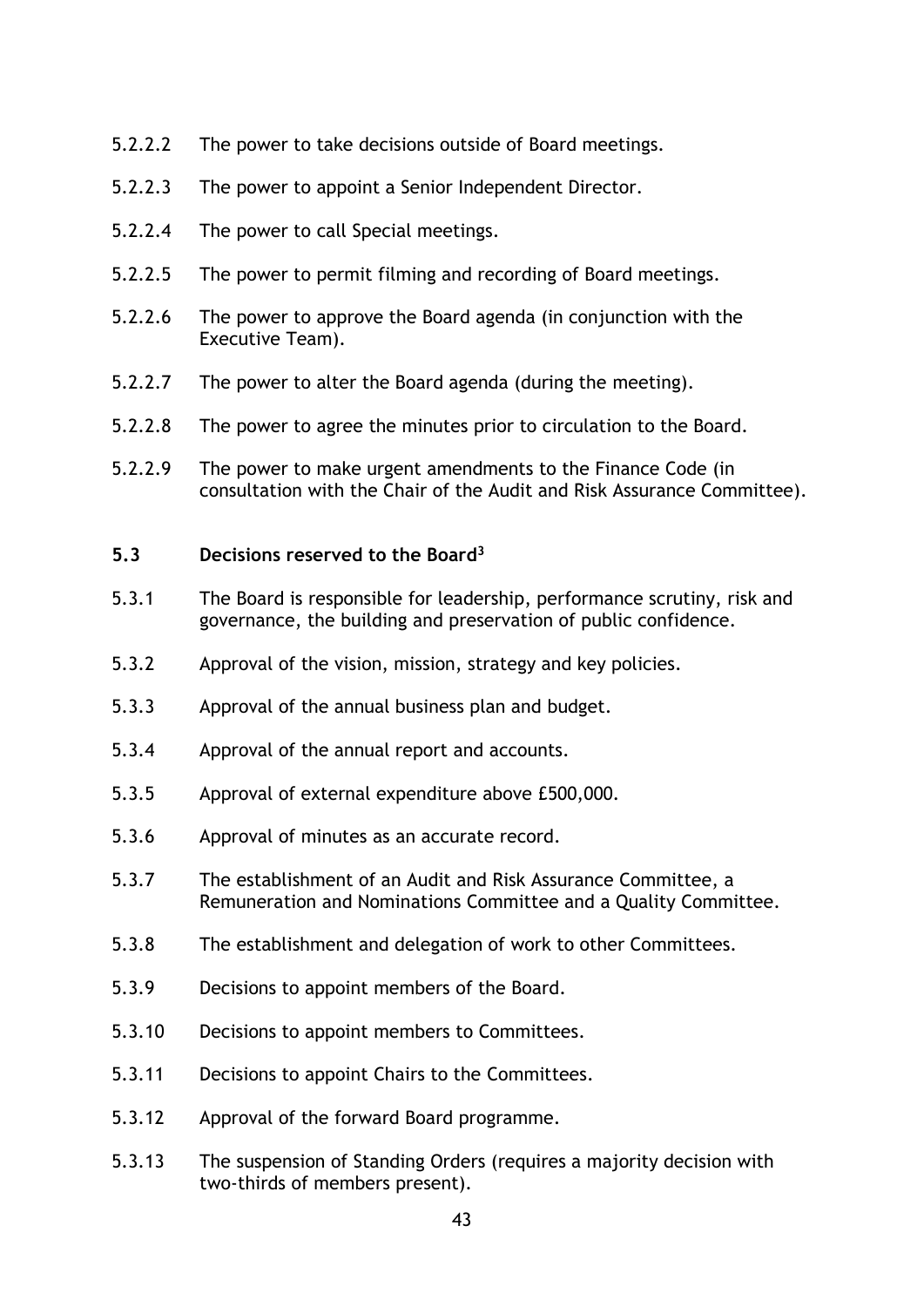- 5.3.14 Amendments to the PHSO Finance Code<sup>5</sup>.
- **5.4 Powers and decisions the Board has delegated to the Senior Independent (Non-Executive) Director (SID)<sup>3</sup>**
- 5.4.1 The responsibility for acting as a sounding board for the Chair on Board matters.
- 5.4.2 The power to act as the main point of contact with Parliament for the appointment of a new Chair (when asked by the Chair and Board).
- 5.4.3 Review and approval of the Chair's expenses.
- 5.4.4 Chairing of Board meetings in the absence of the Chair.

#### **5.5 Powers and decisions the Board has delegated to the Remuneration and Nominations Committee<sup>3</sup>**

- 5.5.1 The power to determine how any individual pay anomalies or disputes concerning the Chief Executive and Chief Operating Officer's pay should be resolved.
- 5.5.2 Determination of the recruitment and selection arrangements for all Board members.

#### **5.6 Decisions delegated to the Chief Executive, some of which may also be exercised by nominated officers of the Executive or by persons nominated by the Chief Executive**

- 5.6.1 Accountability for all the services delivered by the organisation on a day to day basis as well as delivery of the strategic objectives and plan<sup>3</sup>.
- 5.6.2 Decisions regarding the leadership and management of the Executive Team and through them, ensuring that the organisation has the people, systems and processes to ensure high quality day to day delivery of business<sup>4</sup>.
- 5.6.3 The establishment and maintenance of the systems, controls, risk management processes to ensure high standards of probity in the management of public funds, ensuring that the Accounting Officer can meet the responsibilities of the role<sup>4</sup>.
- 5.6.4 Approval of losses and write of  $5^{5}$ .
- 5.6.5 Authority to appoint staff not on the formal establishment.

<sup>&</sup>lt;sup>3</sup> Role profile of the Chief Executive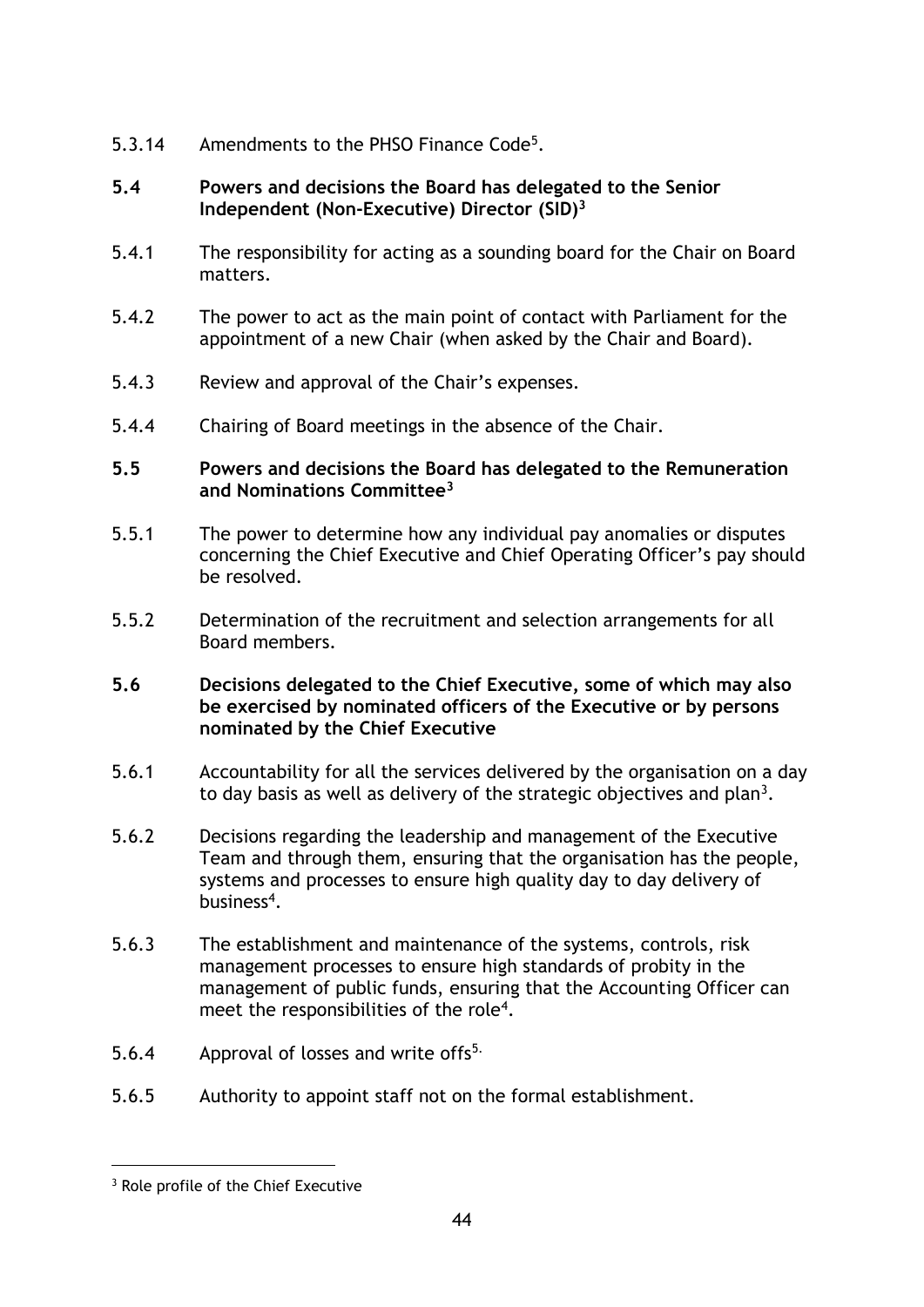- 5.6.6 Decisions in respect of redundancy costing more than £50,000 up to the level proscribed by HM Treasury (currently at £95,000).
- 5.6.7 The commissioning of legal advice and responsibility for acting on the legal advice received.
- **5.6.8** Delegation below the Chief Executive Officer is set out in detail in documentation including the Executive Team Terms of Reference; Financial Scheme of Delegation; Casework Scheme of Delegation; Finance Code; and the Leave and Working Hours policy.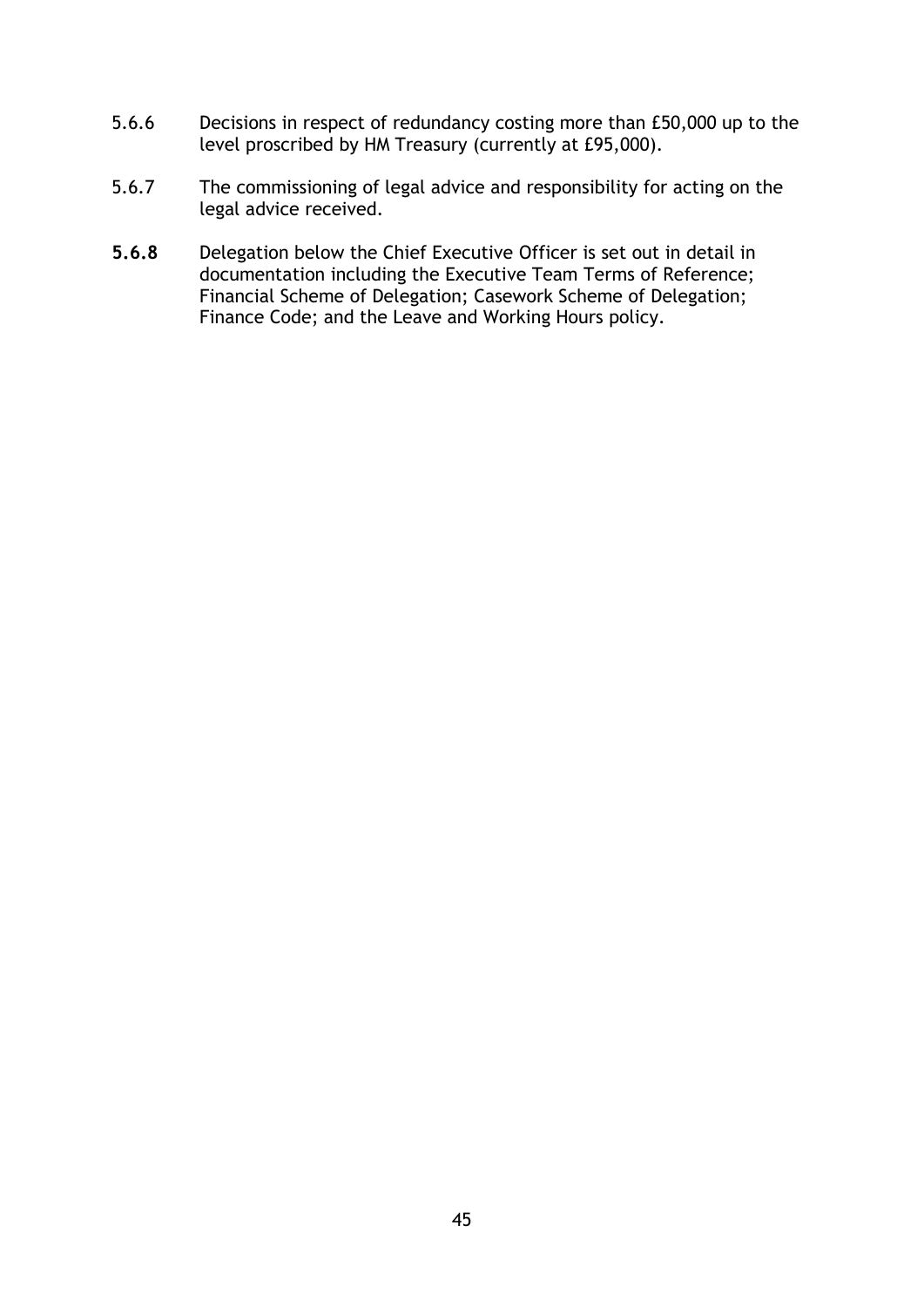#### **Section 6 - Board Effectiveness**

#### **6.1 Induction**

- 6.1.1 The Chair will ensure that individual members of the Board are informed about the terms of their appointment, their duties and responsibilities.
- 6.1.2 Board members will be expected to ensure they have the skills, knowledge and training to fulfil their duties and responsibilities and to meet their development objectives.
- 6.1.3 The Chief of Staff will arrange for a comprehensive induction programme, including additional briefings as appropriate, for nonexecutive Board members following their appointment. The induction programme will include an overview of the role of the Board, its members, operational procedures and functions and powers under which the PHSO operates its governance, strategic and operational frameworks and the organisational structure of the PHSO.
- 6.1.4 Appropriate arrangements should be made for the induction training and development of non-executive Committee members, to facilitate the effective discharge of their roles and responsibilities.

#### **6.2 Review of effectiveness and development**

- 6.2.1 The Board will review its performance annually. This review may from time to time involve external advisers. The Board will agree the format for the annual review. The review will include consideration of the Board as a whole, the operation of committees, and the contributions of individual members of the Board. The review and development plans will be reported through our governance statement.
- 6.2.2 Arrangements should be made by the Chief of Staff for the Board to deliver the developments agreed at the annual review.
- 6.2.3 The Chair will assess the performance of individual non-executive Board members and agree development. Where performance or conduct of a non-executive Board member is not satisfactory such that the Chair considers a Board member is unable or unfit to carry out the duties of their office, the Chair may determine that their appointment be terminated.
- 6.2.4 The SID will conduct the Chair's annual performance appraisal informed by a 360 degree feedback exercise conducted as part of the Board's annual effectiveness review, after consultation with non-executive Board members during a meeting.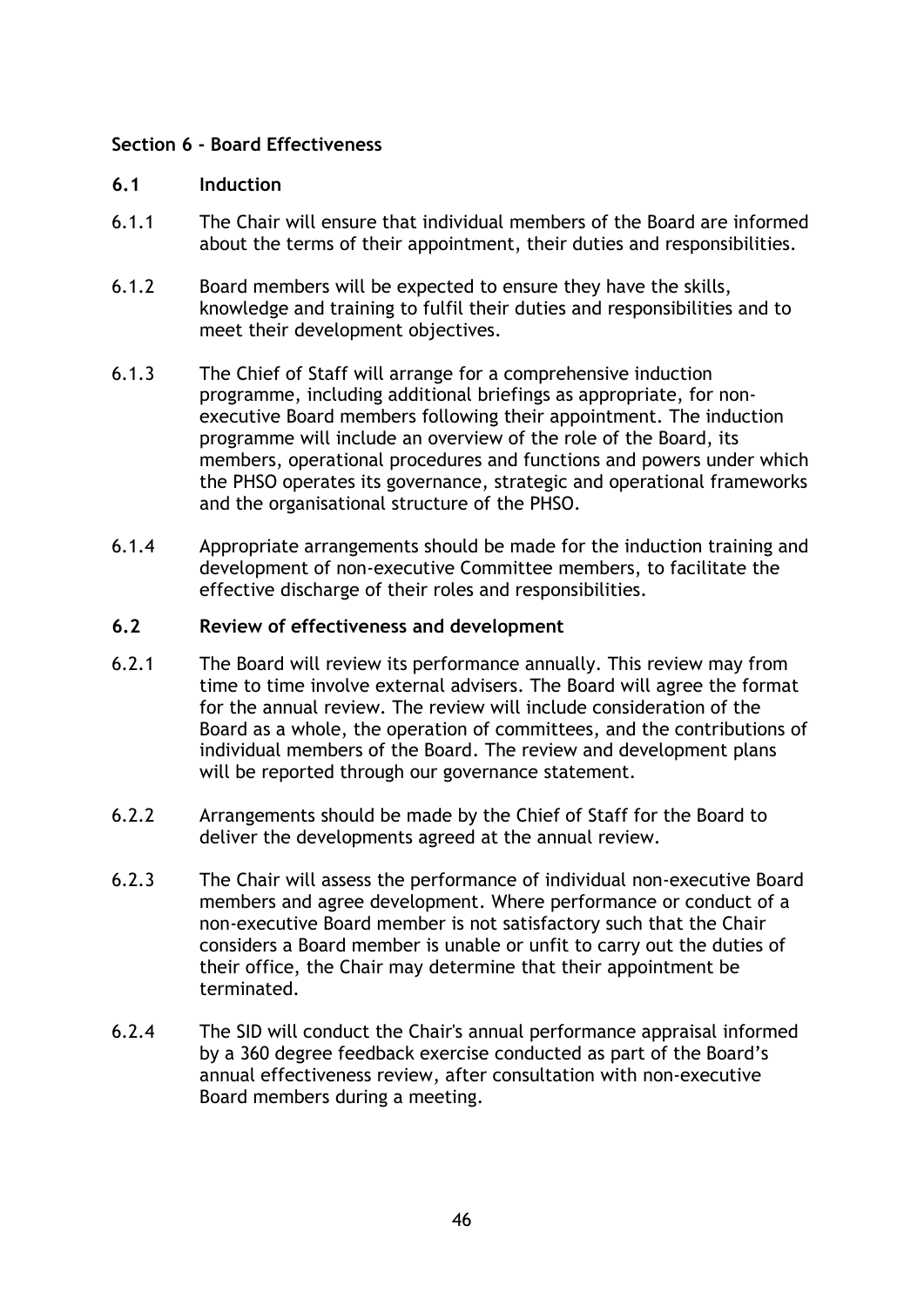## **6.3 Board Effectiveness Framework**



6.3.1 This framework summarises the four areas considered in the annual review of effectiveness. The criteria for measuring effectiveness against this framework are described below.

## **6.3.2 Criteria for Measuring Board Effectiveness**

## **6.3.2.1 Foundations**

- •We are clear what we are trying to achieve and have this front of mind when planning and making decisions.
- •We know how well we are doing in achieving intended outcomes.
- •We have information on quality of service, user, staff and stakeholder perspectives to help us make decisions and use it effectively when planning and making decisions.
- •We have information on costs and performance and comparisons with similar organisations to help us make rigorous decisions about improving value for money.

## **6.3.2.2 Roles and Focus**

- •We are clear on the roles and responsibilities of non-executives and the executive, the chair and Chief Executive.
- •We each know what we are supposed to be doing.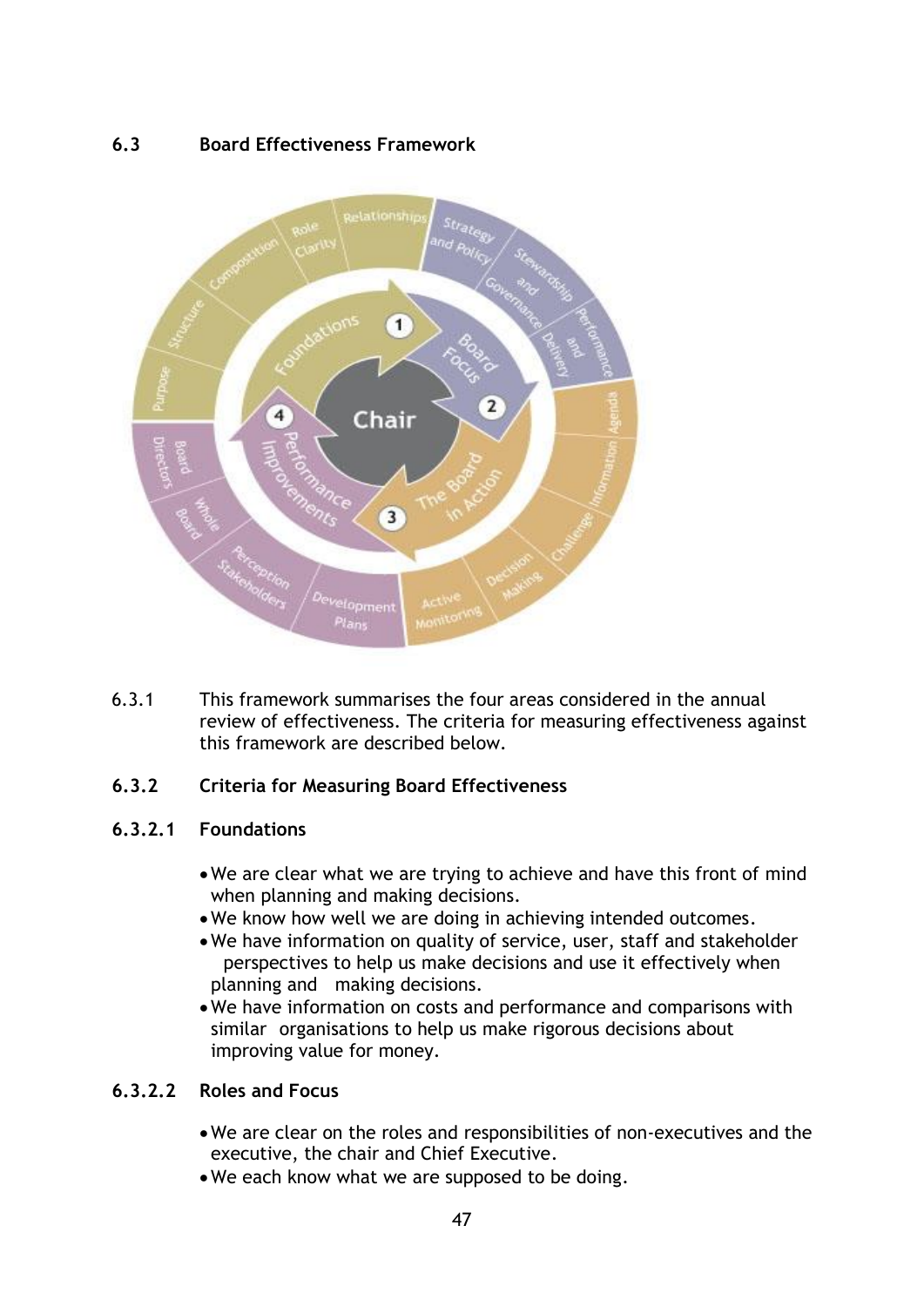- •We take collective responsibility for our decisions.
- •We focus on our leadership and stewardship functions.
- •The work of Committees supports the Board.
- •The Executive feel held to account.

#### **6.3.2.3 Board in Action**

#### 6.3.2.3.1 Practicalities

- •We are satisfied that we get meeting papers early enough.
- •Board meetings are the right length and mix of formats.
- •We are clear on the value sought from the Board for each agenda item.
- •The number of Board meetings is appropriate to fulfil our roles and responsibilities.
- Format of papers are fit for purpose.
- 6.3.2.3.2 Values and Behaviour
	- •We know the values we expect staff to demonstrate in their behaviour and actions.
	- •These values are reflected in our approach to decision making.
	- •We feel all are equal, valued and make an effective contribution.
	- •We feel respected, able to challenge and ask questions.
- 6.3.2.3.3 Informed, Transparent Decisions and Managing Risk
	- •Our meetings are productive and effective the Chair conducts the meetings well and all members (Chair included) can express their views.
	- •We are clear on decisions to be taken by the Board and those to be taken by the Chair and Ombudsman and by the Executive.
	- •We explain the reasons for our decisions to staff and stakeholders.
	- •The information we receive in board papers is robust and objective.
	- •Assessment of risk and planning of mitigation is robust and works well.
- 6.3.2.3.4 Engaging Staff, Customers and Stakeholders
	- •We are clear who we are accountable to for what and accountability relationships work well. We take action to clarify and strengthen these relationships.
	- •We are clear on how we want to consult the public and users.
	- •We are clear on matters on which we consult and involve staff and this is well communicated and followed in practice.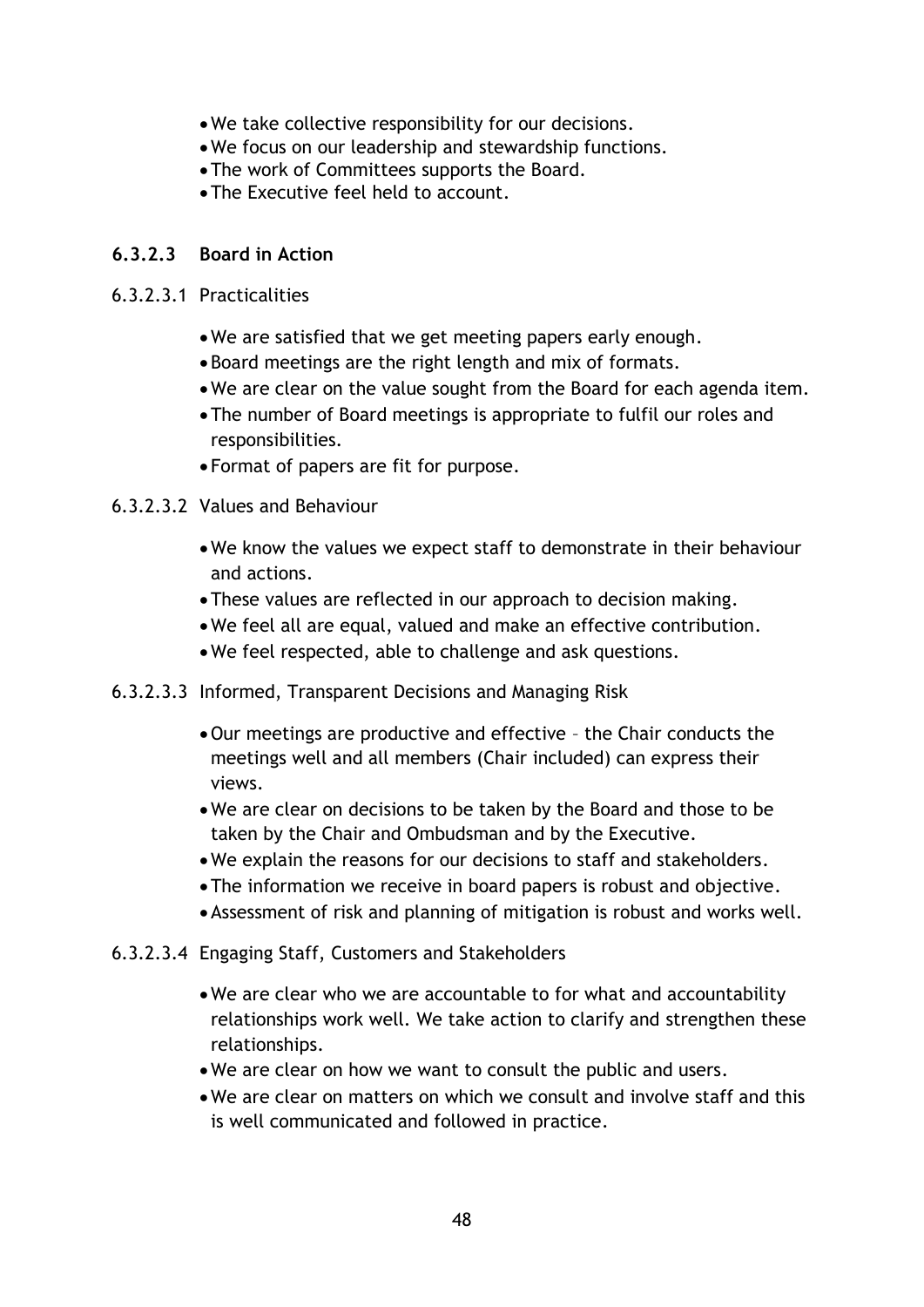- •We are clear on the institutional stakeholders that we need to have good relationships with and organise ourselves to take the lead in developing those relationships at senior levels.
- •We have our finger on the pulse of how staff feel.
- 6.3.2.3.5 In order to assure information provided by the Executive we:
	- •Review, understand and where necessary challenge the available information.
	- •Understand the sources of the relevant information and assess its robustness.
	- Interact directly with business lead, review plans, analysis and performance, challenge and commission further work when necessary.
	- •Review and discuss the Strategic Risk Register confirm accurate identification of risks, assessment of scale and import and whether mitigation plans are fit for purpose.
	- •Undertake location activity interacting with staff and customers observing practice first hand / experience of what happens.
	- •Utilise technical / specialist expertise to provide independent view of specific content.
	- •Use comparative data from other organisations to evaluate PHSO practice and performance.
	- •Gain external feedback / professional insight on core areas of practice.

## **6.4 Development**

- 6.4.1 Developing capacity and capability of the Board and individual Board members.
	- •We are clear on the mix of skills we must have.
	- •We develop our skills and update our knowledge.
	- •We review the performance of individual board members giving feedback on what we value most and what we would like other to do differently.
	- •We put into practice action plans for improving performance of the board.
- 6.4.2 Stakeholders and Board perceive we deliver:
	- •A healthy and sustainable organisation.
	- •To our service charter standards.
	- •Our strategy and plans.
	- and that the organisation is held to account by the Board.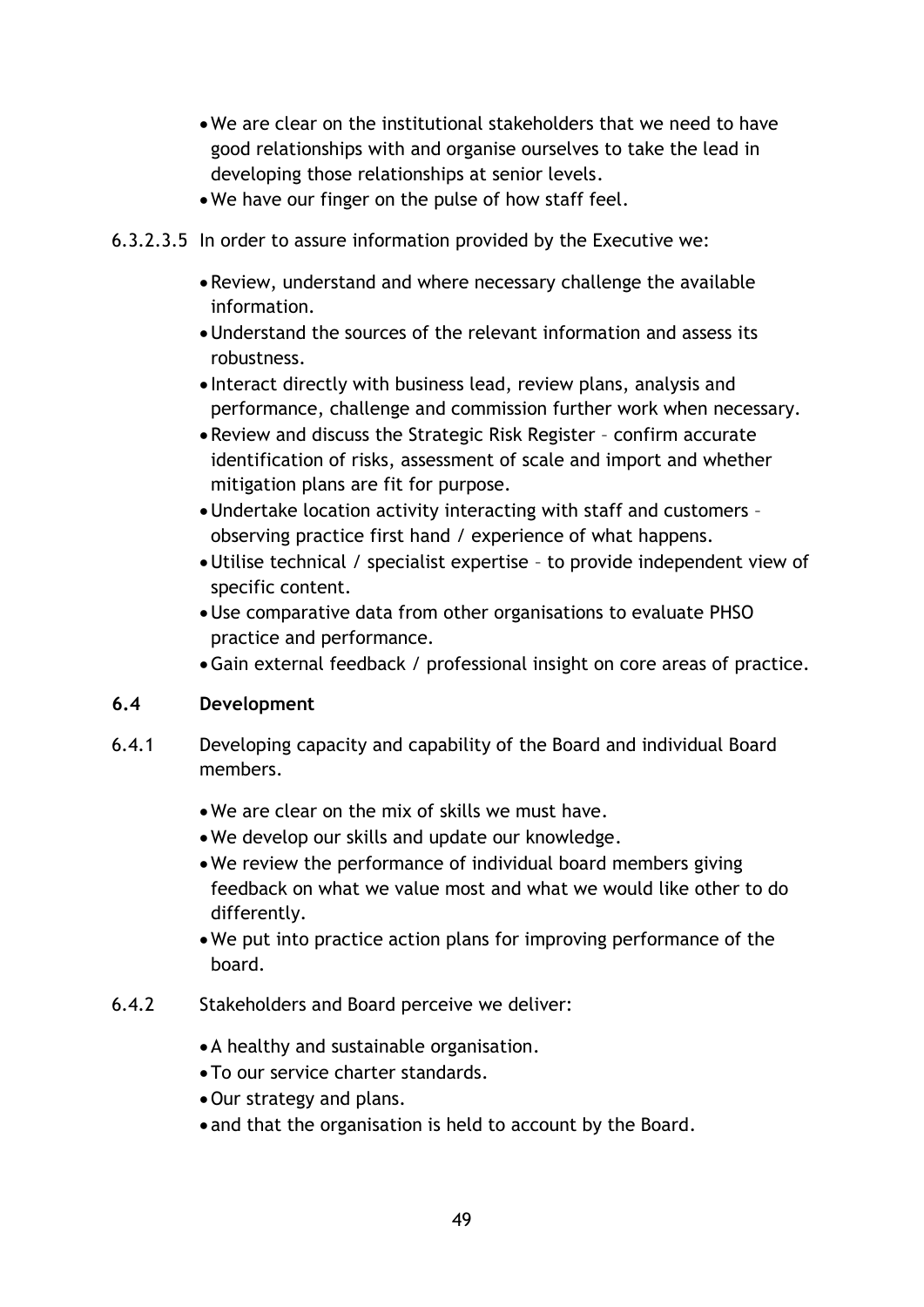#### 6.4.2.1 Specifically:

- Parliament say we are a healthy organisation, providing excellent service and value for money.
- Staff feel listened to, they say we and our work are visible to them and our work adds value to PHSO.
- •NAO gives unqualified audits and holds up our governance statement and arrangements as examples of good practice.
- •Treasury confident we provide value for money and follow good governance practice.
- •Board members reports.
- 6.4.2.2 Stakeholders perceive we have impact:
	- •Complaints and bodies in jurisdiction confident in our service.
	- Parliament say we leverage our casework to help them hold government services to account for learning from complaints and improving services.
	- Seen as independent, authoritative and influential (as symbol and proxy for a whole range of more specific measures used to assess impact of strategy)
	- The public say they are confident complaining is straight forward and fair, they are listened to and concerns addressed and services learn from complaints and improve.